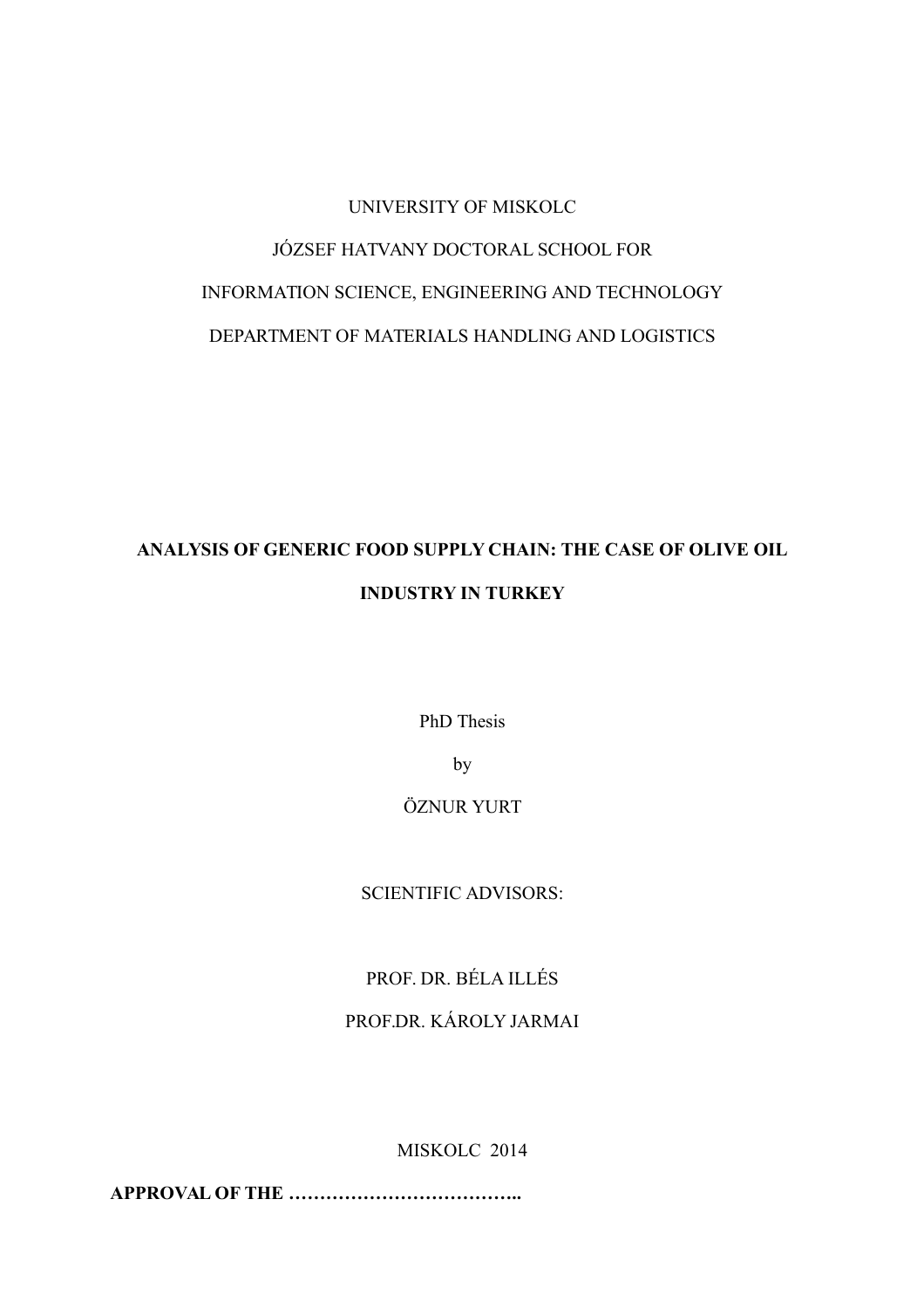Prof. Dr……

 $\frac{1}{2}$ 

**Director** 

I certify that this thesis satisfies all the requirements as a thesis for the degree of Doctor of Philosophy.

 $\mathcal{L}_\text{max}$  and  $\mathcal{L}_\text{max}$  are the set of the set of the set of the set of the set of the set of the set of the set of the set of the set of the set of the set of the set of the set of the set of the set of the set o

 Prof. Dr. *Béla Illés* Head of Department

This is to certify that we have read this thesis and that in our opinion it is fully adequate, in scope and quality, as a thesis for the degree of Doctor of Philosophy.

 $\mathcal{L}_\text{max}$  and  $\mathcal{L}_\text{max}$  and  $\mathcal{L}_\text{max}$  and  $\mathcal{L}_\text{max}$ 

Prof. Dr. *Károly Jármai*

 $\frac{1}{2}$ 

Scientific Advisor

Prof. Dr. *Béla Illés*

Scientific Advisor

Examining Committee Members

(Title and Name in alphabetical order of last name)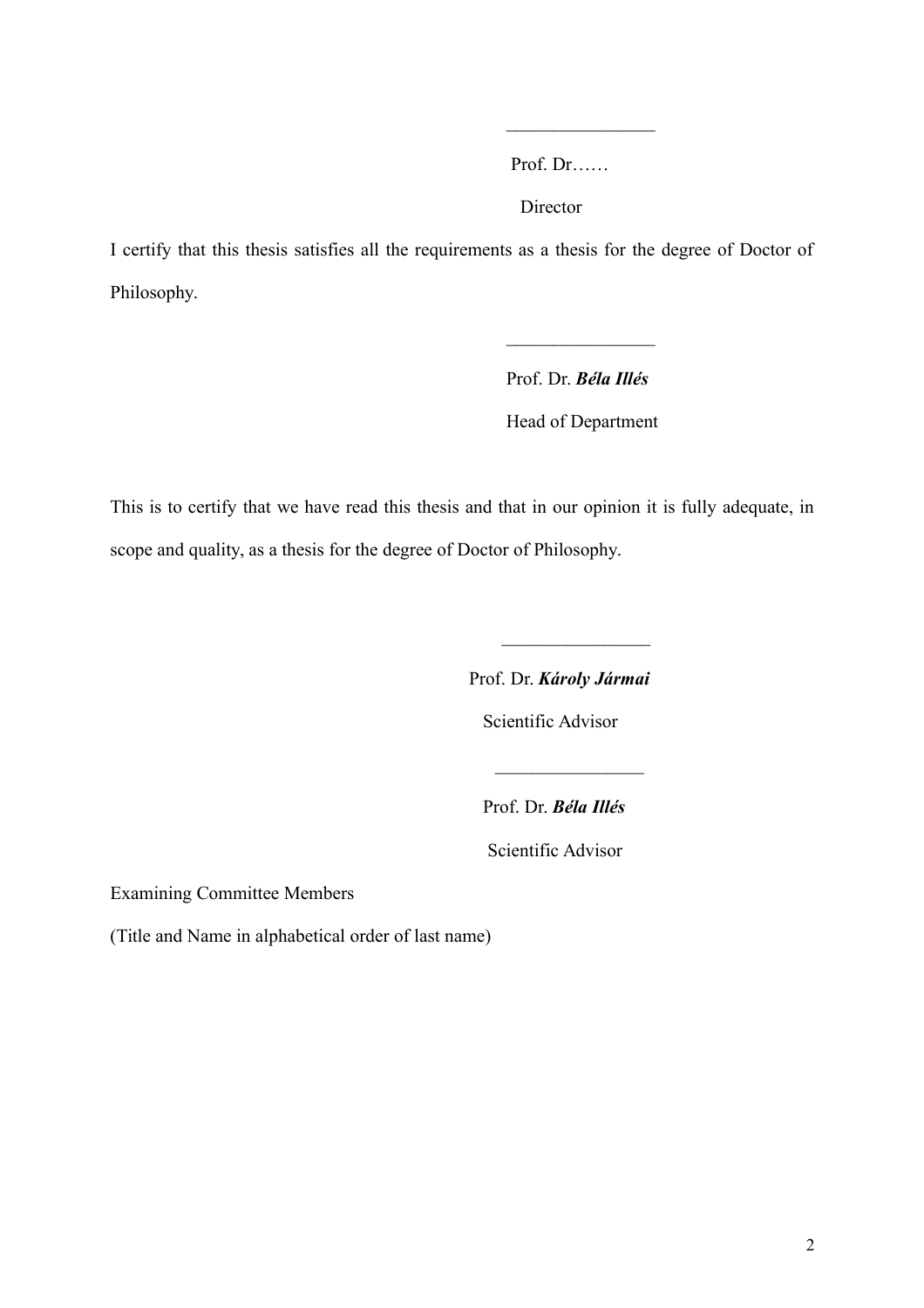#### <span id="page-2-0"></span>**ABSTRACT**

## **ANALYSIS OF GENERIC FOOD SUPPLY CHAIN: THE CASE OF OLIVE OIL INDUSTRY IN TURKEY**

YURT, Öznur

Jozsef Hatvany Doctoral School for Information Science, Engineering and Technology Department of Materials Handling and Logistics

Supervisors: Prof. Dr. Béla Illés

Prof. Dr. Károly Jármai

*The structure, design and management of supply chains vary in different industries based on the industry-specific requirements. Food sector is one of the industries that has distinctive characteristics. Accordingly, food supply chain, such as olive oil supply chain, has to be managed based on the requirements of the particular industry. The aim of this thesis is to optimize the distribution network of olive and olive oil supply chain of Tariş Olive and Olive Oil Company (Tariş), operating in the olive oil industry in Turkey. For this aim, a generic model is provided for a food supply chain. In addition, a specific model is developed for Tariş. Current distribution system of Tariş is analyzed and a mathematical programming model is developed to provide a distribution design for the company to maximize its profits.*

*Keywords: Supply Chain, Food Supply Chain, Olive-oil Industry, Distribution Network Optimization.*

#### **TABLE OF CONTENTS**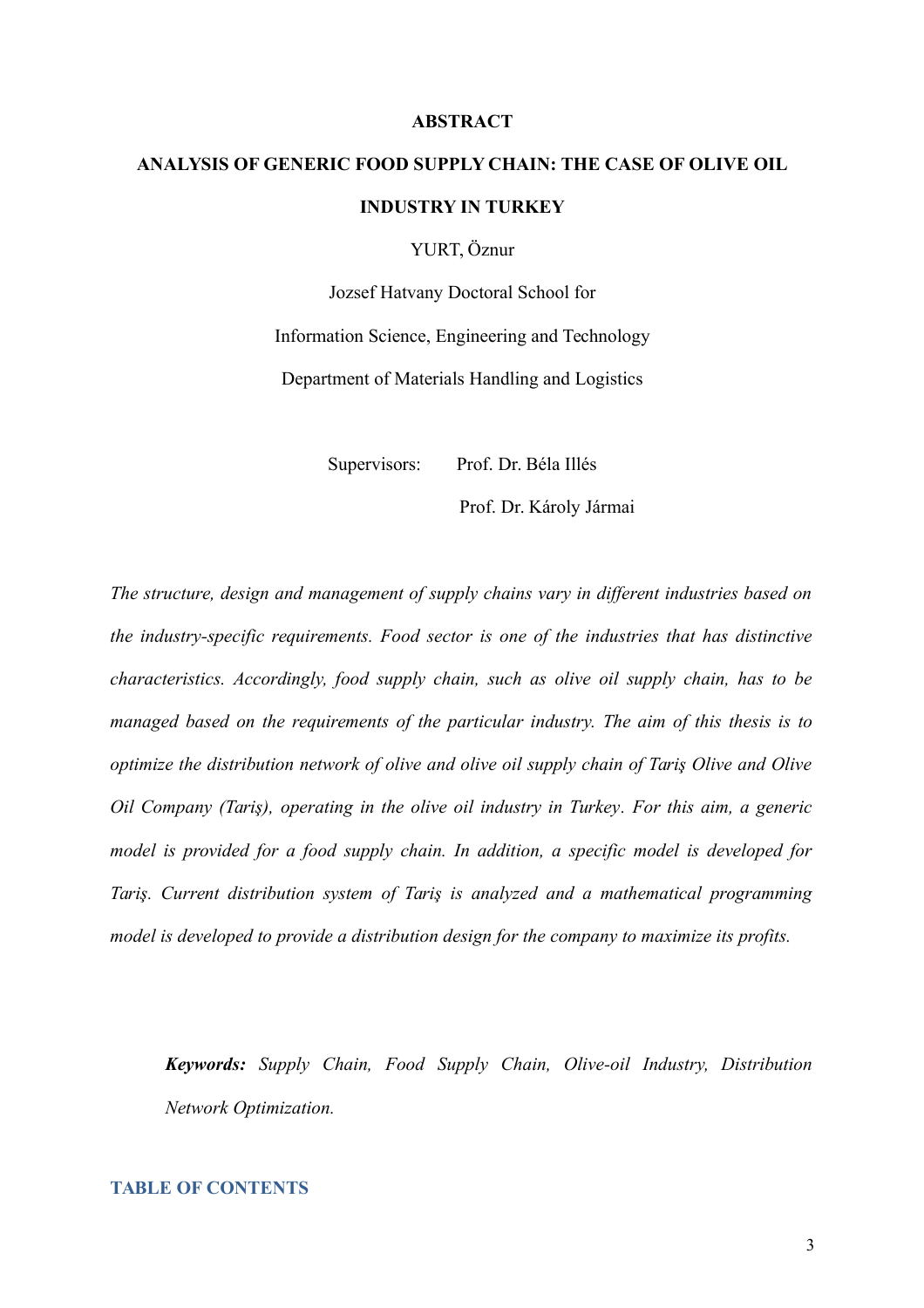| CHAPTER 2: OLIVE OIL INDUSTRY IN TURKEY AND OLIVE OIL SUPPLY CHAIN OF TARIS 9  |  |
|--------------------------------------------------------------------------------|--|
|                                                                                |  |
|                                                                                |  |
|                                                                                |  |
| <b>CHAPTER 3: DISTRIBUTION NETWORK MODEL FOR A GENERIC FOOD SUPPLY CHAIN12</b> |  |
|                                                                                |  |
|                                                                                |  |
|                                                                                |  |
|                                                                                |  |
|                                                                                |  |
|                                                                                |  |
|                                                                                |  |
|                                                                                |  |
|                                                                                |  |
|                                                                                |  |
| CHAPTER 5: MODEL FOR TARIS OLIVE OIL SUPPLY CHAIN AND APPLICATION              |  |
|                                                                                |  |
|                                                                                |  |
|                                                                                |  |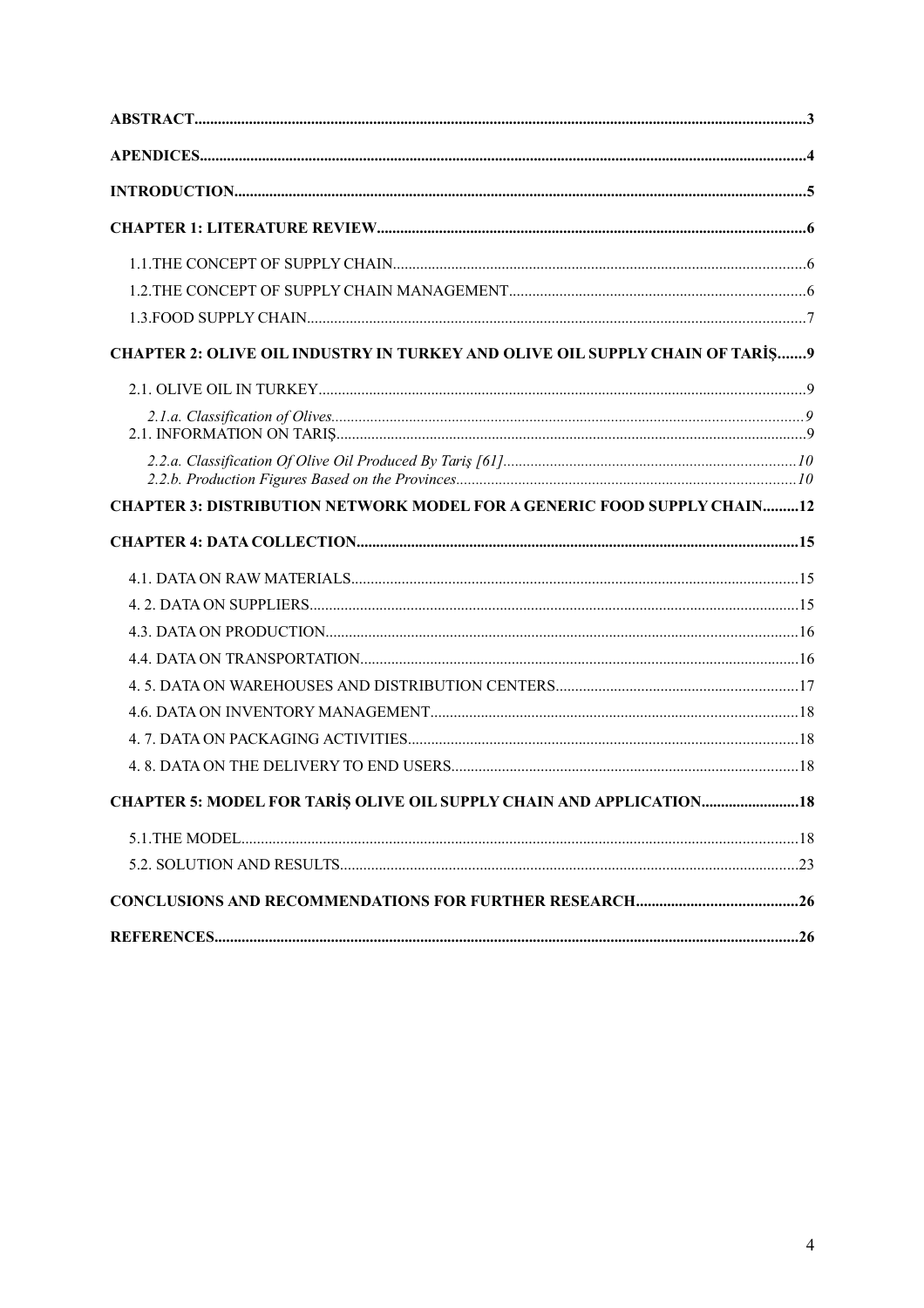## **TABLES**

|                                                                                 | $\ldots$ 10 |
|---------------------------------------------------------------------------------|-------------|
| Table 2: 2005-2006/ Olive Oil Yielding Rough Table (Aegean and Marmara Regions) |             |
|                                                                                 |             |
|                                                                                 | 17          |
|                                                                                 |             |
|                                                                                 |             |
|                                                                                 |             |
|                                                                                 |             |
|                                                                                 | .22         |
|                                                                                 |             |
|                                                                                 |             |
| Table 11: Volume of Demand                                                      |             |
|                                                                                 |             |
|                                                                                 |             |
|                                                                                 |             |
| Figure 1: The Generic Value Chain.                                              |             |
|                                                                                 |             |
| Figure 3: Olive Oil Production in Turkey (.000 tons) [63]                       |             |
| Figure 4: Distribution Network Structure of a Generic Food Supply Chain12       |             |
| Figure 5: Production process                                                    |             |
|                                                                                 |             |
|                                                                                 |             |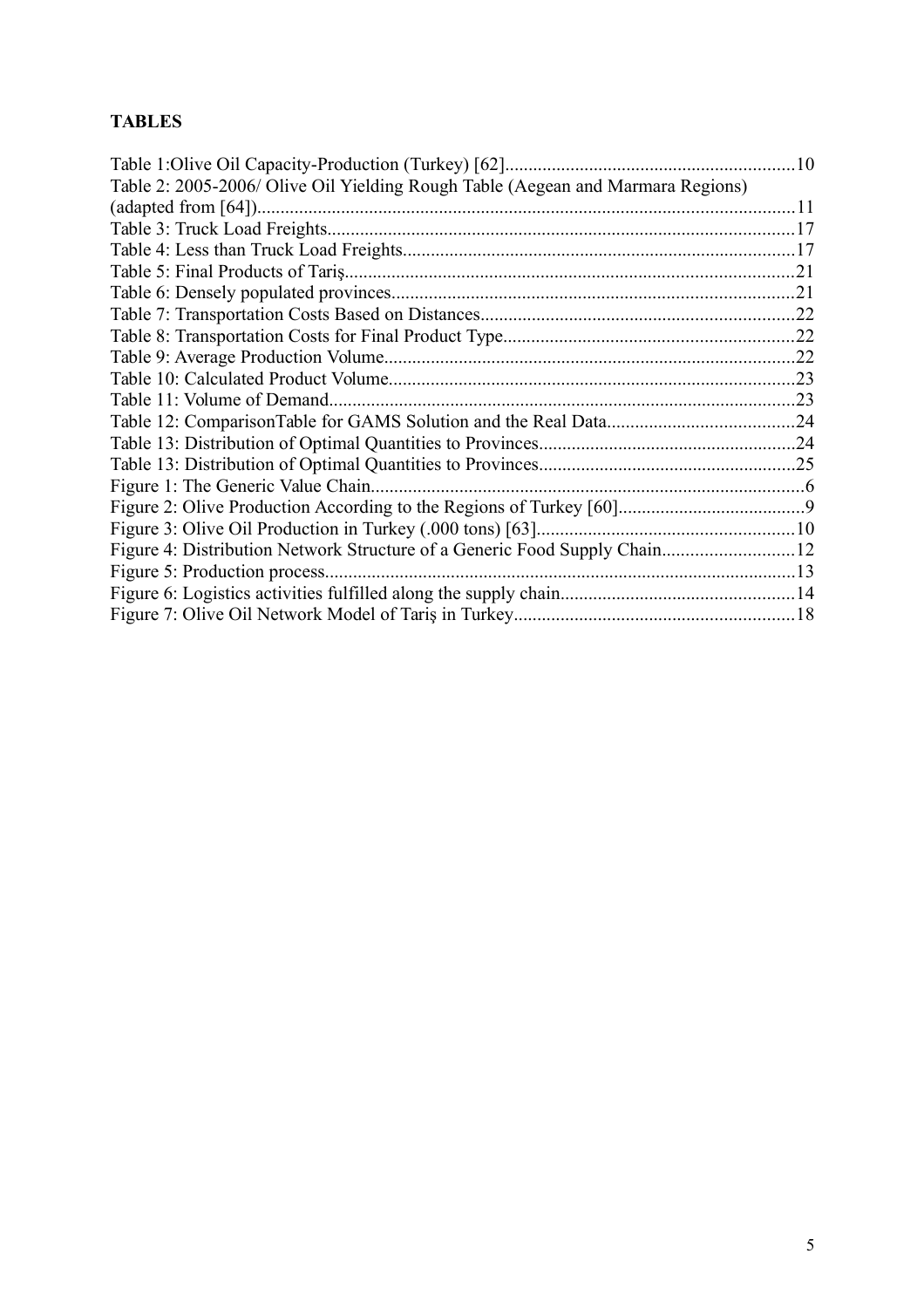#### <span id="page-5-0"></span>**APENDICES**

| Appendix 3: Production Volumes of Natural Extra Virgin Olive Oil in 2008 (January-June). 32 |  |
|---------------------------------------------------------------------------------------------|--|
| Appendix 4: Production Volumes of Natural Extra Virgin Olive Oil in 2008 (July-December)    |  |
|                                                                                             |  |
| Appendix 5: Production Volumes of Natural Extra Virgin Olive Oil in 2007 (January-June). 34 |  |
| Appendix 6: Production Volumes of Natural Extra Virgin Olive Oil in 2007 (July-December)    |  |
|                                                                                             |  |
|                                                                                             |  |
|                                                                                             |  |
|                                                                                             |  |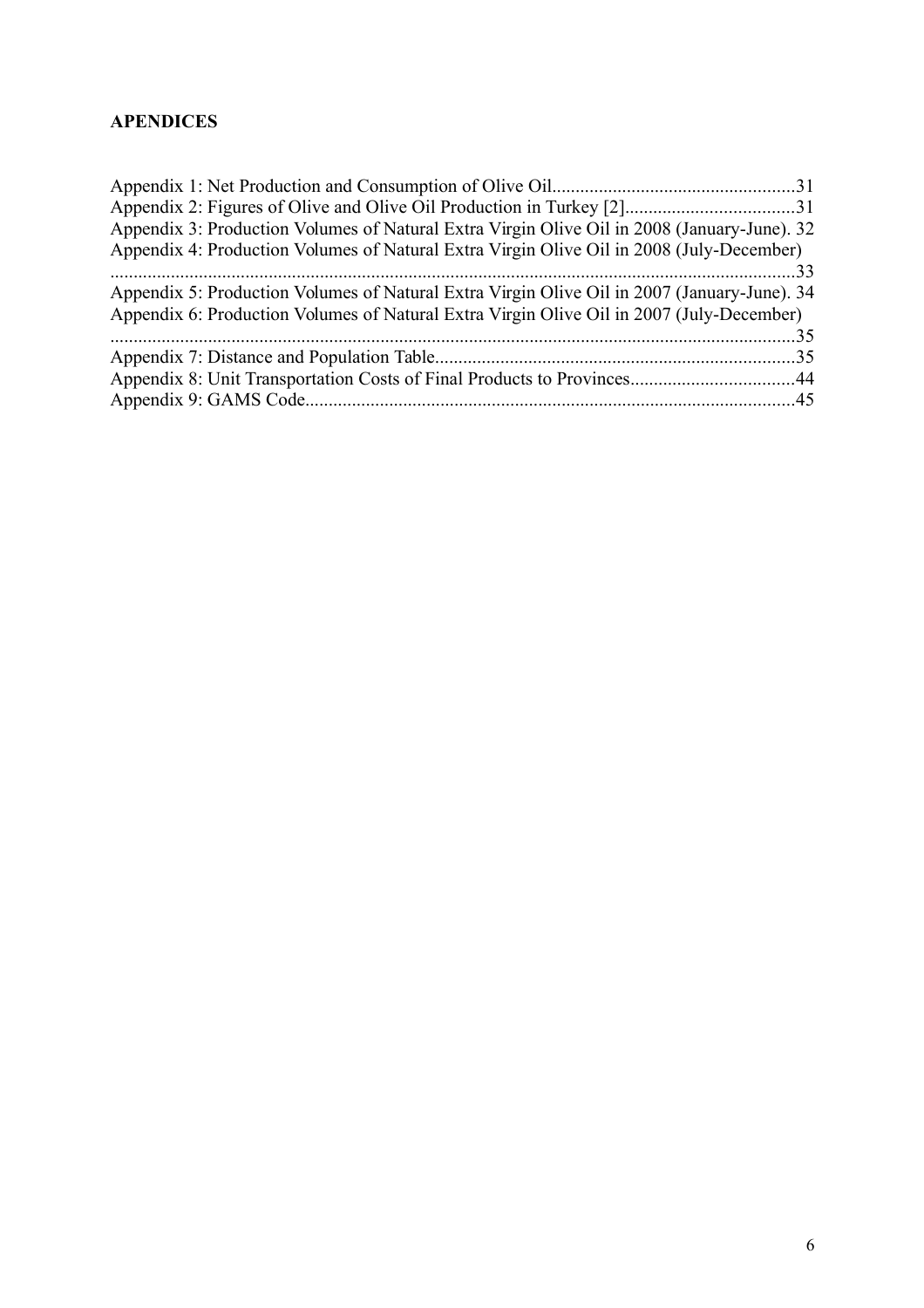#### <span id="page-6-0"></span>**INTRODUCTION**

Effective supply chain management is the main source of sustainable competitive advantage for companies. Therefore, the concepts of supply chain and supply chain management have received attention from many practitioners and academicians, especially in the recent years. However, most of the emphasis of academic research on supply chains has been conducted in general manner. Although potential positive outcomes that will occur after the successful implementation of supply chain management practices, there are not enough studies on industry specific supply chain models and practices. Meanwhile, food industry has become one of the leading sectors that affect social and economic environment especially in the recent years. Accordingly, supply chain practices in the food industry have become more critical for food companies' competitiveness. Therefore, the supply chain system in food industry should be designed and managed according to the requirements and constraints of the sector due to the special characteristics of the food product. Hence, food supply chain research would be valuable both for researcher and practitioners of the field. In this context, this thesis aims to examine food supply chains by a mathematical model and application of it in olive oil industry.

The main objective of this thesis is, to investigate the generic food supply chain and mathematical description of it. The model is implemented and tested in the olive oil industry, based on the data gathered from Tariş Olive and Olive Oil Company (hereafter Tariş).

This thesis has five chapters. An overview of the contents is as follows: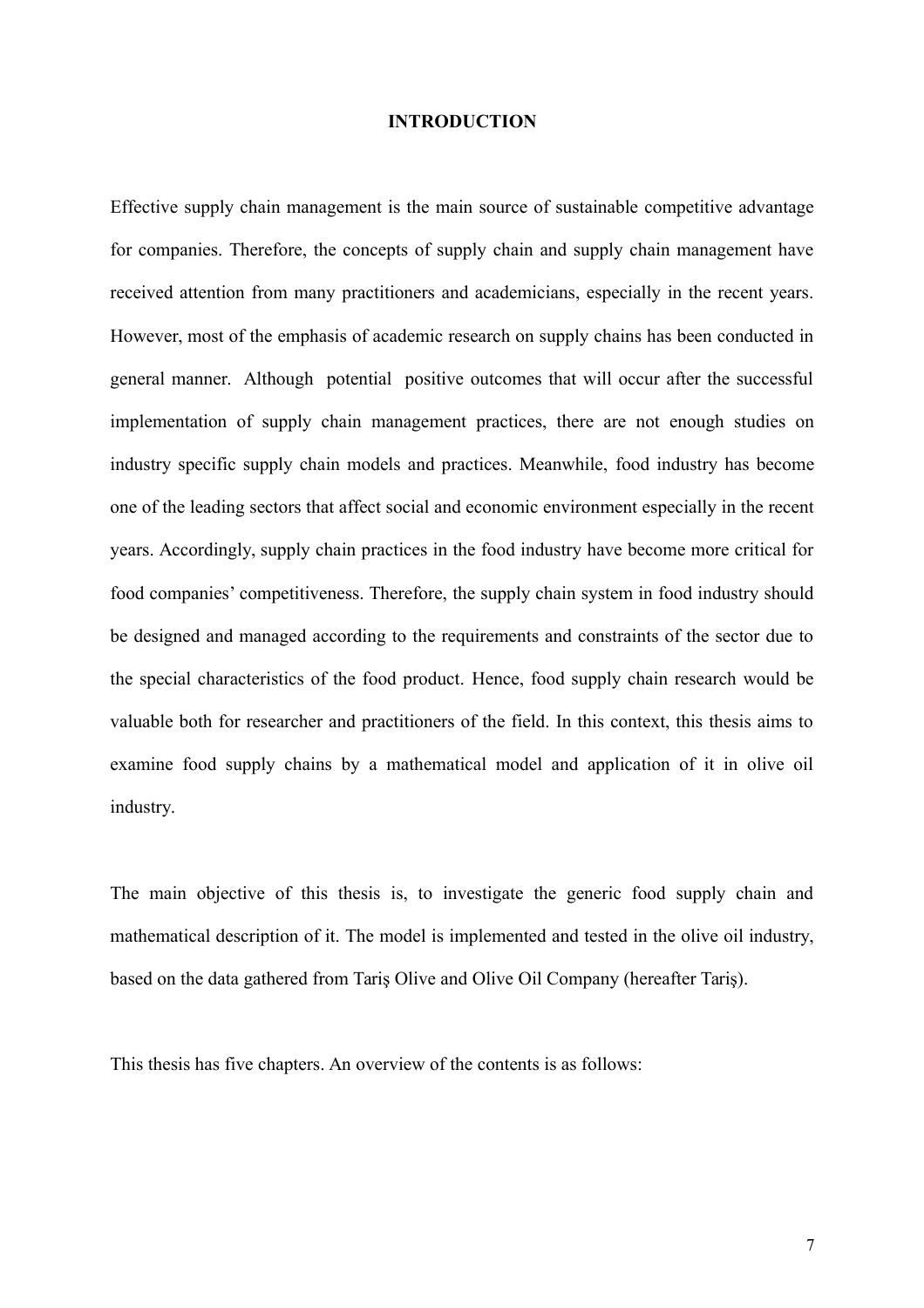**Chapter 1** presents a literature review on supply chain and supply chain management. In the first chapter, the concepts of 'supply chain', 'supply chain management' and "food supply chain" are explained.

**Chapter 2** presents the main characteristics of olive oil industry and olive oil supply chain. Chapter 2 also gives a brief summary of Tariş which is one of the focal companies in food supply chains in Turkey.

**Chapter 3** mainly presents a distribution network model for a generic food supply chain.

**Chapter 4** presents data required for the application and analysis.

**Chapter 5** provides the company application including distribution network model. Results of the analysis are also presented in Chapter 5.

Finally **Conclusion and Recommendations for Future Studies** is presented.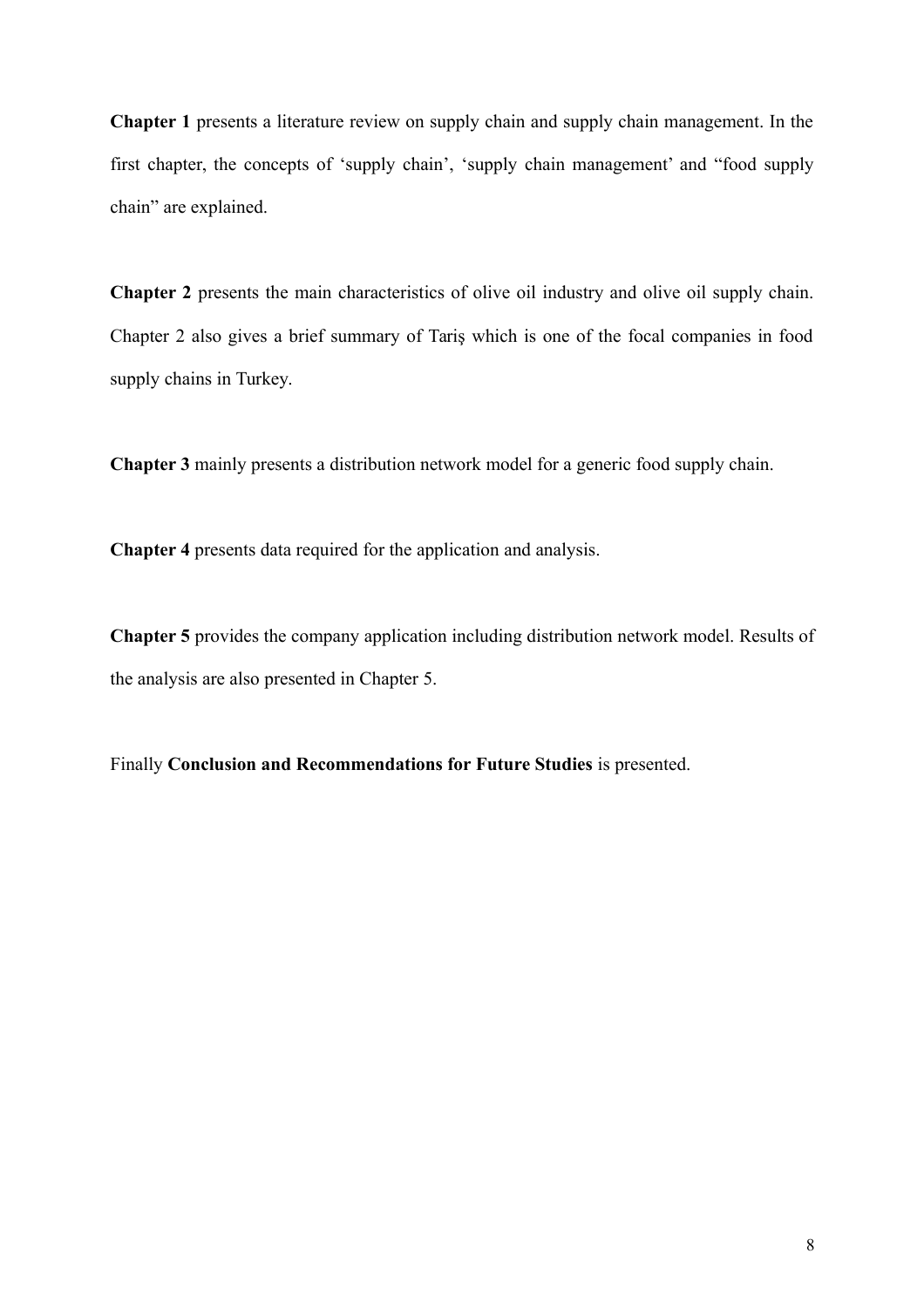#### <span id="page-8-0"></span>**CHAPTER 1[1](#page-8-2) : LITERATURE REVIEW**

This chapter aims to provide a detailed review of literature basically on supply chain and supply chain management concept. Firstly, the concept of supply chain is explained and secondly supply chain management concept is presented in this chapter.

The concepts of supply chain and supply chain management first appeared in the literature in the recent decades. The field of supply chain management has become extremely important for companies operating in an increasingly competitive global marketplace. Accordingly, supply chain management has turned into the main source of business success and sustainable source of competitive advantage [1]. Therefore, there has been an extensive amount of research on supply chain management.

#### <span id="page-8-1"></span>1.1. THE CONCEPT OF SUPPLY CHAIN

The term "supply chain" may be used interchangeably with the terms "value chain" and "demand chain". Although the importance of supply chain concept is recently being mentioned, supply chains, in fact, have always existed throughout the economic history.

Global competition forced companies to collaborate and cooperate with their suppliers and distributors. Thus, managers of the companies recognized that the outcomes of suppliers and customers may become significant inputs or resources for their companies [2,3,4]. In this context, to facilitate competitive advantage, companies along the supply chain become inevitably interdependent. Therefore, being a member of an effective supply chain turned into the critical source of business success. Accordingly, it was recognized that a single firm

<span id="page-8-2"></span><sup>1</sup> This chapter is a part of *PhD thesis of O. Yurt(2007) entitiled " The Impact of Services Supply Chain Orientation on Perceived Industrial Service Quality: An Empirical Analysis".*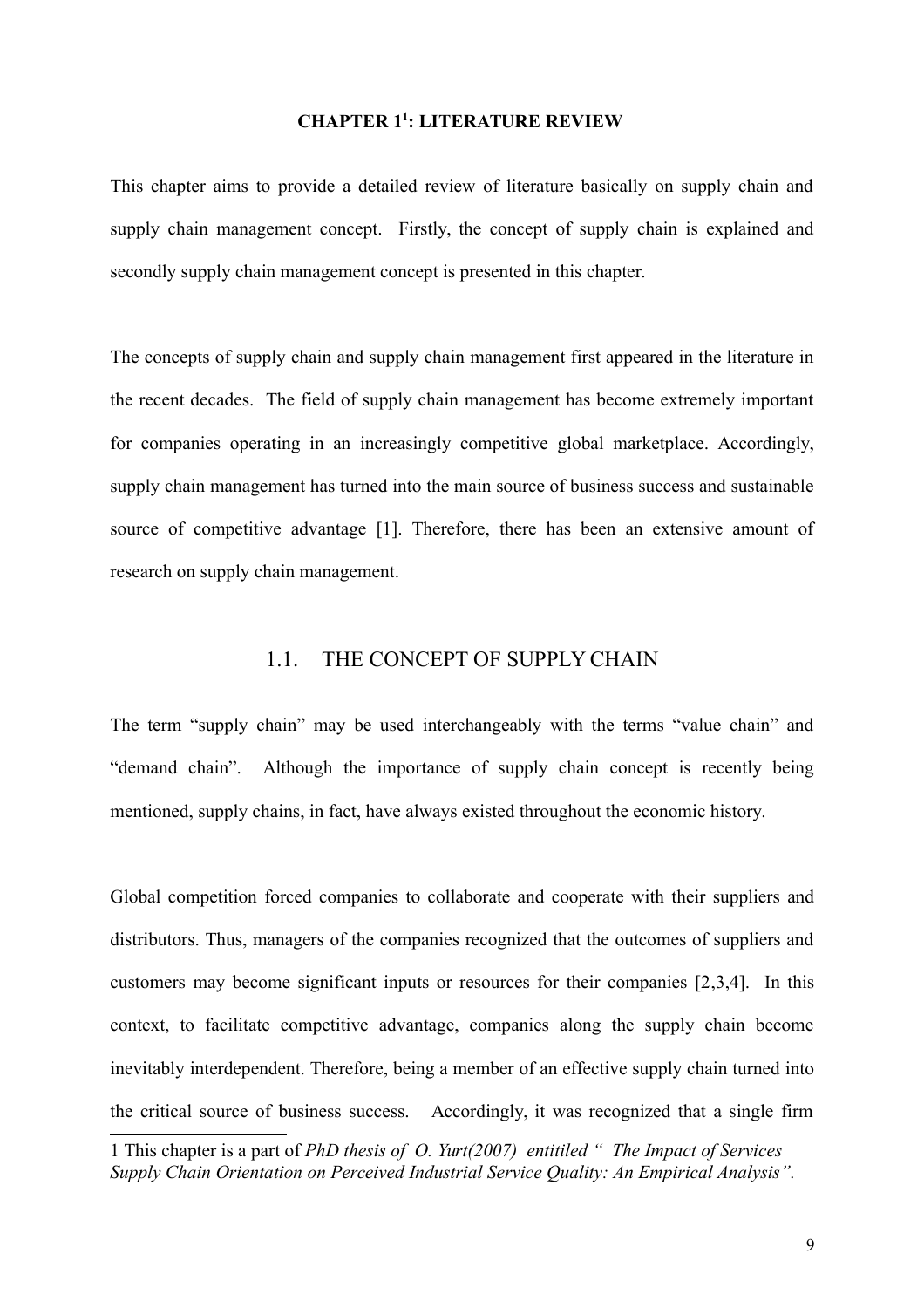cannot control the materials flow form point of origin to point of consumption in whole [2,4,5,6,7]. Beside these factors; increasing tendency on global sourcing, emphasis on changing competition rules, increasing environmental uncertainty are some other reasons for the increasing importance of supply chain concept [8]. Regarding to its significance, both academicians and practitioners emphasized on the definition and scope of supply chain concept. Especially, from the early 90's, the concept has gained more attention.

Supply chain has been accepted as just "a chain or cycle of business with one to one; business to business relationships" for many years [9,10]. However, many definitions of a supply chain have been offered in the literature especially in the recent years. Simply, a supply chain is a network of facilities and distribution options that performs the functions of procurement of materials; transformation of these materials into intermediate and finished products; and distribution of these finished products to customers [11]. Some examples of alternative supply chain definitions from the literature that were offered in recent years:

*"…the network of organizations that are involved, through upstream and downstream linkages, in different processes and activities that produce value in the form of products and services in the hands of ultimate consumer"* [12].

*"…is a network of facilities that performs the functions of procurement of material, transformation of material to intermediate and finished products, and distribution of finished products to customers"* [13].

*"...encompasses every effort involved in producing and delivering a final product, from the supplier's supplier to the customer's customer. Four basic processes-plan,*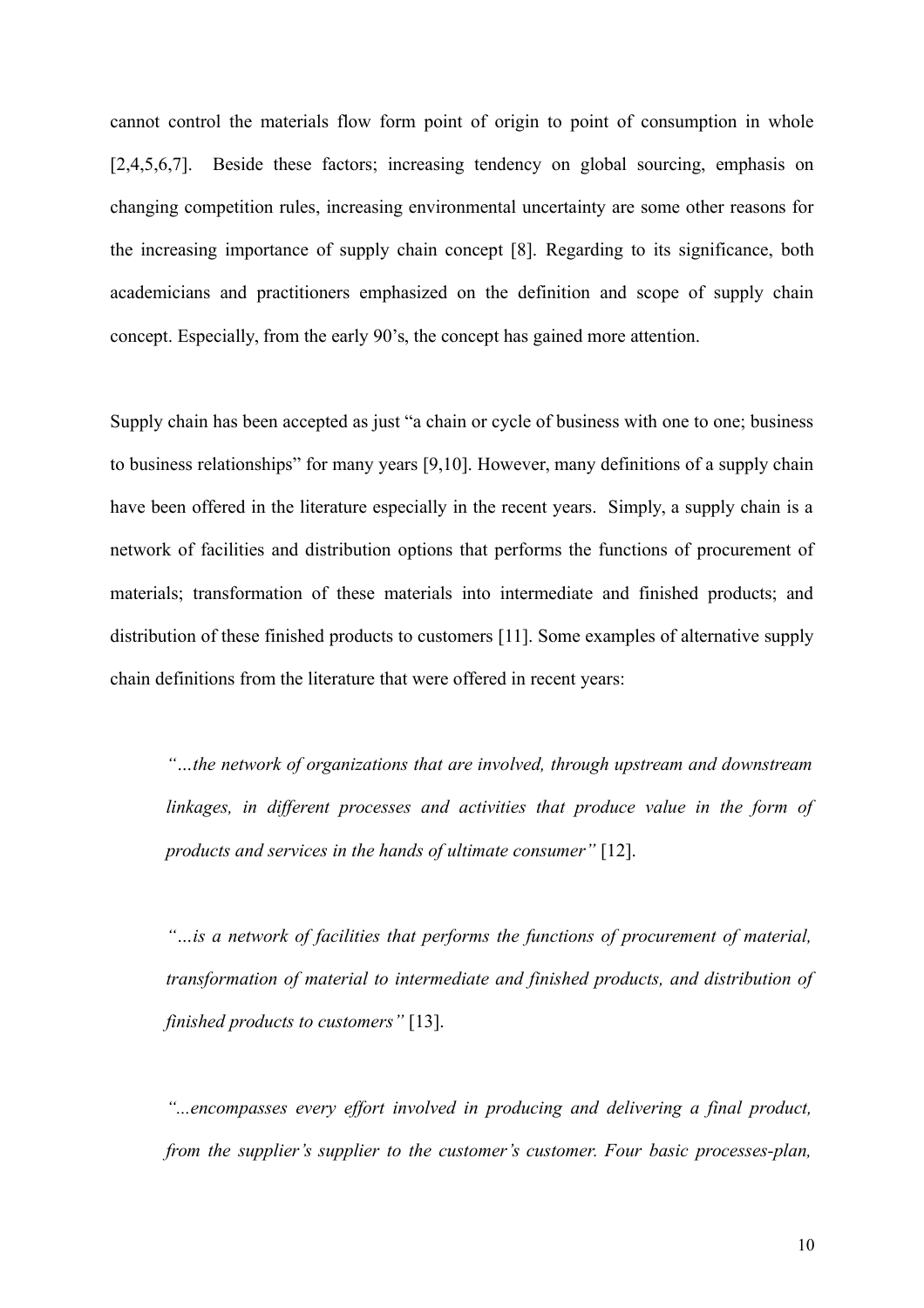*source, make, deliver- broadly define these efforts, which include managing supply and demand, sourcing raw materials and parts, manufacturing and assembly, warehousing and inventory tracking, order entry and order management, distribution across all channels, and delivery to the customer"* [14].

*"… a set of three or more entities(organizations or individuals) directly involved in the upstream and downstream flows of products, services, finances, and/or information from a source to a customer"* [8].

*"…consists of the series of activities and organizations that materials move through on their journey from initial suppliers to final customers"* [15].

Today, the definition of supply chain is clearer among the academics and practitioners than the definition of 'supply chain management' [8, 9, 16, 17].

#### <span id="page-10-0"></span>1.2. THE CONCEPT OF SUPPLY CHAIN MANAGEMENT

Especially after 90's, both practitioners and academicians are interested in supply chain management notion. They firstly focused on the concept of cooperation in network relations and the evaluation of basic supply chain practices. Then, the businesses were managed according to the requirements of their supply chain system. Accordingly, companies emphasized on the best supply chain practices increase their efficiencies. Basic objectives of supply chain management were recognized as the "cost competitiveness" and "effective inventory management" [18,19]. Although, supply chains were identified as just the chains of companies during those years, in time, the nature of supply chain management changed as the management of multi-tier and collaboration based network [19].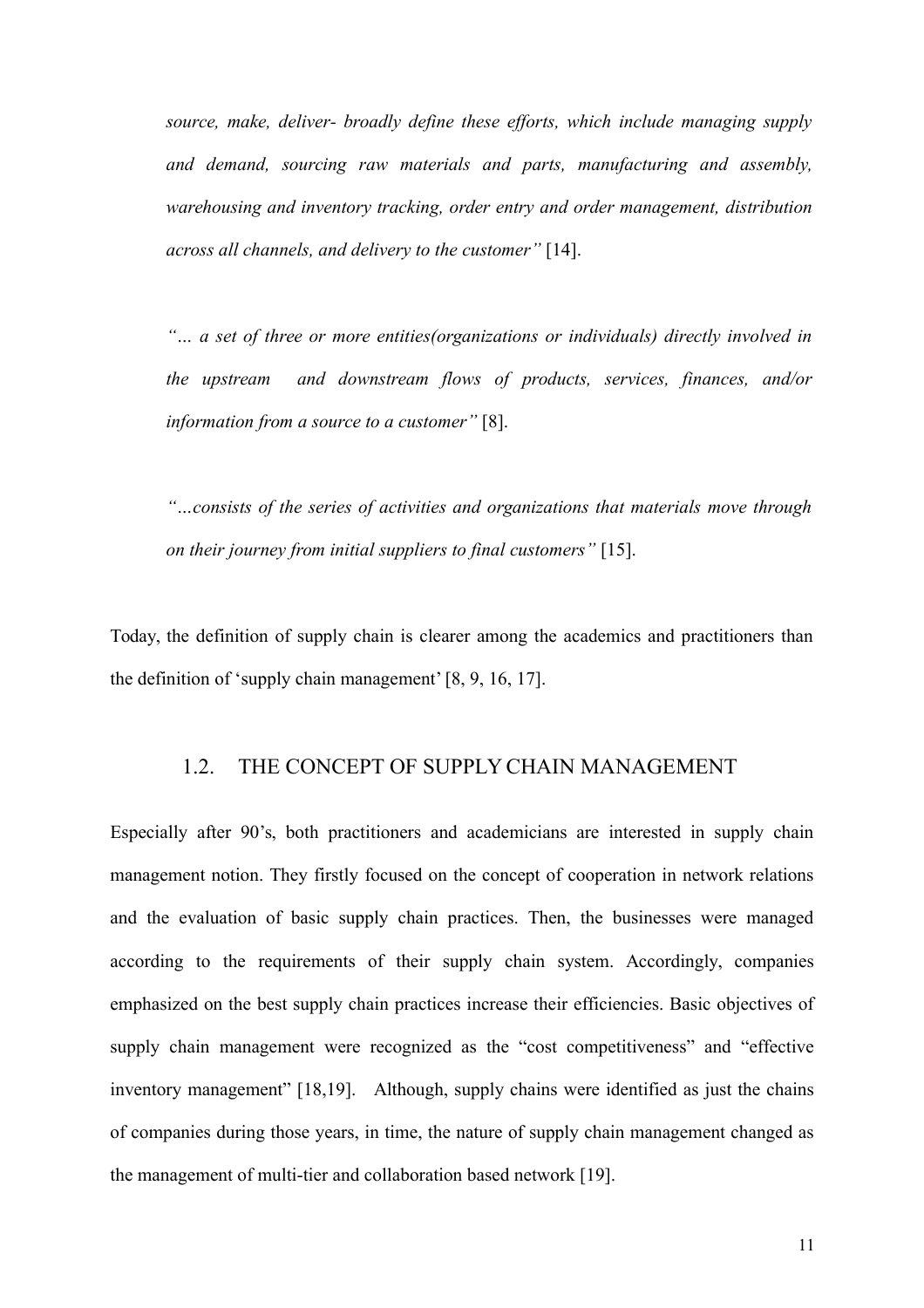Starting from the 20th century, the need for effective supply chain management has increased due to the need of companies for greater efficiency and lower total cost. Therefore, when a company is isolated from the other members of supply chain, gaining competitive advantage will be impossible for that company [14].Supply chain management is an effective tool for companies to improve their customer satisfaction levels by reducing total cost of logistics and increasing market share, sales revenue and effectiveness of customer relations[20]. Consequently, an effective supply chain management creates competitive advantage for the companies by increasing the level of value delivered to customers [21]. In this context, Porter's study [22] on value chain, in which the conceptualization of the value chain and value system were identified, is critical for supply chain management literature. Porter's generic value chain is depicted in Figure 1.



#### <span id="page-11-0"></span>**Figure 1: The Generic Value Chain**

Source: [22]

Porter [22] emphasized the importance of supply chain management for competitiveness of a company by stating as the following: "…differences among competitor value chains are a key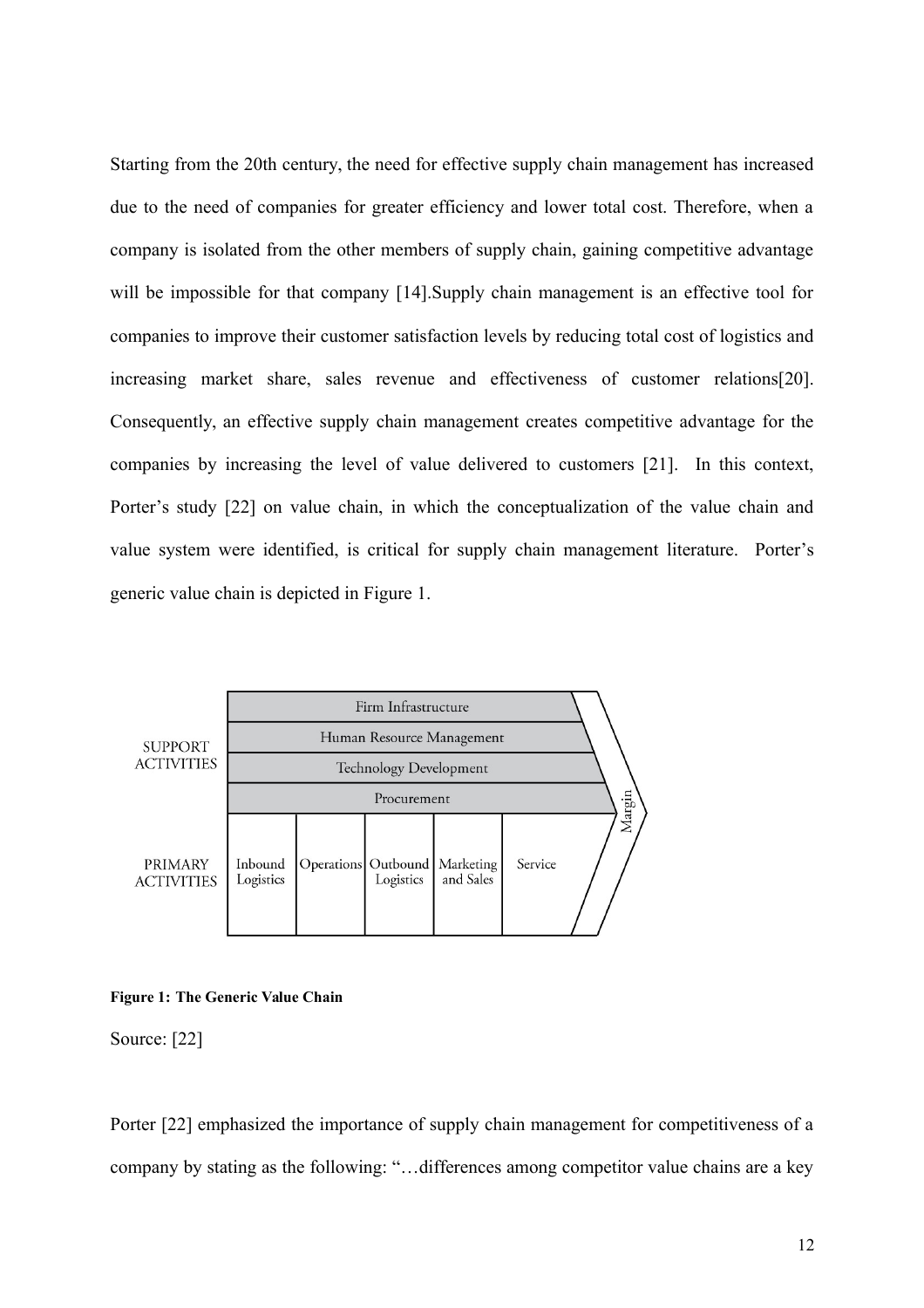source of competitive advantage". Similarly, Christopher's [12] following statement transmitted Porter's[22] view into the supply chain management literature: "...competition takes place between supply chains rather than between individual companies"*.* 

As mentioned before, companies cannot be isolated from their supply chain partners such as their suppliers and distributors. However, a particular firm can be a unit of different supply chains. Due to these reasons, supply chain management is a complex task. Although, the management of interrelationships and coordination between different departments and operations in a single company such as; production, sales, finance, marketing and distribution, in order to manage the materials flow was the main focus for companies in relatively less competitive markets, it is not enough to gain competitive advantage for the companies. The management of interdependent functions of different members in various supply chains required for business success [10]. Therefore, supply chain management is critical for all members of the entire system. In this context, the concept of supply chain management is based on the "systems approach". The systems approach was firstly proposed by [23] and [24] and it simply states that "the elements of a system affects each other, and will act differently when isolated from their environment or other components of the system". Similarly, supply chain management is the management of a system in which each firm's performance will affect the others' and the performance of the entire chain [25,26].

Based on the systems approach and accordingly supply chain management philosophy, all activities of each supply chain members should be traded-off in order to achieve the least total cost of logistics [27]. In this context, different members of supply chain should share goals, objectives and strategies of the entire system. The results of a supply chain management notion will be as the following: "customer power, long-term orientation, leveraging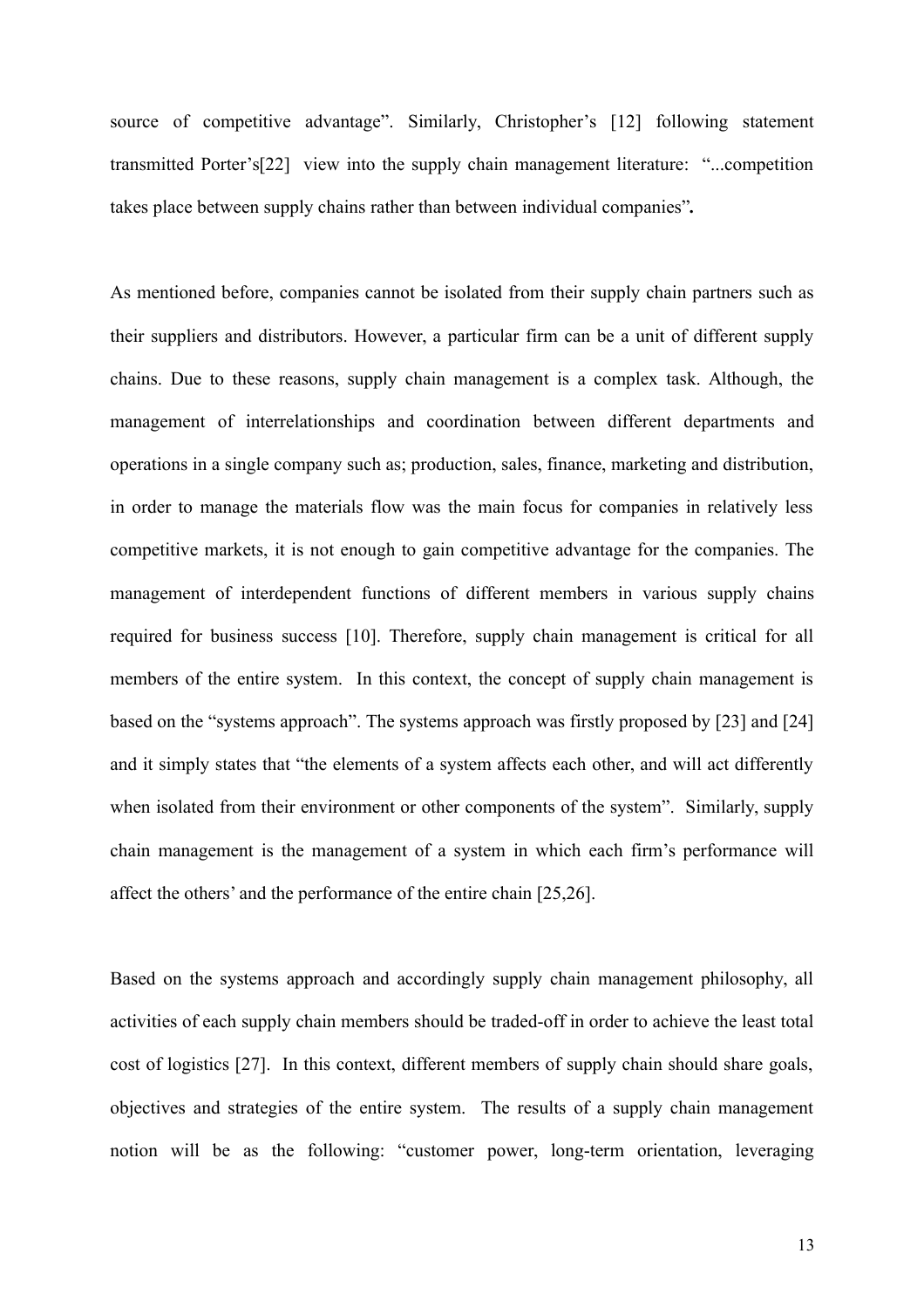technology, enhanced communication across organizations, inventory control, interactivity, inter-functional and inter-organizational coordination" [28]. Beside these results, one of the important outcomes of an effective supply chain management is the creation of "synergy" within the members of supply chain. Synergy, basically refers that the outcome which is achieved by the collective effort of different components of a system will be greater than the sum of the efforts of the individual parts. It is safe to state that, if synergy creation is possible between different partners in a supply chain, there exists an effective supply chain management.

There are many different methods of approaches to supply chain management. Supply chain management is an extensive concept and a field of study that is an overlapping area of many academic disciplines. Therefore, it can be defined and examined from many different perspectives including purchasing and supply, logistics and transportation, marketing and strategic management [29]. Supply chain management is a relatively new concept and there are many different concepts which are very close to supply chain management area. Those concepts, including procurement and supply management, value-stream management, integrated purchasing, supplier integration, buyer-supplier partnership, supply base management, value added chain, network supply chain management and value chain management have turned into popular topics both for the practitioners and academicians [12,13,30,31,32]. Therefore, there are many different studies on supply chain management.

The term "supply chain management" was firstly appeared in the literature in early 80's [e.g. 33, 34] and Forrester's [35] research on 'industrial dynamics' is one of the first study that was related to supply chain management area. Besides, studies on 'least total cost concept' in physical distribution, transportation, and logistics area [36, 37] affected the development of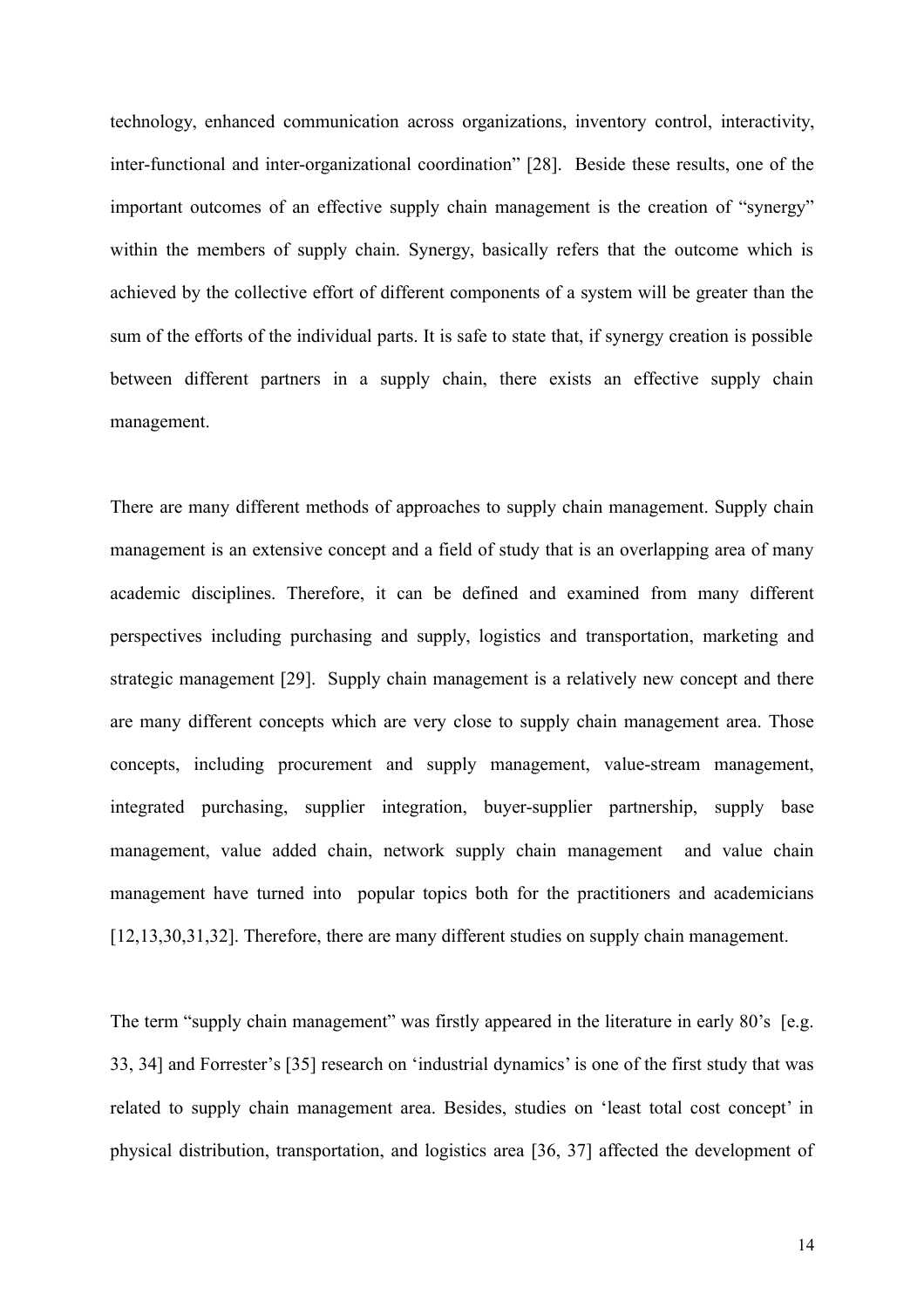supply chain management concept and these studies highlighted the importance of supply chain integration [38].

Some examples of alternative supply chain definitions from the literature that were offered in recent years:

 " … an integrative approach to dealing with the planning and control of the materials flow from suppliers to end users" [34].

"… is an integrative philosophy to manage the total flow of distribution channel from supplier to ultimate user" [39].

"…the systemic, strategic coordination of the traditional business functions and the tactics across these business functions within a particular company and across business within the supply chain, for the purposes of improving the long-term performance of the individual companies and the supply chain as a whole" [8].

"…encompasses the planning and management of all activities involved in sourcing and procurement, conversion, and all logistics management activities. Importantly, it also includes coordination and collaboration with channel partners, which can be suppliers, intermediaries, third-party service providers, and customers. In essence, supply chain management integrates supply and demand management within and across companies. Supply Chain Management is an integrating function with primary responsibility for linking major business functions and business processes within and across companies into a cohesive and high-performing business model. It includes all of the logistics management activities noted above, as well as manufacturing operations, and it drives coordination of processes and activities with and across marketing, sales, product design, finance and information technology" [41].

15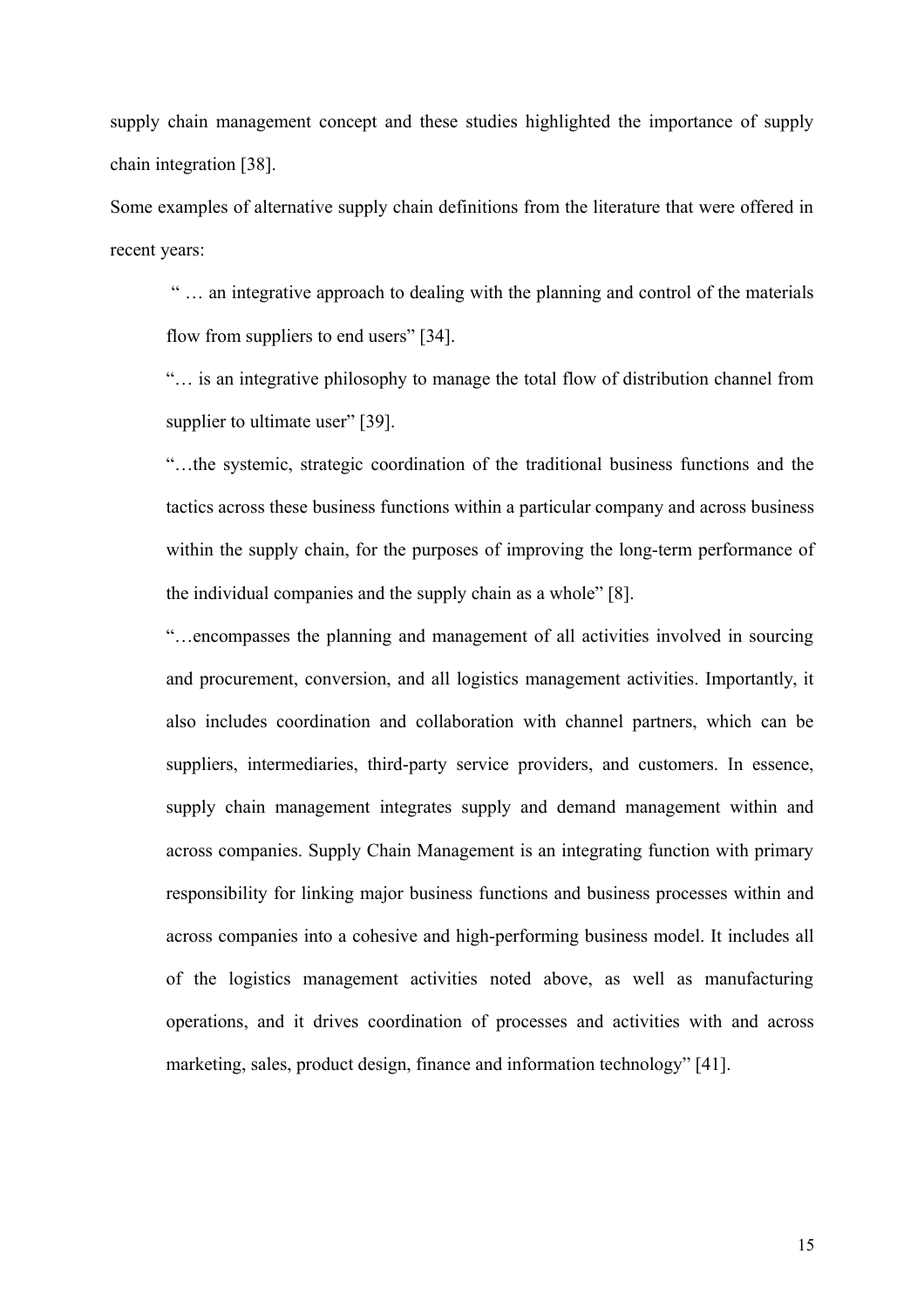It should be noted that supply chain management concept is examined only in a few industries and especially in different divisions of manufacturing industries. In this context, Burgess and Singh [41] stated as: "Apart from a lack of consensus on the theoretical and historical determinants of SCM, there is also considerable bias toward extrapolating principles from consumer markets (most notably automotive and computer industries) to other types of supply chains." To this extent, this study focused on food supply chain, more specifically olive oil industry. Accordingly, the concept of food supply chain is presented in the following part of this chapter.

#### <span id="page-15-0"></span>1.3. FOOD SUPPLY CHAIN[2](#page-15-1)

Food industry has become one of the leading sectors that affect social and economic environment especially in the recent years. Accordingly, supply chain practices in the food industry have become more critical for food companies' competitiveness. Therefore, the supply chain system in food industry should be designed and managed according to the requirements and constraints of the sector due to the special characteristics of the food product. Hence, food supply chain research would be valuable both for researcher and practitioners of the field.

It should be noted that, although there are various studies on food supply chain in the literature [e.g. 42, 43, 44, 45] an important part of this research focuses on food industry [e.g. 46, 47, 48, 49, 50]. Each of these studies emphasizes one particular type of food products

<span id="page-15-1"></span><sup>2</sup> This chapter is adapted from the following studies of the author: "*Yurt Ö., Cselenyi J., Illes, B., "Method for Evaluation of Food Supply Chain in Case of Inland Use", Conversations at Miskolc, 13-14 September 2006, pp: 77-84; Yurt Ö., Cselenyi J., Kerepeszki I., "Examination of Typical Food Supply Chain", MicroCAD-2006 International Scientific Conference, 16-17 March 2006, pp:191-197. and Yurt Ö., Cselenyi J., Kerepeszki I., "Fundamentals of Surveying Customer Satisfaction within Characteristics Food Supply Chains", 5th International Conference of PhD Students, 10-24 August 2005, pp: 217-222."*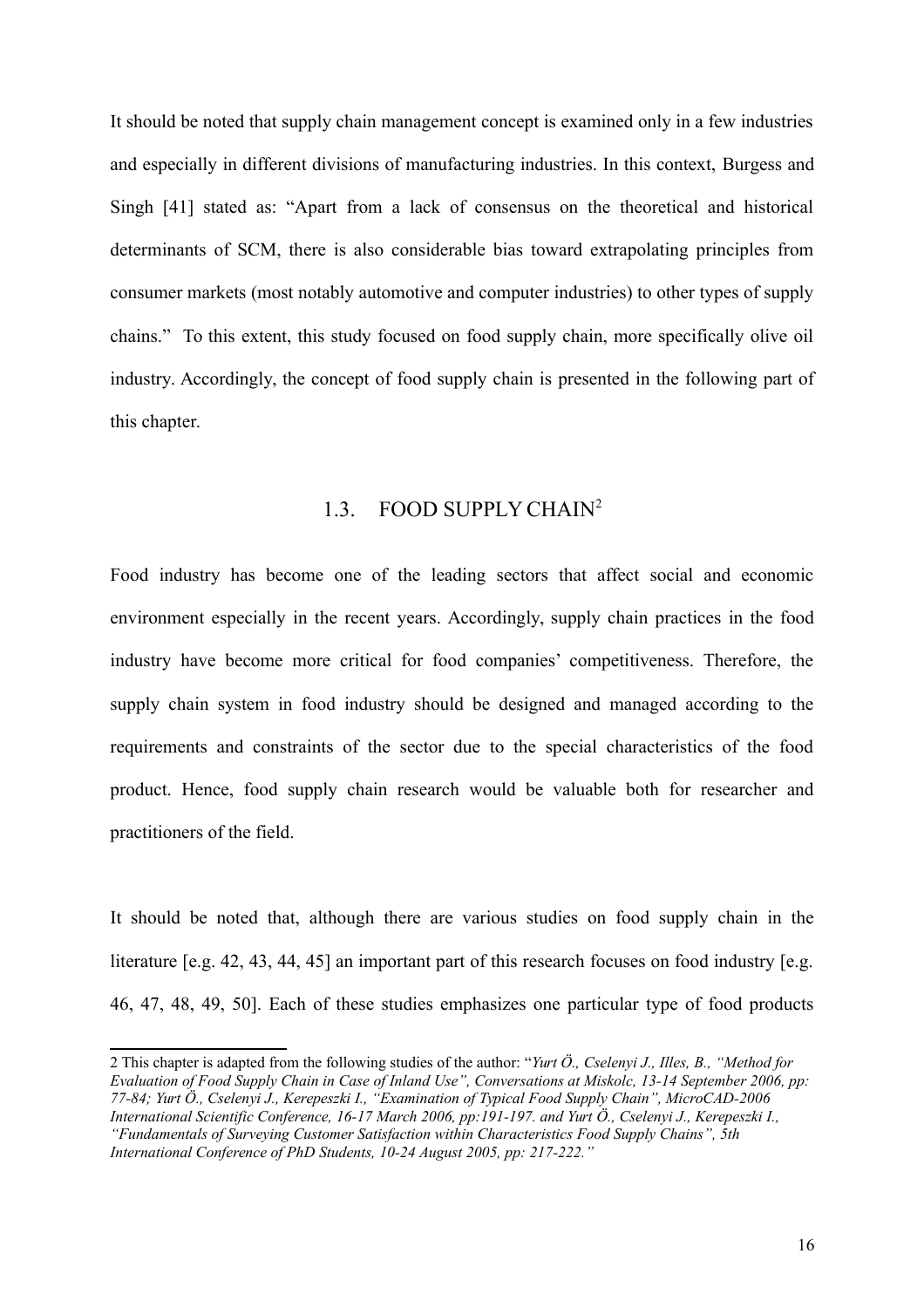and/or concentrated on just a few aspects of food supply chain. Thus, there is a research gap on generic and entire food supply chain.

Food supply chain concept become critical for companies performing in food industry since food industry have some distinctive characteristics such as perishable nature of products and small contribution margins in the sector [51]. Other characteristics of food industry which affects the nature of food supply chain are: "World-wide concentration of food producers, increasing power of retailers, shelf life constraints for raw materials, changes in product quality level while progressing the supply chain, recycling of materials required, long production throughput times, seasonality in production, variability of quality and quantity of supply of farm-based inputs, high volume, low variety, highly sophisticated capital-intensive machinery focusing on capacity utilization, variable process yield in quantity and quality due to biological variations, necessity to value all parts because of complementarily of agricultural input" [43]. With regard to stated characteristics of food industries velocity, flexibility, quality, cost, service and shelf life are the major drivers of food supply chain performance [52].

For supply chain performance, balancing demand and supply in food industry, especially in agri-food industry is complex task. Taylor and Fearne [53] proposed a process for synchronization demand and supply by reducing the variability of final demand and linking it to decisions in production levels. In this context, they suggested three factors affect demand in food supply chains: "demand variability, miss-alignment of demand and activity along the chain and poorly managed daily demand". Similarly, Taylor [50] proposed that there exist some operational features of demand management which can be potential problems along the food chain: "complexity of procedures for handling demand information; data availability,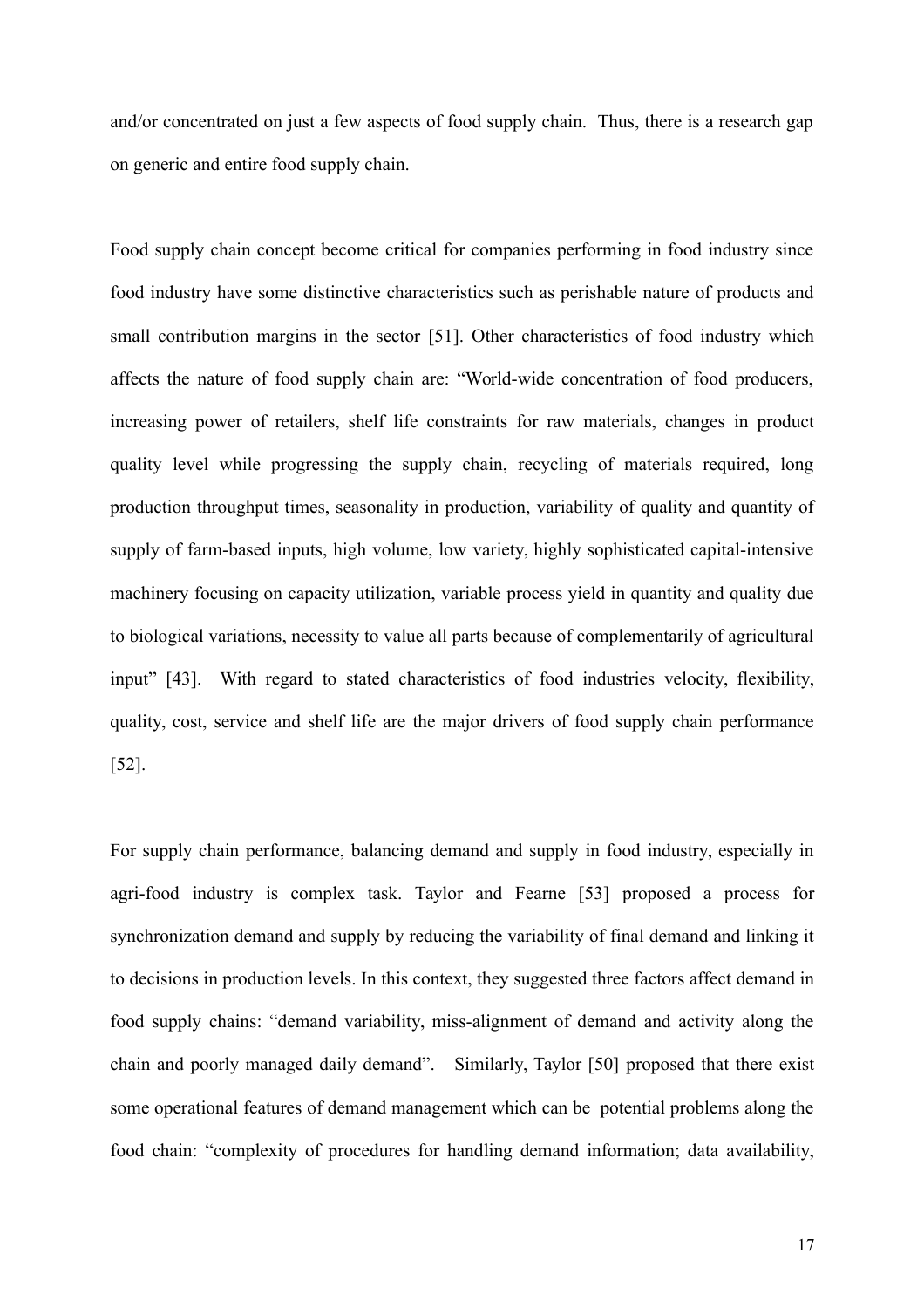accuracy and consistency: forecast proliferation, problems in sharing consumer demand data, timeliness of order transmission, lack of 'on shelf availability' data.

Accordingly, a variety of aims for food supply chain entities include; decreasing lead-time, minimizing food waste and being agile and lean [54,55]. For the sustainable food supply chain management, these aims have to be shared by all members of the chain.

Generic food supply chain has six main participants: consumers, retailers, caterers, wholesalers, manufacturers and primary producers (e.g. agricultural producers, farmers and fishers) [56]. Other possible members of the chain are packaging suppliers, agricultural merchants, logistics service providers and other third parties. Vorst et al. [56] divided food supply chains into two as: "supply chains for fresh agricultural products such as fresh vegetables, flowers, fruits" and "supply chains for processed food products such as snacks, desserts, and canned food products". First group of food supply chains include growers, auctions, wholesalers, importers and exporters, retailers and specialty shops in which the handling, storing, packing, transportation, and especially trading of these goods are fulfilled. In the second type of food supply chain, main members are the growers, importers, food industry, retailers and out-of home segments and their logistics service suppliers.

Since, all members of food supply chain aim to satisfy quickly changing customer demands, end users play a key role in developing the structure of the food supply chains. Changing customer demands are mainly affected by the new trends including emphasis on healthy eating and concern for ethical issues. These trends affect the entire supply chain and therefore each supply chain member adapts these issues to protect their competitiveness. Therefore, characteristics and varieties of the foods, demanded by the customers, are continuously

18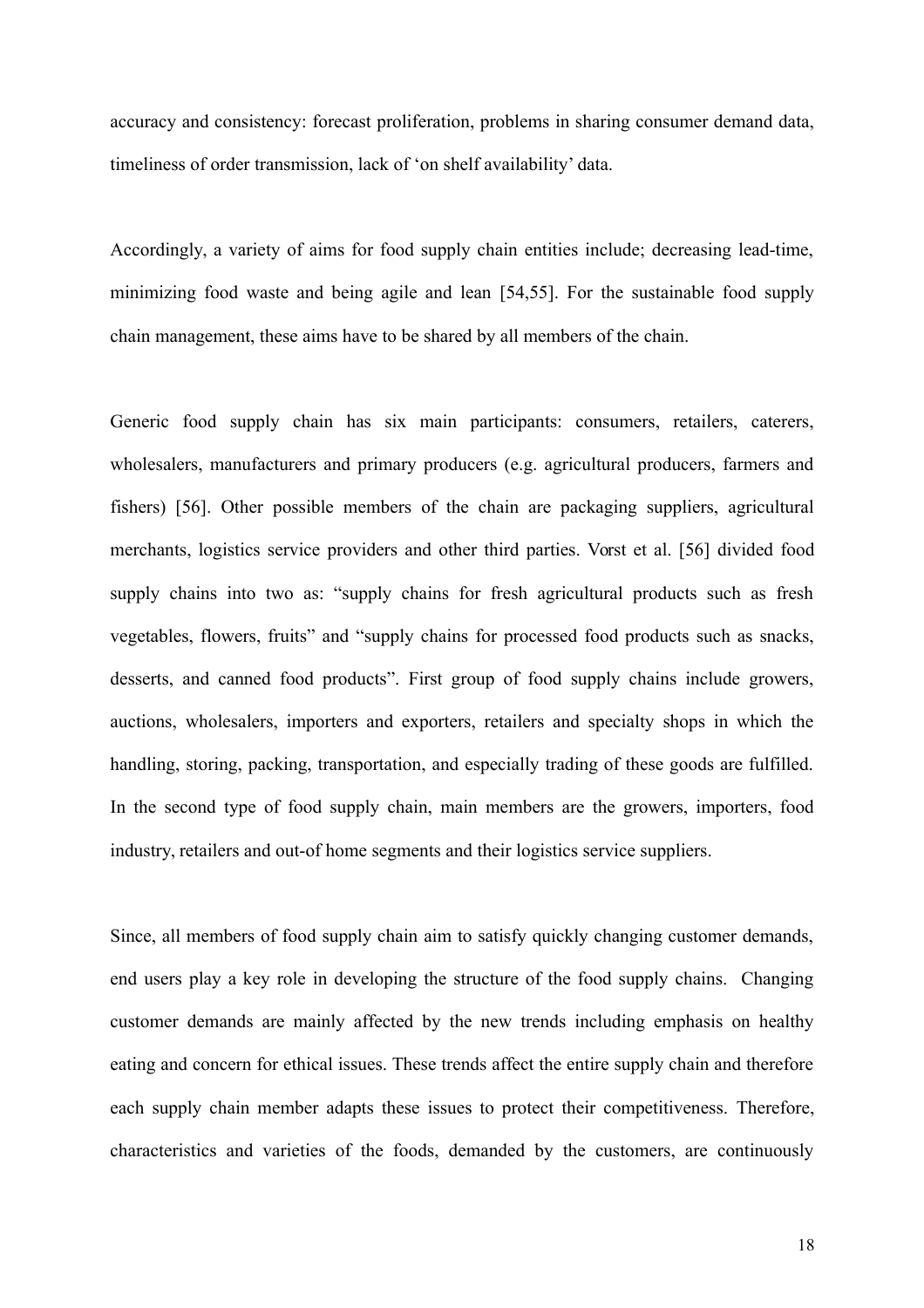changing. In this context, olive oil becomes one of the more demanded products in the food industry, which is the main sector we will analyze in this thesis.

In the next chapter, information on the olive and oil industry, especially in Turkey is presented.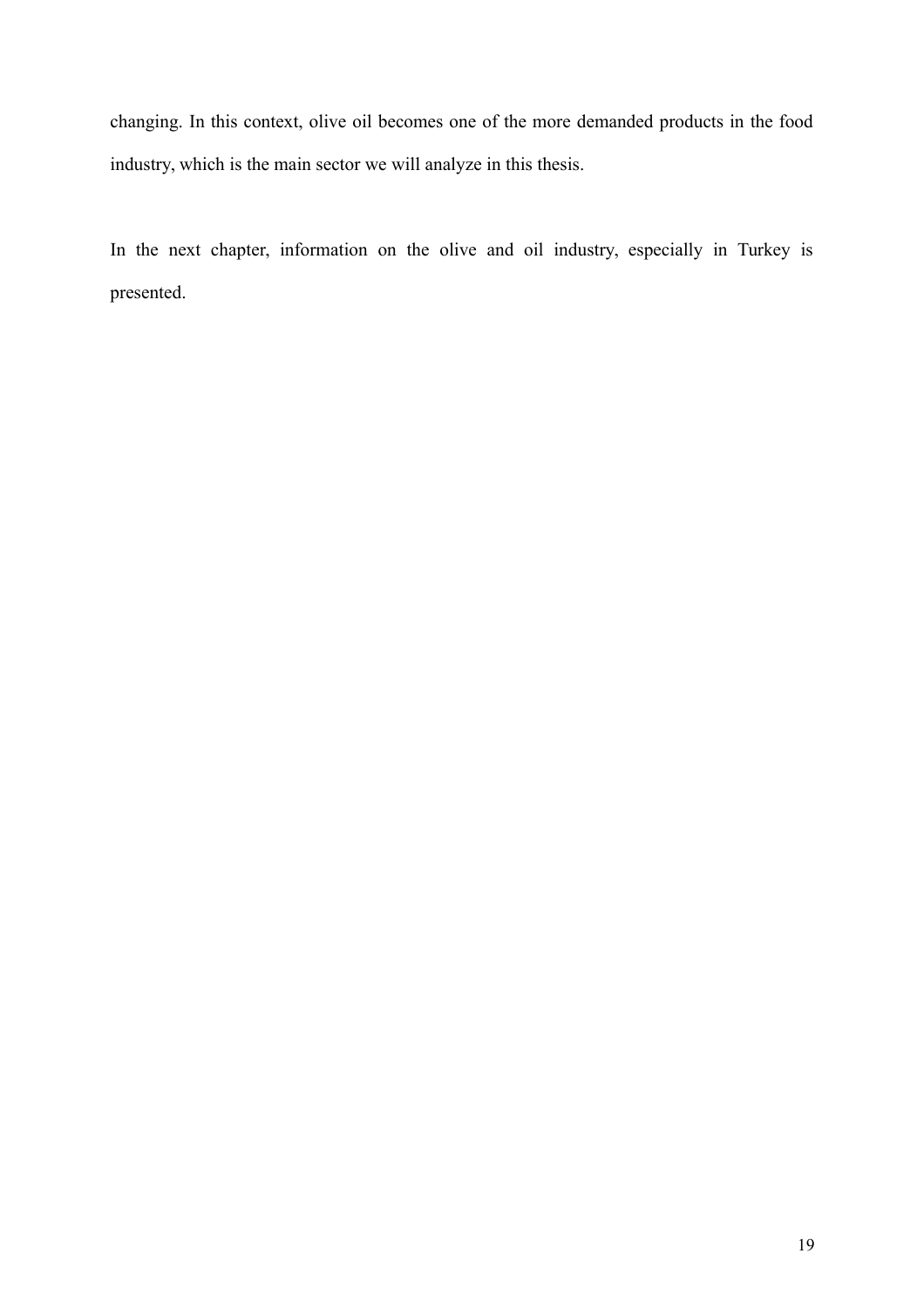#### <span id="page-19-0"></span>**CHAPTER 2[3](#page-19-3) : OLIVE OIL INDUSTRY IN TURKEY AND OLIVE OIL SUPPLY CHAIN OF TARİŞ**

The aim of this thesis is to optimize the distribution network of olive and olive oil supply chain for Tariş to achieve cost minimization and profit maximization. This chapter provides data on the current of olive and olive oil production and the industry especially in the Aegean Region of Turkey, as well as the supply chain system of Tariş.

#### <span id="page-19-1"></span>2.1. OLIVE OIL IN TURKEY

In general, olive production can be separated as "for culinary" and "for olive oil". Olive oil is a vegetable oil that is obtained after the compression of olive and the only raw material needed for olive oil is "olive". Approximately 30% of an olive's weight is olive oil [57].

In Turkey, olive is cultivated by 33 different countries near to Aegean and Mediterranean Regions. Olives are being compressed by a number of physical processes. No other raw material is included to these processes. Olive pressing plants have adopted more recent technologies and increased their capacities in the country. Therefore, the amount and the quality of olive oil have improved [58].

#### <span id="page-19-2"></span>**2.1.a. Classification of Olives**

Olive trees are cultivated in different regions of Turkey which are: Aegean, Mediterranean, Marmara, Southeast Anatolian and Black Sea. Based on the sub-regions of the Aegean Region, different types of the olives are called as: "Ayvalik, Cakir, Cekiste, Cilli, Domat,

<span id="page-19-3"></span><sup>3</sup> This part is mainly adapted from the following study of the author: *VALUATION OF EXISTING SUPPLY CHAIN OF OLIVE AND OLIVE OIL by Yurt, Cselenyi and Illes in MicroCad 2007.*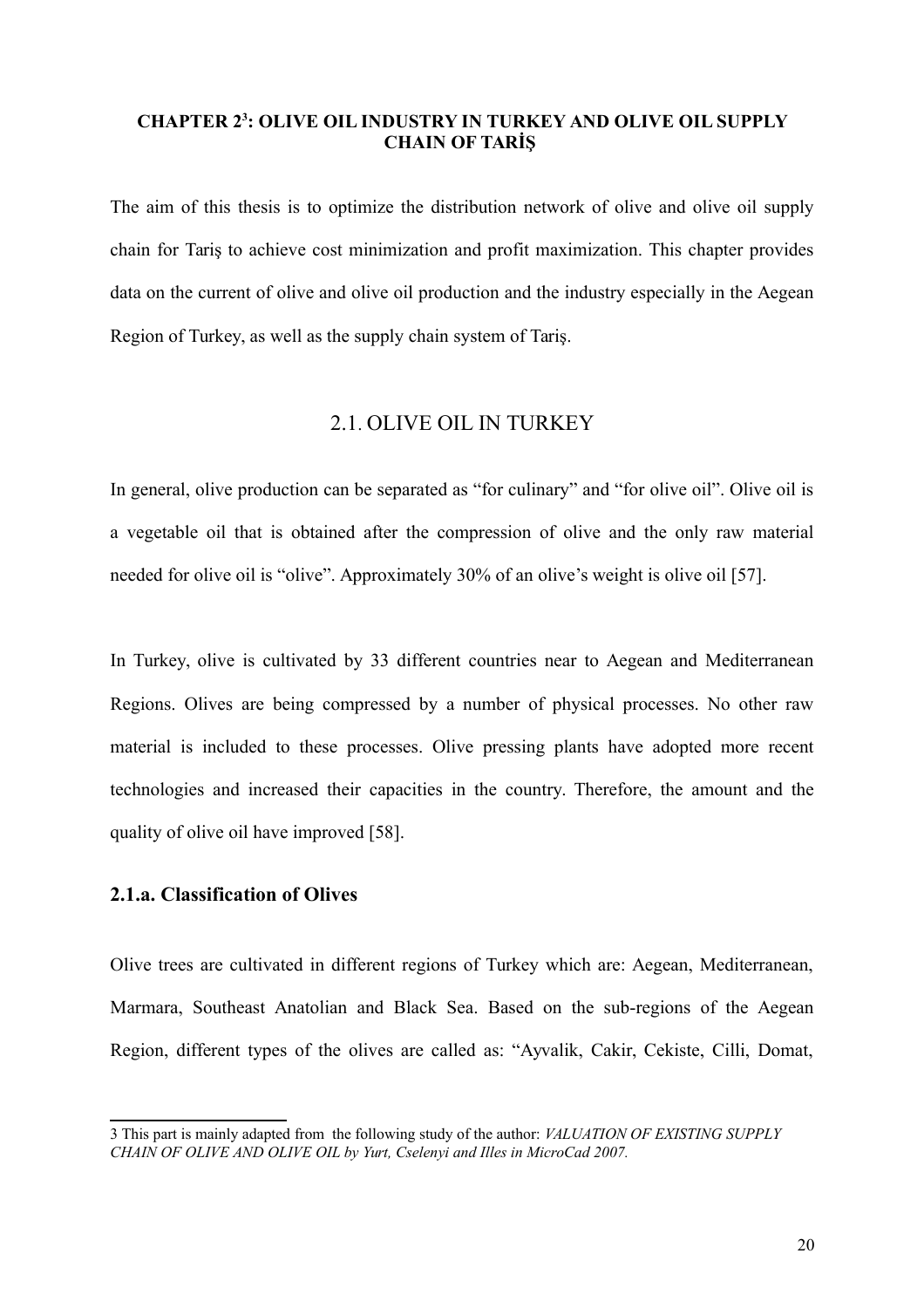Edincik Su, Erkence, Izmir Sofralik, Kiraz, Memecik, Memeli, Uslu, Esek Zeytini, Hurma Karaca, Ak Zeytin, Karayaprak, Yag Zeytini, Yerli Yaglik, Asi Yeli, Tas Arasi" [59].



<span id="page-20-1"></span>**Figure 2: Olive Production According to the Regions of Turkey [60]**

In Figure 2, olive production relative to the regions of Turkey is illustrated.Aegean Region is the dominant region in olive production which accomplishes the 76% of the total olive oil production of Turkey. The olive production of the Aegean Region and the Mediterranean Region reach to 90% of the Turkey's total production. It should be noted that 70 % of the total olive production is for the aim of olive oil.

#### <span id="page-20-0"></span>2.1. INFORMATION ON TARIŞ

Tariş Olive and Olive Oil Agricultural Sales Cooperatives Union (Tariş) is chosen from various olive and olive oil manufacturers in Turkey as a research unit since it represents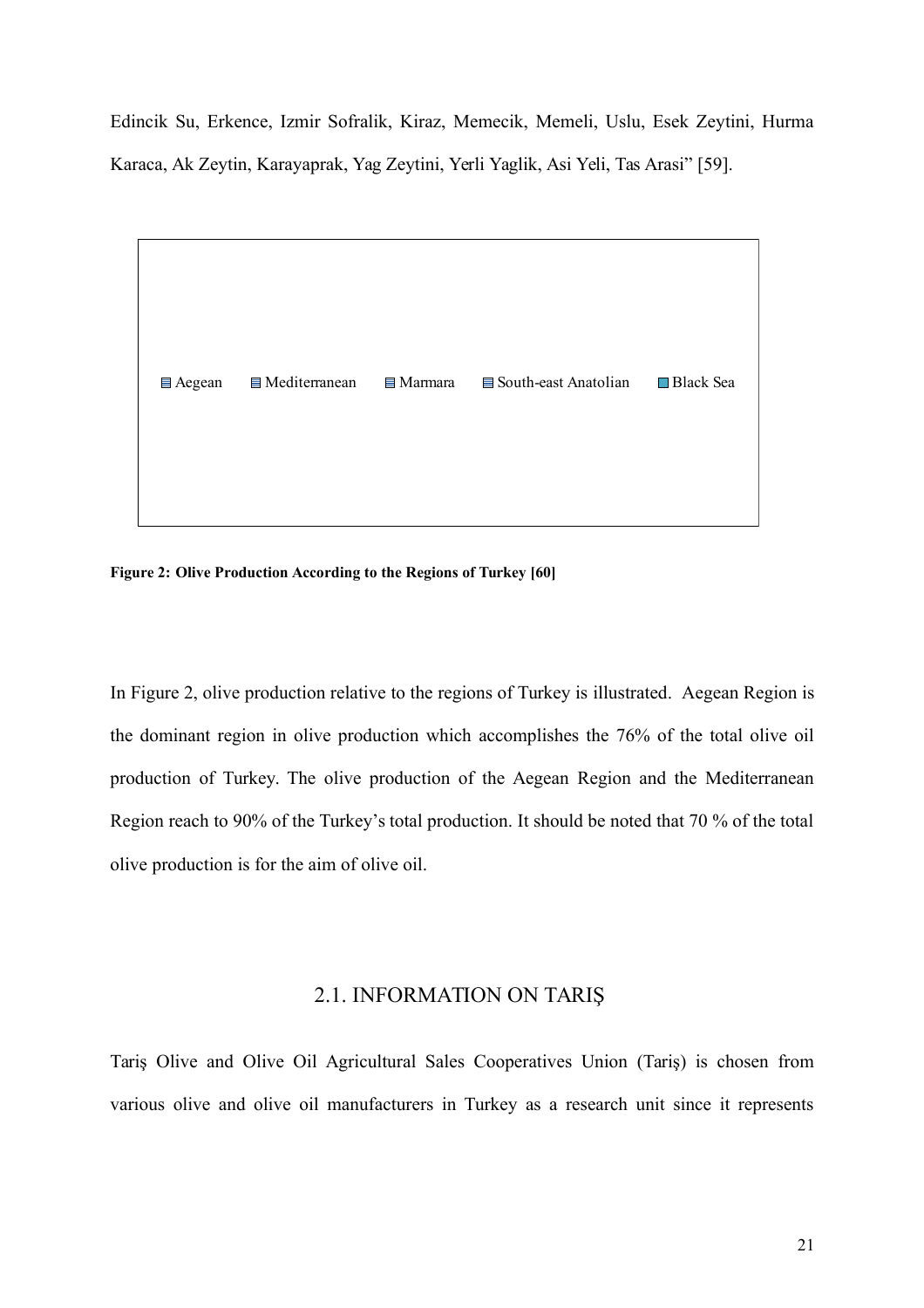enough volume, contains significant number of cooperatives, manufacturers and processing plants and produces many types of packaging modes and product types.

*"There are 33 cooperatives and 27,000 producers that belong to Tariş Olive and Olive Oil Agricultural Sales Cooperatives Union. In addition, 28 modern olives pressing facilities, 14 pickling works, independent olive producing facilities, an R&D department, an internationally accredited laboratory serve for delivering most quality products and better customer services with the international quality licenses of ISO9000 and ISO9002. The cooperative union supports its partners in the following ways*." [61]:

- Providing saplings appropriate for the regional conditions,
- Offering proper fertilizers,
- Helping with the prevention of diseases prevalent in olive groves,
- Providing producers with appropriate analyses,
- Increasing production in groves with the help of modern sowing techniques,
- Making sure old trees are pruned properly,
- Making sure that the newly established olive groves and existing olive groves have consistent standards,
- Giving educational opportunities to teach members how to improve the quality of olives and olive oil,
- Facilitating credit for machinery and working capital,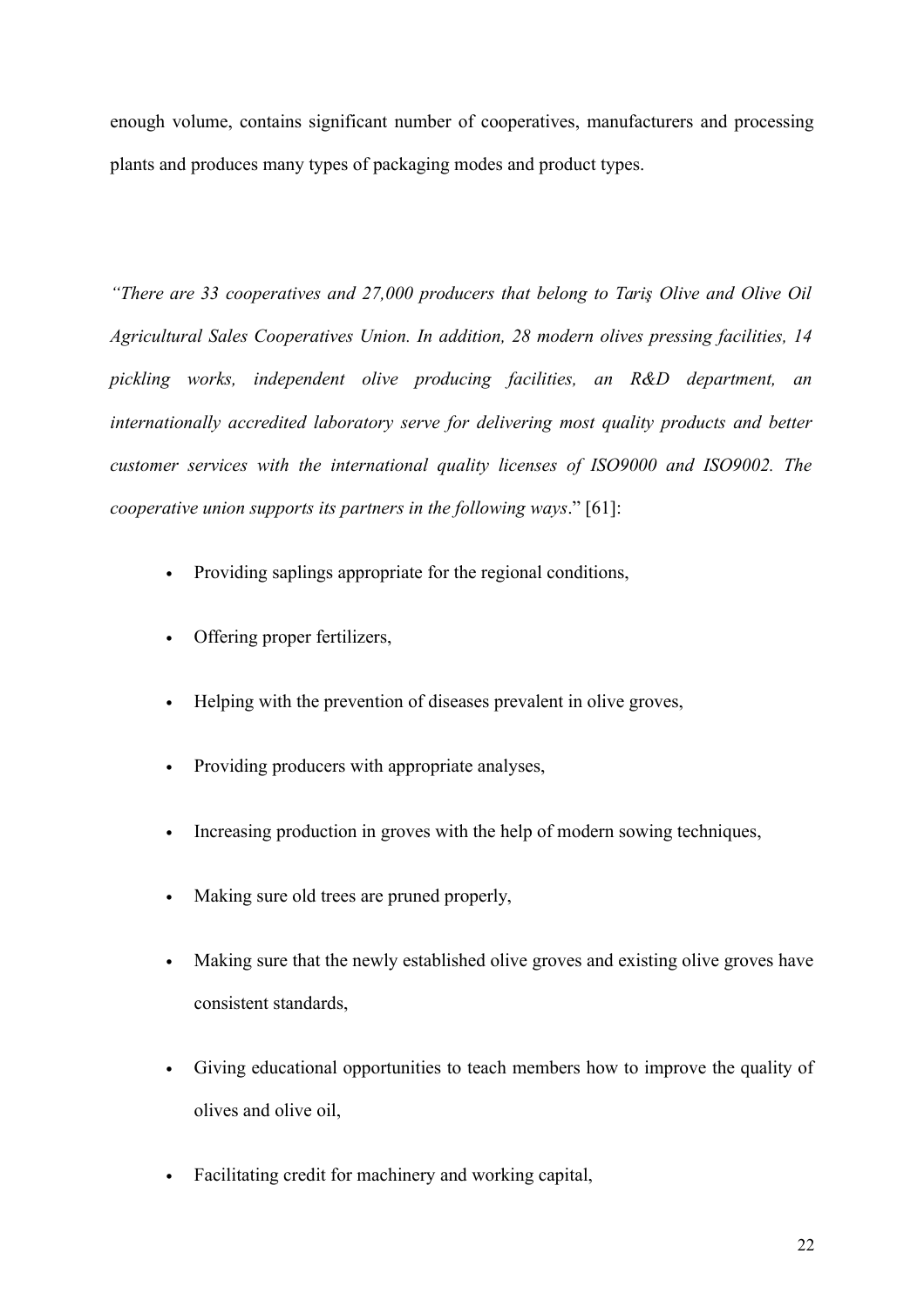- Providing for cooperative functions of analysis, purchase and pressing,
- Developing new products and adding value to combined products,
- Distributing group profits to members.

### <span id="page-22-0"></span>**2.2.a. Classification Of Olive Oil Produced By Tariş [61]**

There are 5 different types of olive oil produced by Tariş. Detailed information is provided on the website of Tariş. Related information is as follows:

*"The packaging depends on the quality of olive oil. Packaging of Extra Virgin Organic and Extra Virgin Special is special glass in 5.00 ml, Virgin Olive Oil is in 7.00 ml ceramic glass; Riviera Olive Oil is in 1.000 ml, 2.000 ml, 5.000 ml and 18.000 ml tin and Refined is in 1.000, 2.000 and 5.000 ml bottle and tin."*

| Period    | Production | Capacity | Ratio | Capacity        | Number of               |
|-----------|------------|----------|-------|-----------------|-------------------------|
|           | (ton)      | (ton)    |       |                 | Usage Ratio   Factories |
|           |            |          |       | $\frac{(0)}{0}$ |                         |
| 1997-1998 | 40.000     | 267.000  |       | 15              | 810                     |
| 1998-1999 | 200.000    | 272.000  |       | 74              | 813                     |

#### <span id="page-22-1"></span>**Table 1:Olive Oil Capacity-Production (Turkey) [62]**

Table 1 shows the capacity and capacity usage ratio of olive oil production factories in Turkey. 98% of production capacity has already been developed in 1997-1998 time interval (the number of factories are 96,6 %) but in the pre-interval, only 15% was used. However, during the second period it has been increased to 74%, almost five times bigger.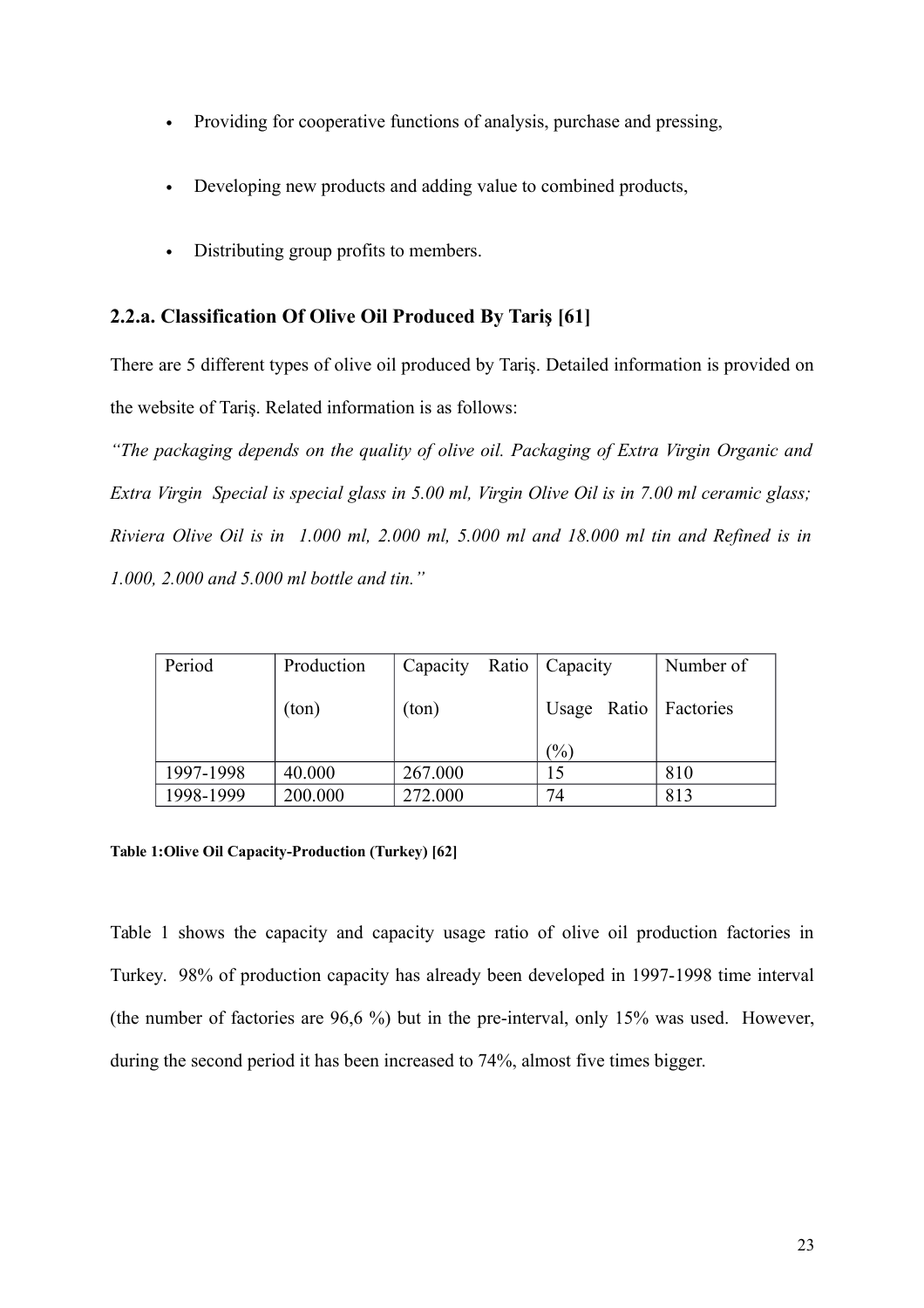In Turkey, there are approximately 1000 rendering plants with hydraulic press. 350 plants are with continuing centrifuge and 200 of them possess equipment that are imported from abroad. On the other hand, 150 of them possess domestic equipment [58].

Figure 3 illustrates the olive oil production in ton/season in Turkey with a larger time interval which shows 8 consecutive seasons. The figures show that the yearly production fluctuates between 40.000 ton/season and 200.000 ton/season. If the average of consecutive 2 years is calculated it is observed that the averages are 10.000 ton/ season, 117.000 ton/ season, 100.000 ton/year, and 110.000 ton/year. It should be noted that during the first two periods (1997/1998 and 1998/1999) the two year's production ratio is 5 but in the last 2 years this ratio is only 1,75, namely some kind of smoothing tendency could be visible. The causes of this additionally examination should be needed.



<span id="page-23-1"></span>**Figure 3: Olive Oil Production in Turkey** *(.000 tons)* **[63]**

#### <span id="page-23-0"></span>**2.2.b. Production Figures Based on the Provinces**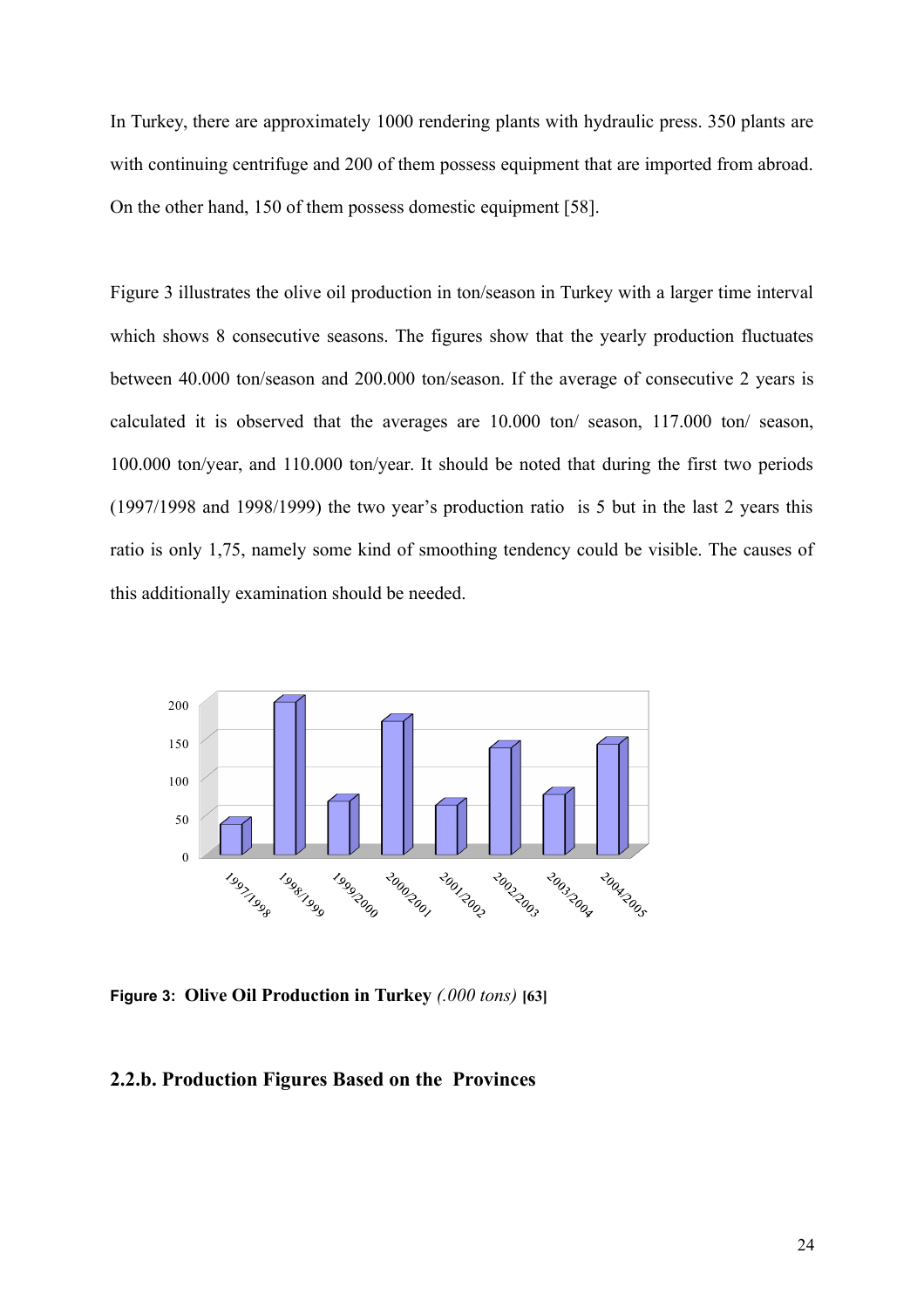Table 2 shows the distribution of olive oil production between provinces in Aegean and Marmara Regions between 2005 and 2006.Table 2 illustrates that:

- At individual provinces the ratio of fruitful trees, show significant deviation from the average value  $(11.133.798$  trees  $(14.2 \%)$ : the maximum is 26,85% at Aydın and this value is only 5,23% at Çanakkale,
- The ratio of fruitful trees and non-fruitful trees also show significant deviation: 39% is at Balikesir and 3,7% is at Mugla accordance with 6,9%.
- The average number of fruitful trees for 1 ton olive oil is 14,4 trees but in Balıkesir this is 42,3 trees and 6,9 trees at Manisa.

•

Additional data collection is needed to reveal of causes of experiences.

Appendix 1 illustrates the net production and consumption of olive oil on a wider time frame. According to the data in Appendix 1, the following tendencies can be concluded in relation to 2000/01-2005/06 seasons:

- The olive oil or production area gradually increased 10% and the increasing of total number of trees is similar to it  $(11,1\%)$ ,
- The total olive production is not showing a tendency to increase in the examined time frame but at the same time this tendency is true at the olive production for the consecutive 2 years. The volume of production is increasing as 2,6-1,81 times and the average values of 2 years are 1.200.000-1.325.000 ton/year,
- The ratio of total olive production to total olive production is fluctuating between 5 % and 80%,
- The yearly olive oil production is fluctuating between 65,000 ton and 175,000 ton. and the 2 years cycle is true for it which average is between 111,5 and 150 thousand ton/year,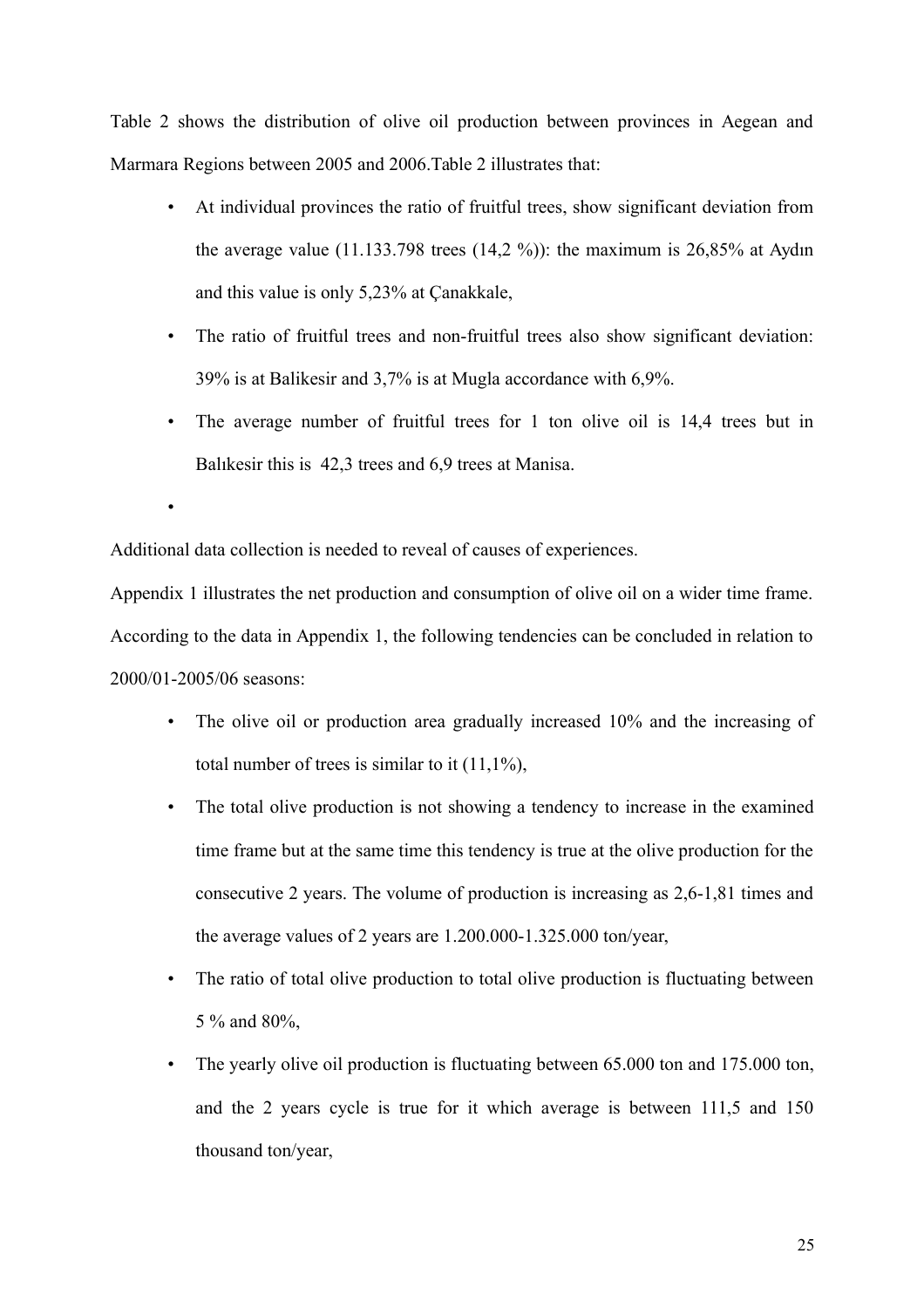- In the examined period the available amount is derived from the olive production and the starting stock, and it is seen that the ratio of export fluctuates between 33% and 62,5% and there were no import in any year,
- The season ending stock level is between 0 and 14,29% of usable amounts.

| <b>Province</b> | Number of<br><b>Trees</b><br>(Fruitful) | Number of<br><b>Trees</b><br>(Non<br>fruitful) | <b>Ratio of</b><br>fruitful<br>trees to<br>non<br>fruitful | <b>Olive Oil</b><br><b>Production</b><br>ton) | <b>Number of fruitful</b><br>trees for 1 ton of<br>olive oil production |
|-----------------|-----------------------------------------|------------------------------------------------|------------------------------------------------------------|-----------------------------------------------|-------------------------------------------------------------------------|
| Balıkesir       | 10.382.600                              | 405.945                                        | 39,0                                                       | 24.550                                        | 42,3                                                                    |
| Canakkale       | 4.078.803                               | 242.400                                        | 5,59                                                       | 11.343                                        | 16,8                                                                    |
| Manisa          | 8.193.385                               | 1.173.295                                      | 14,3                                                       | 10.431                                        | 6,9                                                                     |
| Aydin           | 20.930.151                              | 1.351.406                                      | 6,45                                                       | 6.670                                         | 15,49                                                                   |
| Mugla           | 12.795.177                              | 475.085                                        | 3,7                                                        | 3.242                                         | 26,93                                                                   |
| Izmir           | 13.083.470                              | 1.212.750                                      | 9,26                                                       | 9.861                                         | 10,79                                                                   |
| Bursa           | 8.468.000                               | 525.000                                        | 6,2                                                        | 2.709                                         | 16,13                                                                   |
| <b>Total</b>    | 77.936.586                              | 5.385.881                                      | 6,9                                                        | 68.788                                        | 14,4                                                                    |

<span id="page-25-0"></span>**Table 2: 2005-2006/ Olive Oil Yielding Rough Table (Aegean and Marmara Regions) (adapted from [64])**

Appendix 2 illustrates the production data for olive oil and olive between 1989/1990 and 2000/01 seasons. According to the data in Appendix 2:

- The number of fruitful trees increased 12% during the last 12 years,
- The increase ratio is 2 times bigger at the first 6 seasons of olive oil production and the significant production described in previously is true for the last 8 seasons,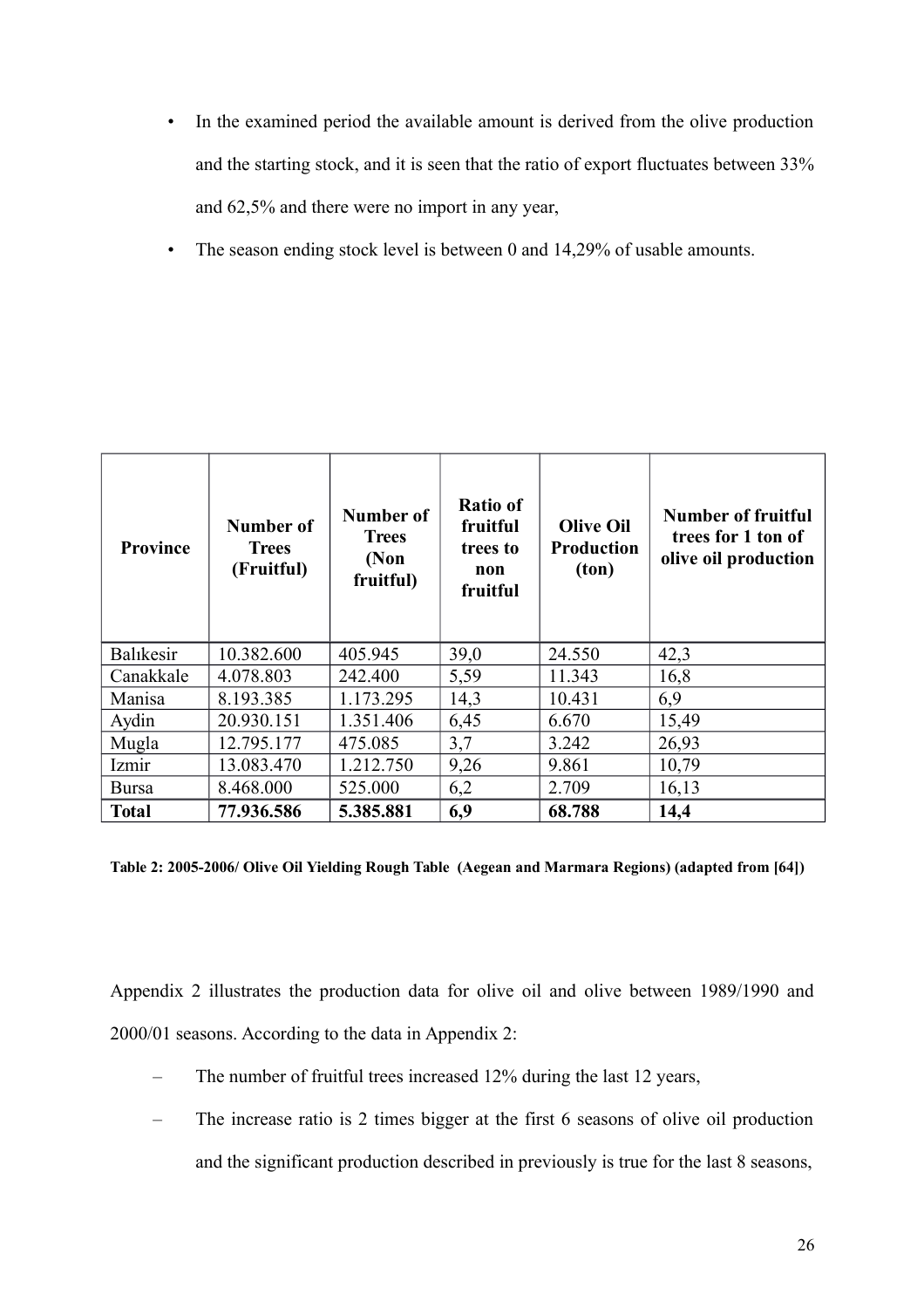- The increase ratio of olive for olive oil production is between 60% and 75%. The increase is 1,66 during the last 12 years which shows that the share of olive production is decreasing,
- The olive oil production has increased 66% during the 12 years, which is smaller (2 times) in comparison with olive production.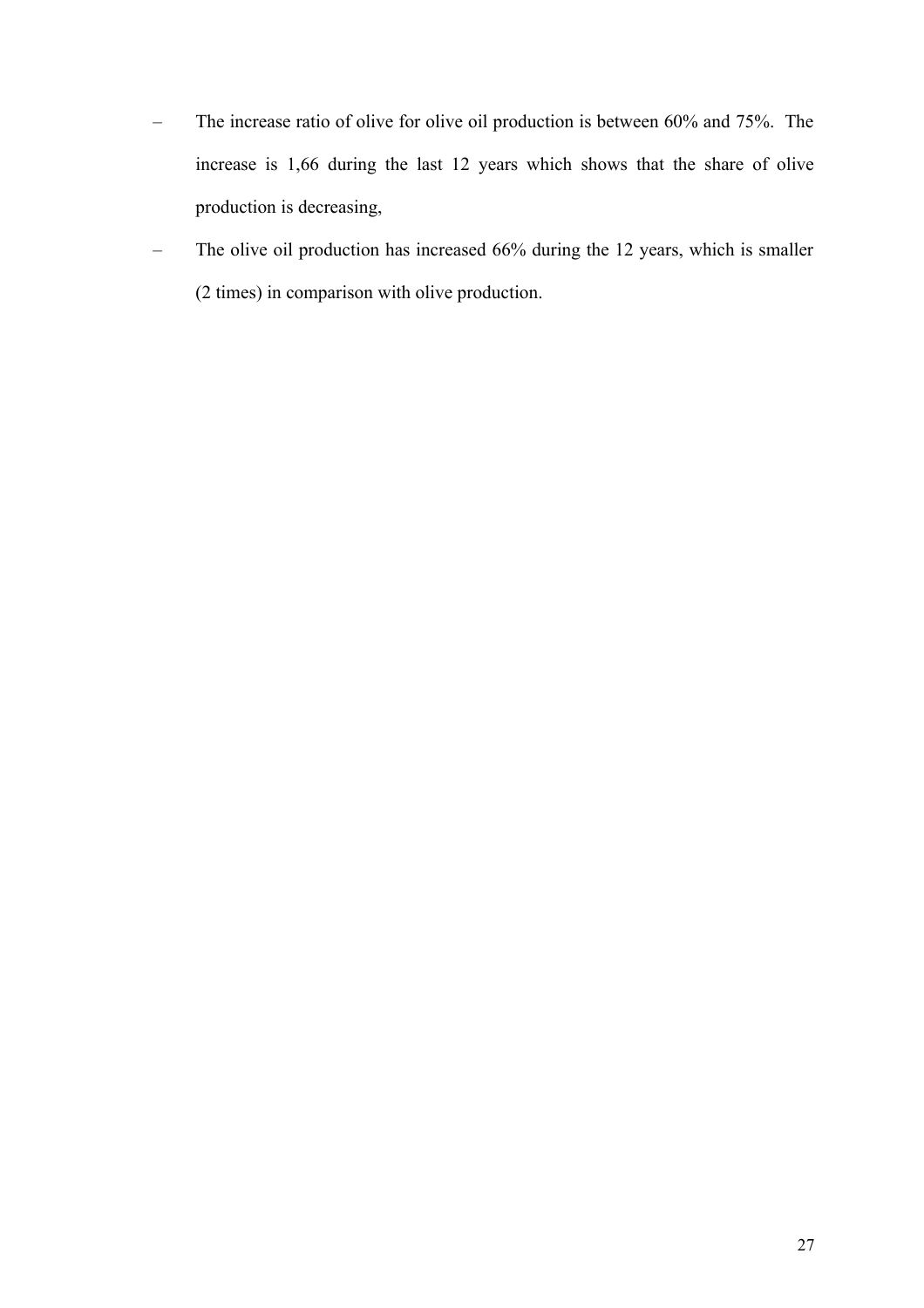#### <span id="page-27-0"></span>**CHAPTER 3[4](#page-27-1) : DISTRIBUTION NETWORK MODEL FOR A GENERIC FOOD SUPPLY CHAIN**

In this chapter, the distribution network structure and the constructs of a general mathematical model for a generic food supply chain are presented. After this general model, specific model for distribution network optimization for olive oil supply chain will be presented in the next chapter.

In this chapter, we aim to give a conceptual framework of distribution network structure of food supply chain.For this aim, distribution network structure of a generic food supply chain is illustrated in Figure 4. It should be noted that distribution network structure may change by product.

As known, if just one supplier exists, that may also may act as manufacturer and at least one individual customer, we can say that this is the simplest form of a distribution channel. From this simplest form to the largest, structure of food supply chain can vary based on different number of echelons that will exist in the system. In this Figure 4, distribution network structure of a food supply chain is provided in the largest extent. All possible members of such a system are involved in the figure. Also, exporting activity is included at all levels.

<span id="page-27-1"></span><sup>4</sup> This chapte is mainly adapted from the following study of the author: *Yurt Ö., Cselenyi J., Illes, B., "Method for Evaluation of Food Supply Chain in Case of Inland Use", Conversations at Miskolc, 13-14 September 2006, pp: 77-84.*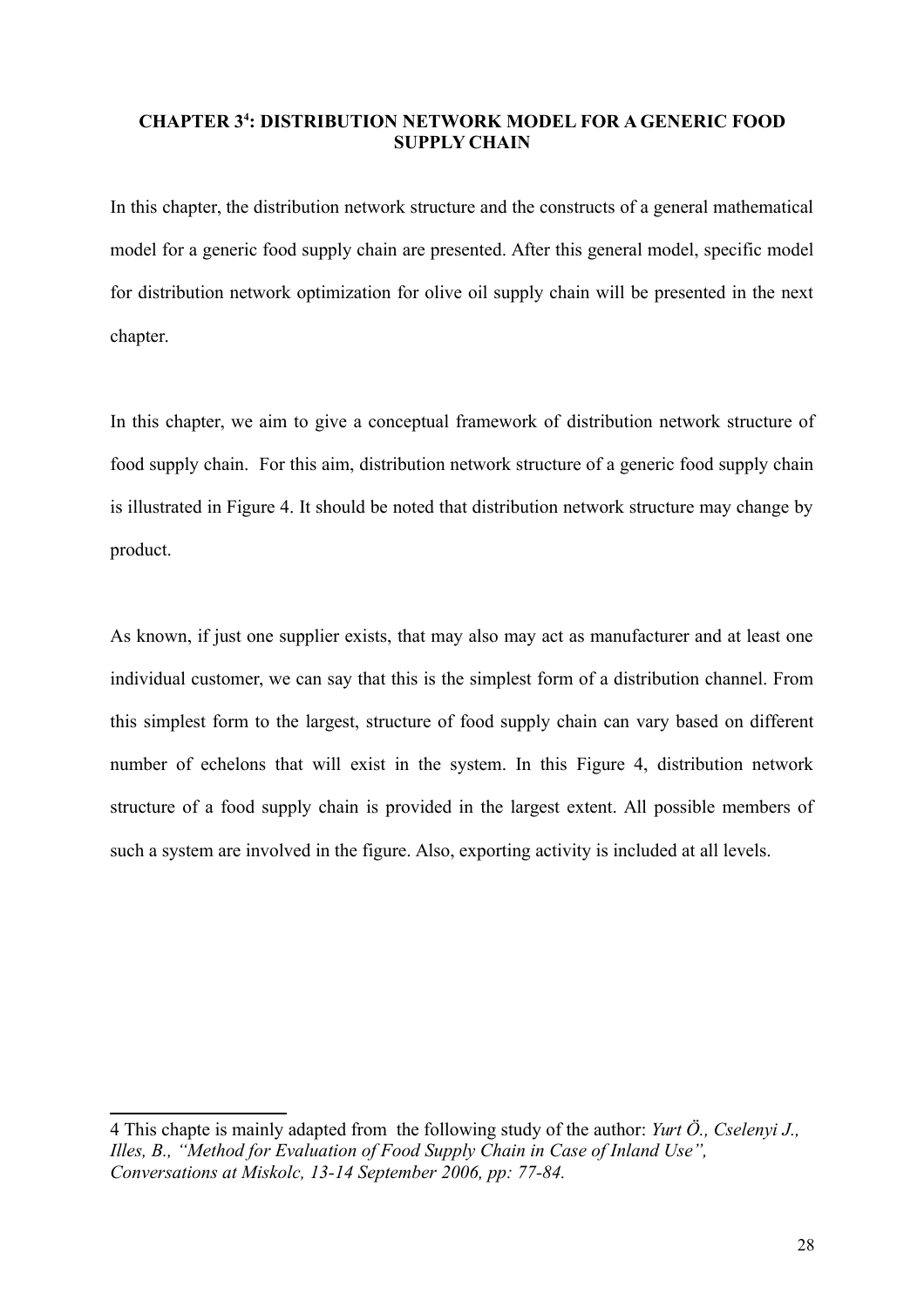

<span id="page-28-0"></span>**Figure 4: Distribution Network Structure of a Generic Food Supply Chain**

Members of the generic food supply chain are represented as follows:

| Raw material supplier:           | $S_i = \{1, , I\}$    |
|----------------------------------|-----------------------|
| Raw material warehouse:          | $RW_j = \{1, , J\}$   |
| <b>Manufacturing plant:</b>      | $MP_k k = \{1, , K\}$ |
| <b>Finished goods warehouse:</b> | $FW_n n = \{1, , N\}$ |
| <b>Customers:</b>                | $C_m m = \{1, , M\}$  |

Processes of generic food supply chain model are represented as follows:

#### **Raw material distribution:**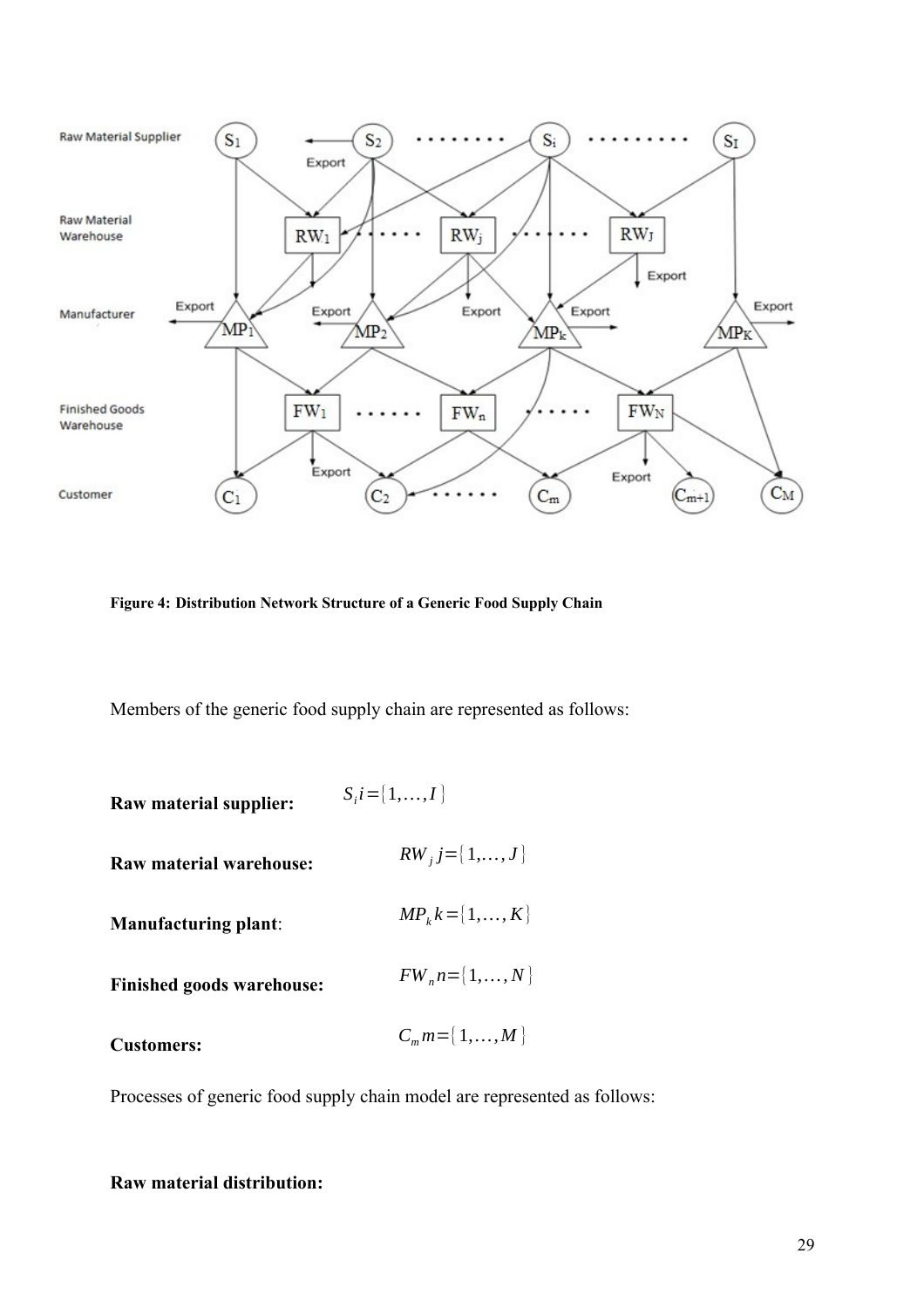- **Direct:**  $S_i$ *MP<sub>k</sub>*
- **Indirect:**  $S_i \times R W_i \times MP_k$

**Finished goods distribution:**

- **Direct:**  $MP_k \nightharpoonup C_m$
- **Indirect:**  $MP_k \times FW_n \times C_m$

**Exported raw materials:**

**Exported finished goods:**



**Indirect:**  $FW<sub>n</sub> \blacktriangleright F$ 

**Destination of exported raw materials:**  $w = \{1, ..., W\}$ **Destination of exported finished goods:**  $z = \{1, ..., Z\}$ 

Distribution network structure and possible assignments between supply chain members are represented by  $X^A$  and  $X^K$  matrices.

a) Raw materials distribution matrix  $(X^A)$ :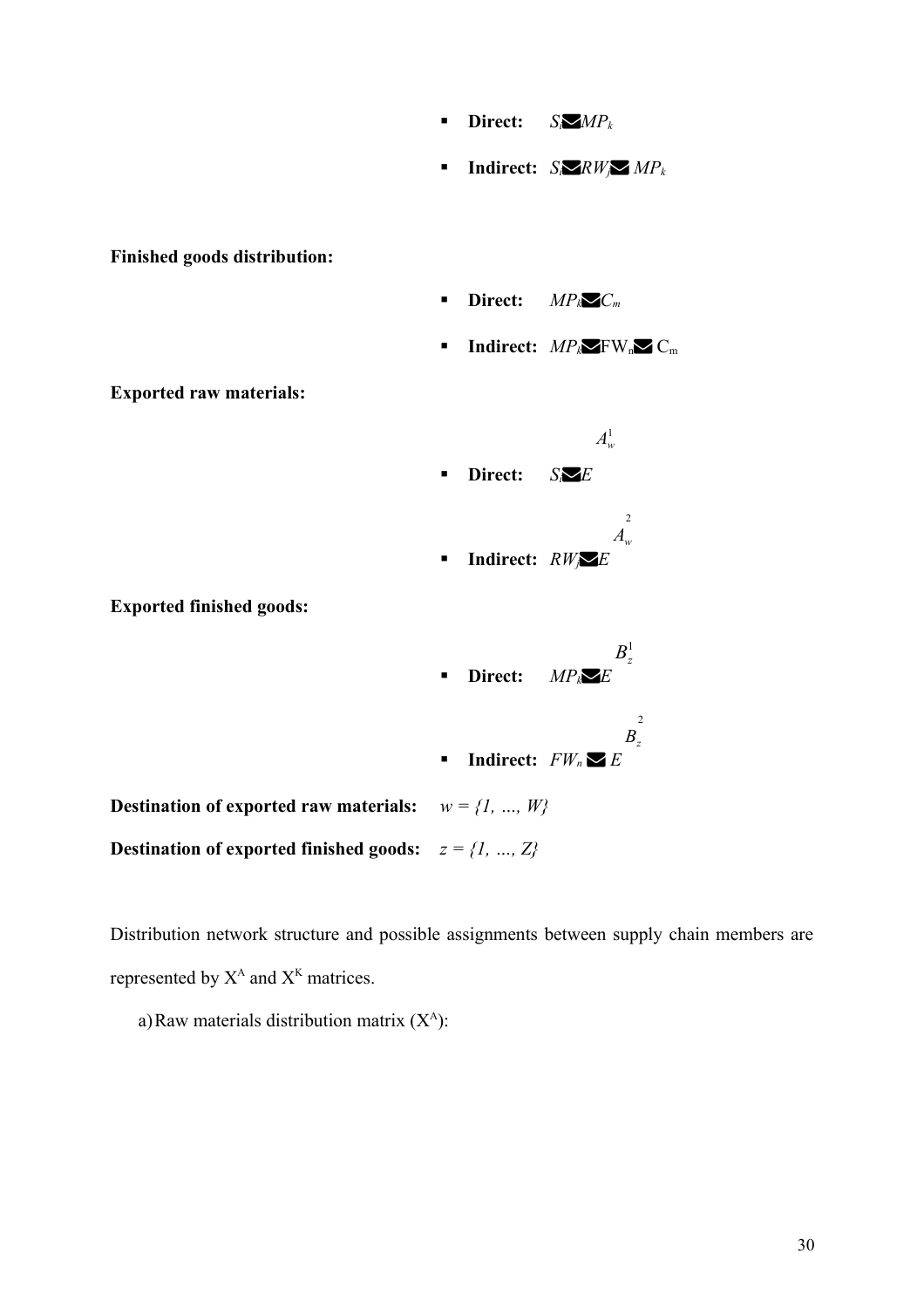

X<sup>A</sup> matrix shows that raw materials are distributed either from the supplier or the raw material warehouse. From the supplier, raw materials are shipped to the manufacturing plant, raw material warehouse or they can be exported. From the raw material warehouse, raw materials are either shipped to the manufacturing plant or exported.

b) Finished goods distribution matrix  $(X<sup>K</sup>)$ :

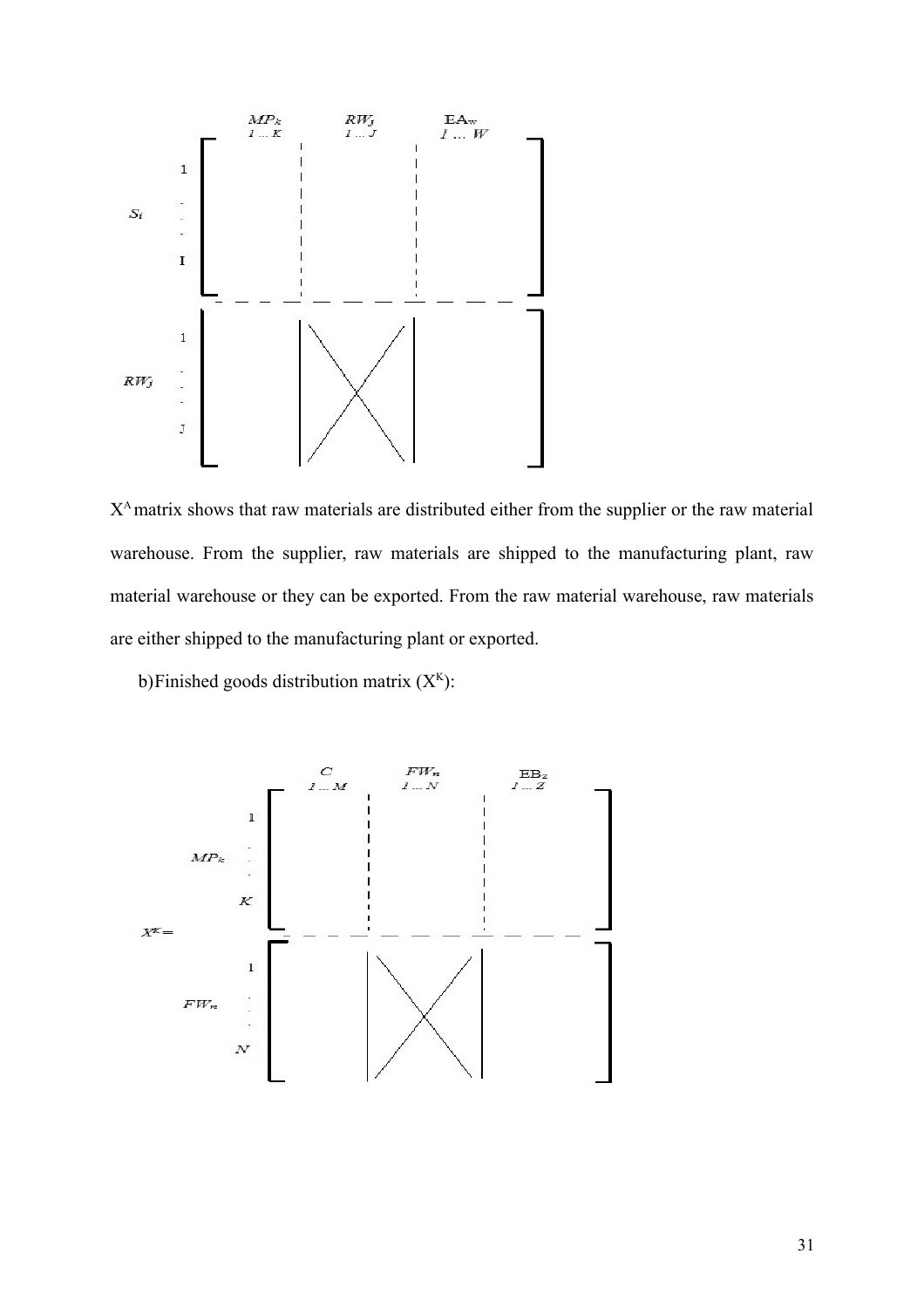**Matrices**  $X^A$  *X*<sup>*K*</sup> and represent the structure of the distribution network and the possible distribution activities. If X takes value 1, then this means that the distribution activity occurs. Otherwise, there is no distribution activity between the mentioned parties.

Packaged products are produced by using different raw materials and packaging alternatives. There are different raw materials. From each raw material different finished goods can be manufactured. Also each finished good may be offered to the market in various packaging alternatives. Thus, the production process and the product tree are represented as follows and illustrated in Figure 5:

| Raw materials:         | $r = \{1, , R\}$ |
|------------------------|------------------|
| <b>Finished goods:</b> | $f = \{1, , F\}$ |
| Packaging type:        | $p = \{1, , P\}$ |

Logistics activities within and between different members of supply chain are represented in Figure 6.

 $R_\mu^{ik}$  is the *μ*  $t<sup>th</sup>$  logistics activity in the *i-k* relation, which are shown as subset of

**The**   $\mathsf{v}$  $R_\mu^{\,i}$  **subset**  $\mathsf{v}$  $R^{\text{iv}}_{\mu}$  is the subset of  $L_{TS}$  union  $R_{\mu}^{ik}$ ={*L*<sub>*TS*</sub>}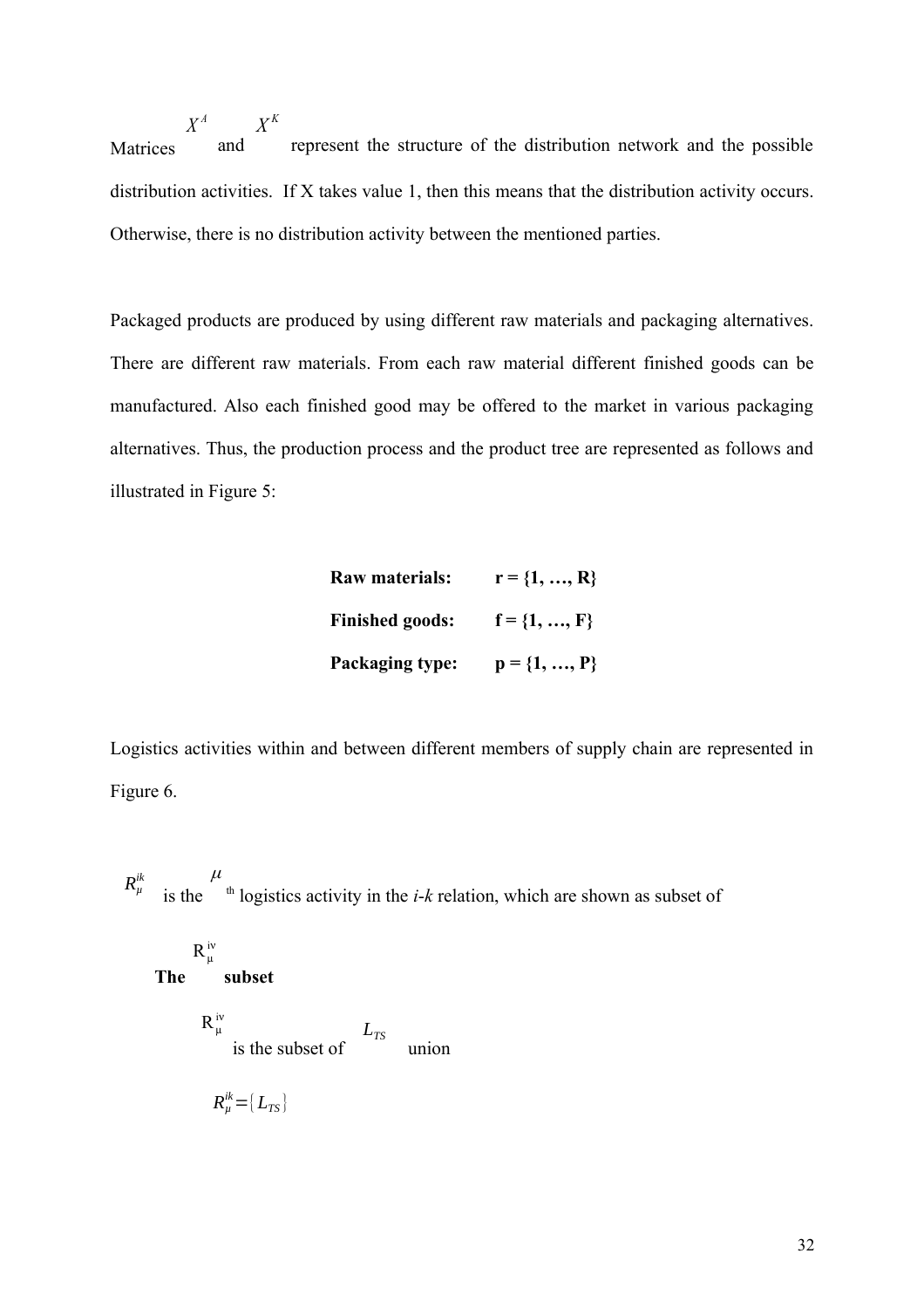

<span id="page-32-0"></span>**Figure 5: Production process**



<span id="page-32-1"></span>**Figure 6**: **Logistics activities fulfilled along the supply chain**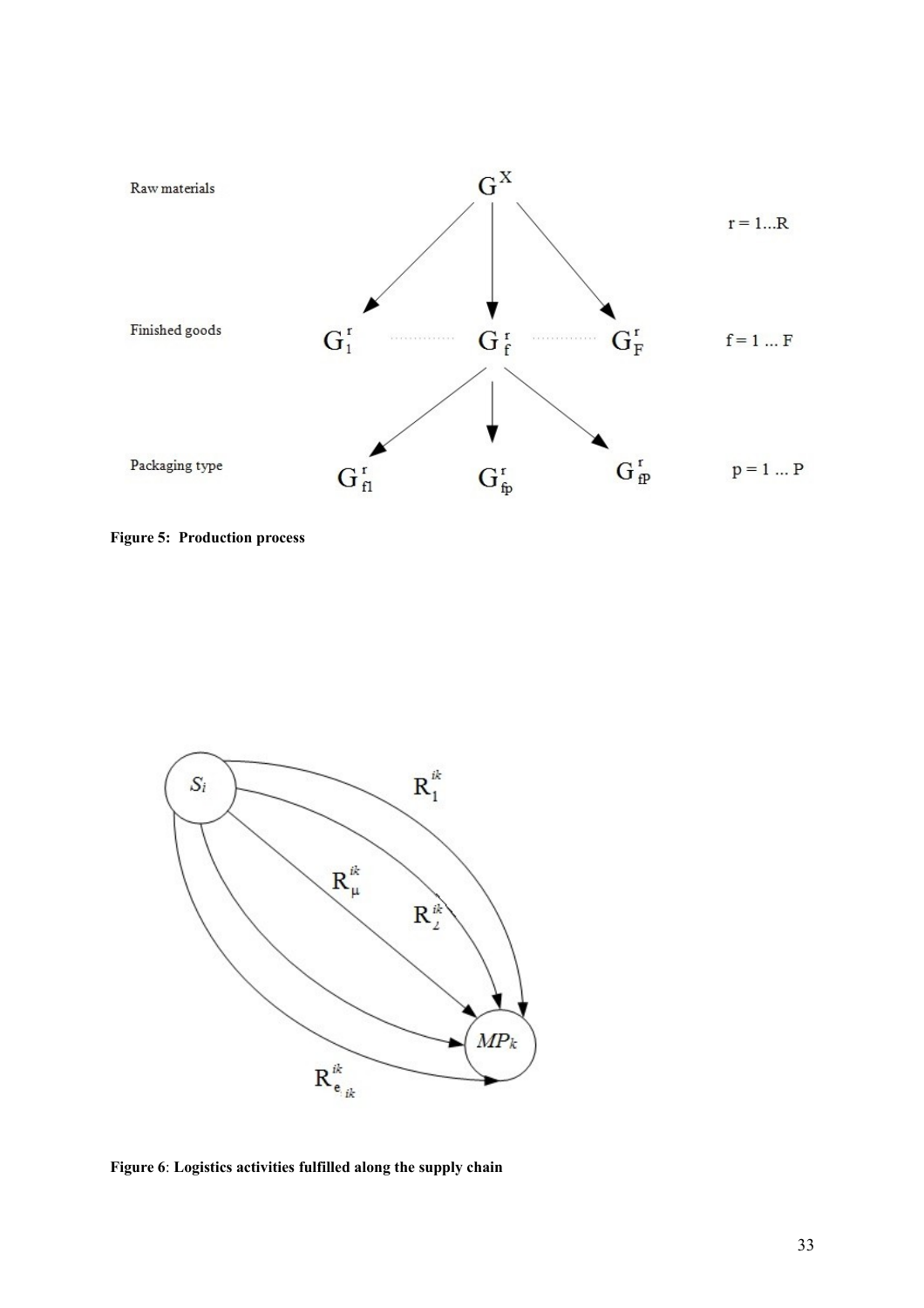Where *T* means sequence of the logistics operation and *s* refers to typical logistics operations:

- *s*=1 road transportation
- *s*=2 rail transportation
- *s*=3 ship transportation
- *s*=4 air transportation
- *s*=5 dispatching
- *s*=6 stocking
- *s*=7 customs clearance

As an example, direct road transportation is a possible logistics activity between an *(i-k)* pair.

Then the <sup>ik</sup> contains the item  $L_{11}$  in which *T*=*I* and *s*=*I*. *T*=*I* means the sequence of the logistics activity is 1, in other words direct.  $s=1$  means the selected logistics activity is road transportation.

Based on the generic model presented in this chapter, Chapter 6 provides a specific model for a firm, Tariş, operating in the olive and olive oil industry in Turkey. Data collection process, required for the specific model, is presented in the next chapter.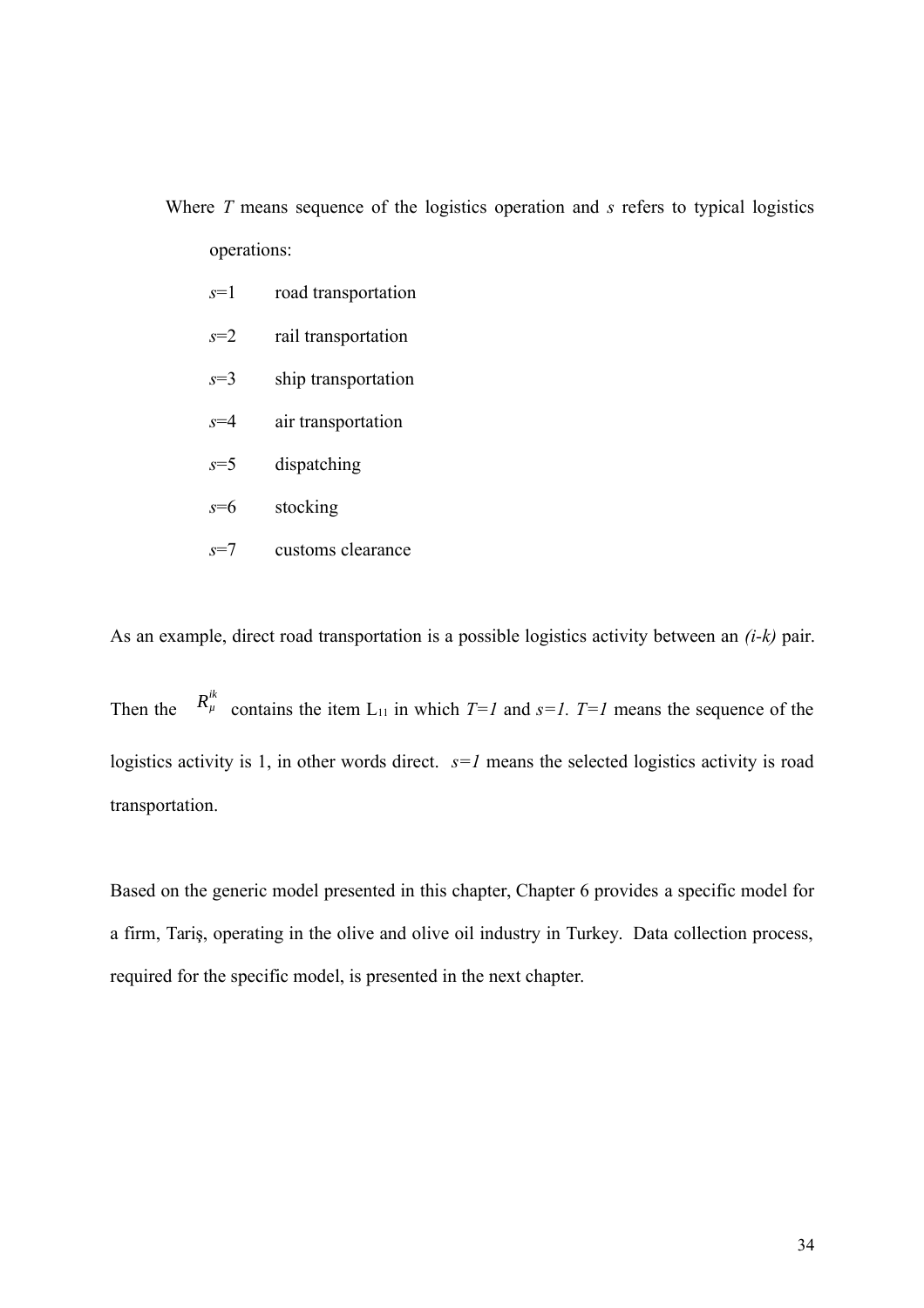#### <span id="page-34-0"></span>**CHAPTER 4[5](#page-34-1) : DATA COLLECTION**

Data is collected is through observation and face to face interviews with Tariş managers and workers. Also, information on the Tariş's <sup>[6](#page-34-2)</sup> website is used to support data collection. Face to face interviews are conducted by a semi-structured questionnaire. Questions are as follows:

- 1. Please provide information about your sector, your company and your operations.
- 2. What is the number of production centers? Where are they positioned?
- 3. How many suppliers do you have?
- 4. What is the number of raw materials and semi finished goods that you use? How can you classify them?
- 5. How can you classify your suppliers? Where are they positioned?
- 6. Which transportation mode(s) is/are used during distribution activities between suppliers and production centers? What are the usage percentages?
- 7. How can we classify manufacturers in your sector?
- 8. Do you outsource transportation activity to a third party logistics firm?
- 9. What is the total production volume (weekly, monthly and annually)?
- 10. How many different types of finished goods do you produce?
- 11. How many warehouses and/or distribution centers do you use? What are the capacity levels?
- 12. What are the raw materials and finished goods inventory replenishment times in warehouses and/or distribution centers?
- 13. Do you outsource packaging activity to a third party firm?

<span id="page-34-1"></span><sup>5</sup> Data is provided by TARIŞ staff.

<span id="page-34-2"></span><sup>6</sup> <http://www.tariszeytinyagi.com/><http://www.ta-ze.ca/ca/en/default.aspx>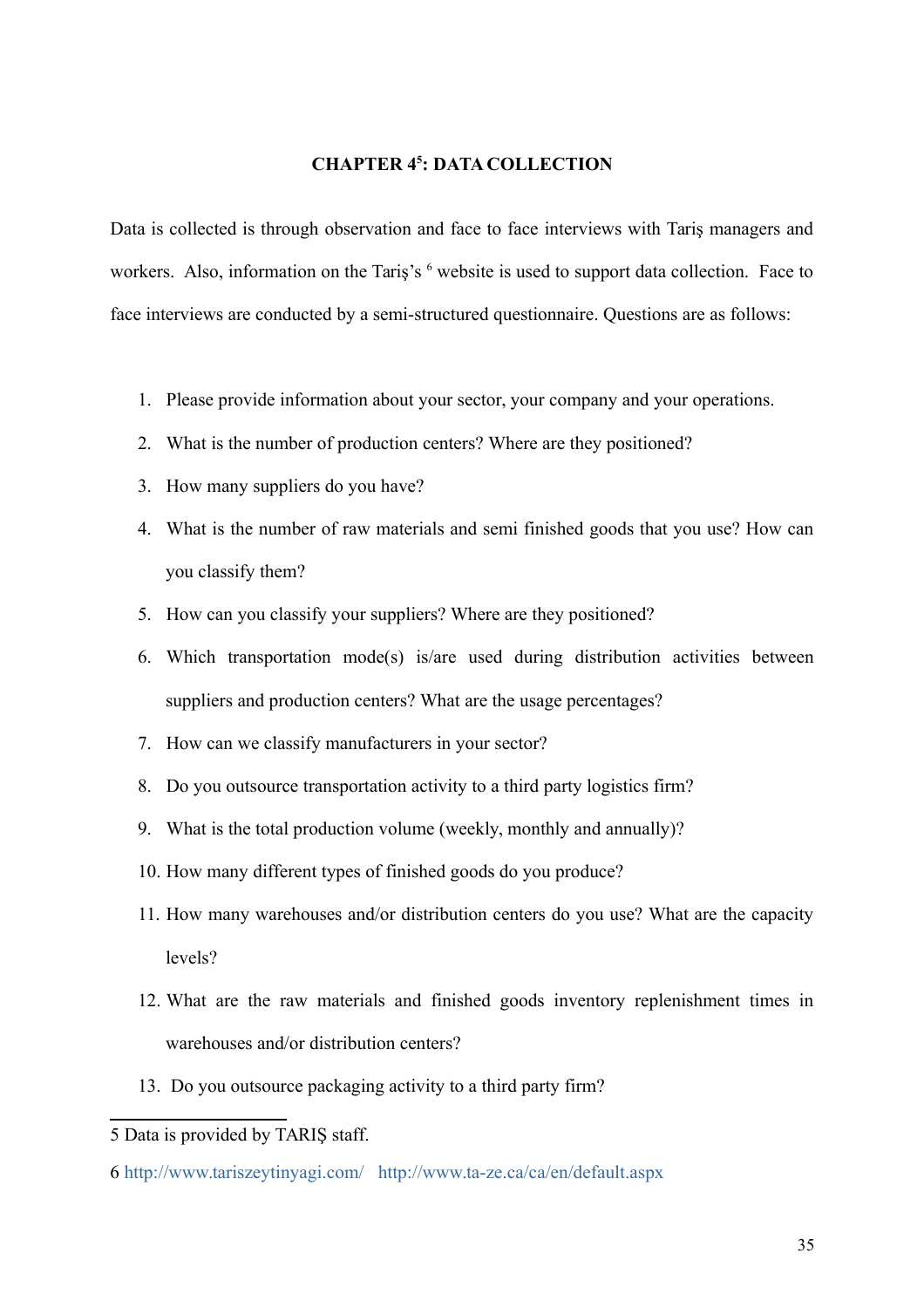- 14. How many different packaging types do you use?
- 15. What is the final industrial distribution channel member?

## <span id="page-35-0"></span>4.1. DATA ON RAW MATERIALS

Raw materials used in production can be classified as;

a. Basic raw material: Natural-extra virgin olive oil.

b. Packaging materials: There are different types of raw materials that are used in packaging process. These are: tin can, tin cap, card board box, glass bottle, glass bottle cap, cork, label, plastic bottle and plastic bottle cap.

c. Other raw materials: Adhesive for card board box and nylon used for shrink-wrapping.

#### <span id="page-35-1"></span>4. 2. DATA ON SUPPLIERS

- a. All domestic glass bottles are supplied from Anadolu Cam Sanayii, which is the leader glass producer company in Turkey.
- b. Imported glass bottles, glass bottle cans and corks are supplied from the manufacturers in other countries.
- c. Plastic bottles, plastic bottle cans, labels and card board boxes are supplied from various manufacturers in Turkey.
- d. Natural-extra virgin olive oil is supplied from different cooperatives located in north part of Aegean Region.
- e. Tin cans are supplied from suppliers in Kocaeli.

Suppliers of Tariş are located in different regions of Turkey. They can be classified as: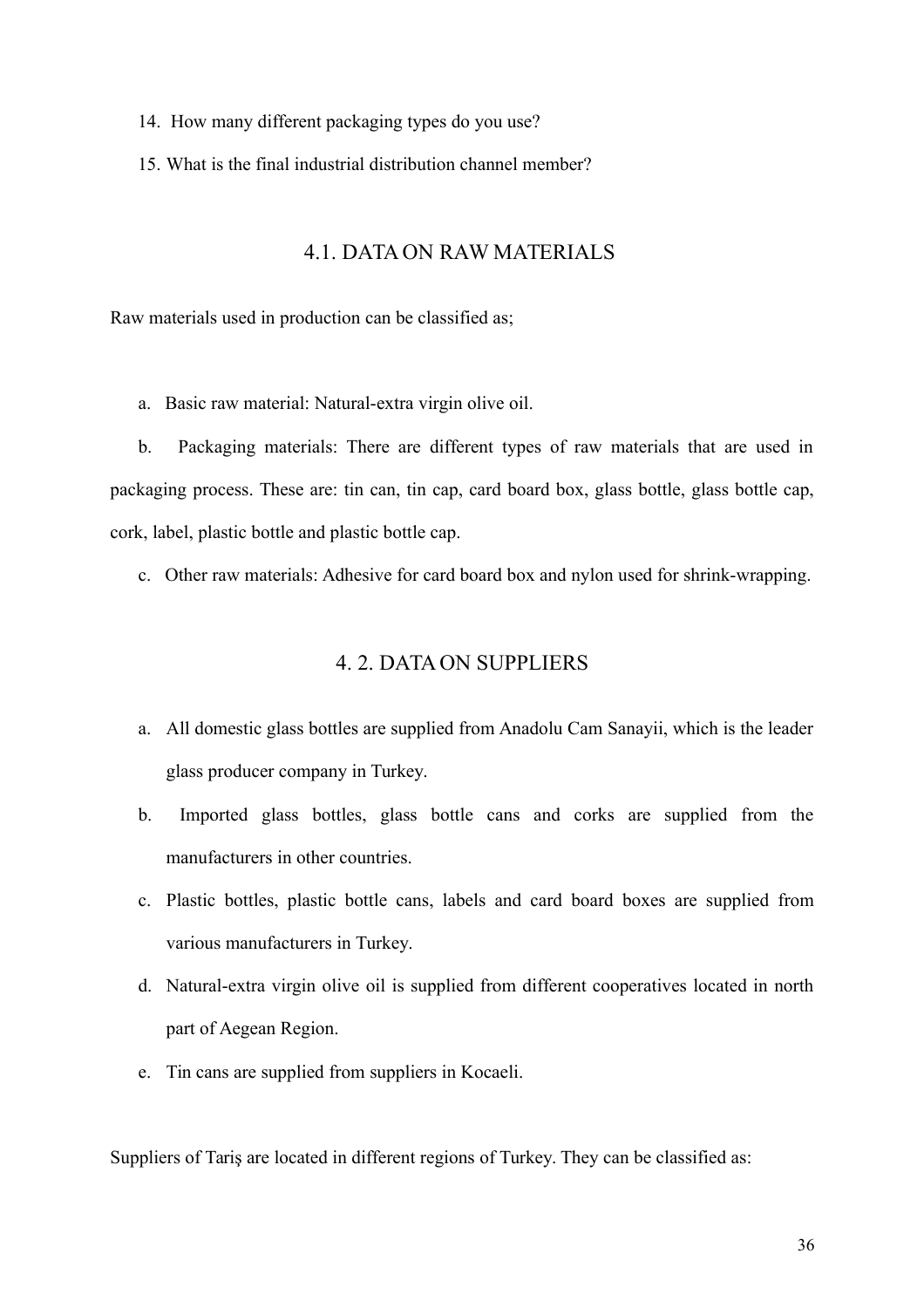- a. Raw materials suppliers are located in the Aegean region.
- b. Packaging materials suppliers are located in the following cities: İzmir, İstanbul, Mersin, Kocaeli.
- c. Suppliers of others work in process materials suppliers are located in the following cities: İstanbul, Kocaeli, İzmir.

#### 4.3. DATA ON PRODUCTION

Tariş Olive and Olive Oil Agricultural Sales Cooperatives Union has just one manufacturing plant. Other producers in the sector are profit oriented legal entities. Production volumes are given on the monthly basis in Appendix 3, Appendix, Appendix 5 and Appendix 6. Capacity of the production plant is 45.000 lt/month.

#### *Final Products:*

There are 10 different versions of natural extra virgin olive oil packages that are offered to the market. 6 of them are different types of tin boxes, 4 of them are different types of glass bottles.

Tin box packages are: 1 lt tin can natural virgin olive oil, 1.5 tin can natural virgin olive oil, 2 lt tin can natural virgin olive oil, 3 lt tin can natural virgin olive oil, 5 lt tin box natural virgin olive oil, 18 lt tin can natural virgin olive oil.

Glass bottle packages are: 250 ml glass bottle (maraska type) natural virgin olive oil, 500 ml glass bottle (maraska type) natural virgin olive oil, 750 ml glass bottle(maraska type) natural virgin olive oil, 1000 ml glass bottle(bertolli type) natural virgin olive oil.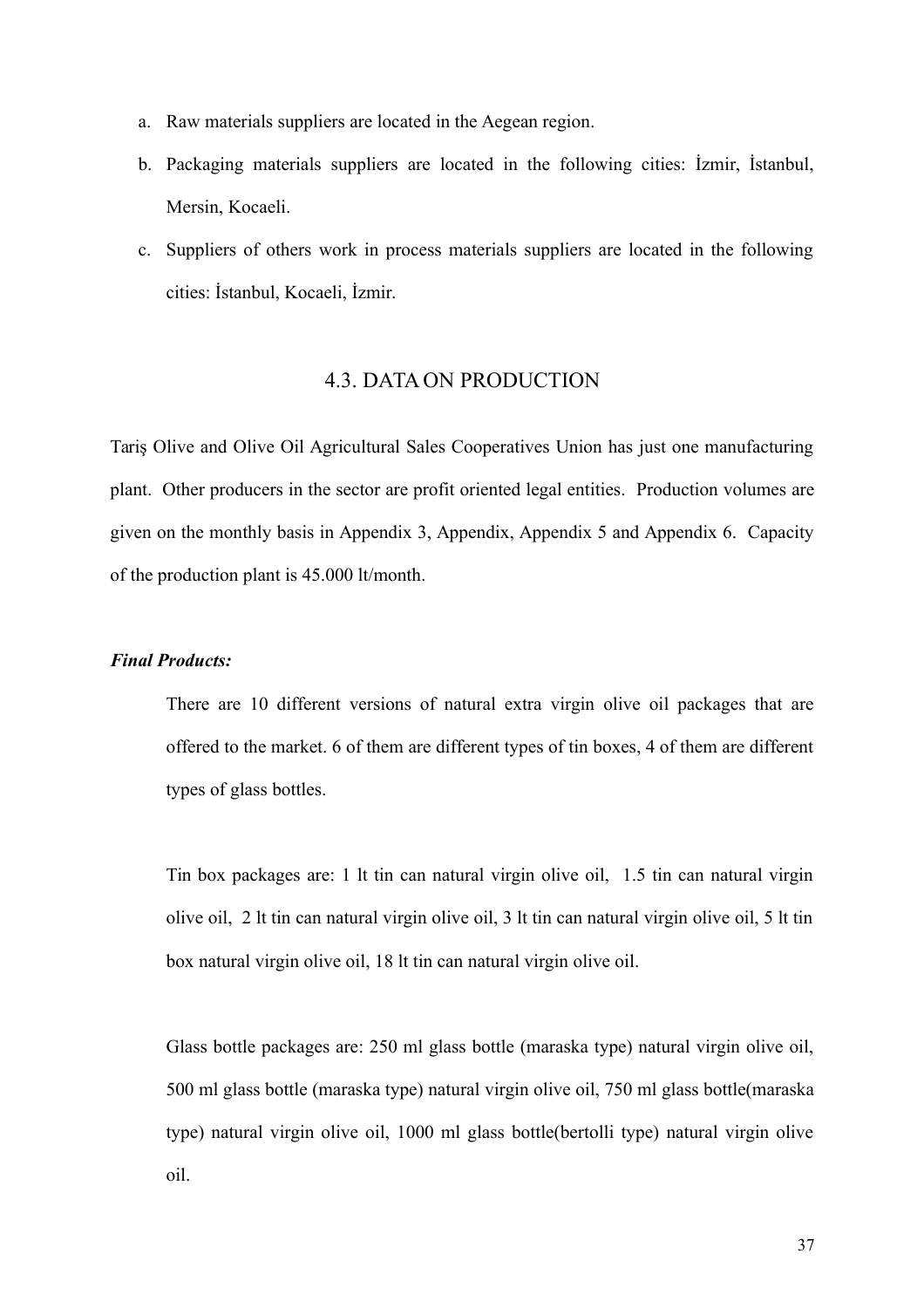### 4.4. DATA ON TRANSPORTATION

The only transportation mode that is used to carry raw materials to production plant is road transport. Raw materials are transported by trucks, centipede trucks and heavy goods vehicles.

Road transportation is outsourced to a third party logistics firm, called Ceva Logistics, in truck load(TL) less than truck load(LTL) basis.

LTLs can be classified as:

1)1-100 kg

2)101-1000 kg

3)1001 kg and more

TLs can be classified as:

1) Truck load(6-15 ton)

2) Centipede truck load (15-19 ton)

3)Heavy goods vehicle load(19 ton and more)

As mentioned before, Tariş divides Turkey into 5 geographical zones according to their distances to Izmir:

1 st Zone: Interior Izmir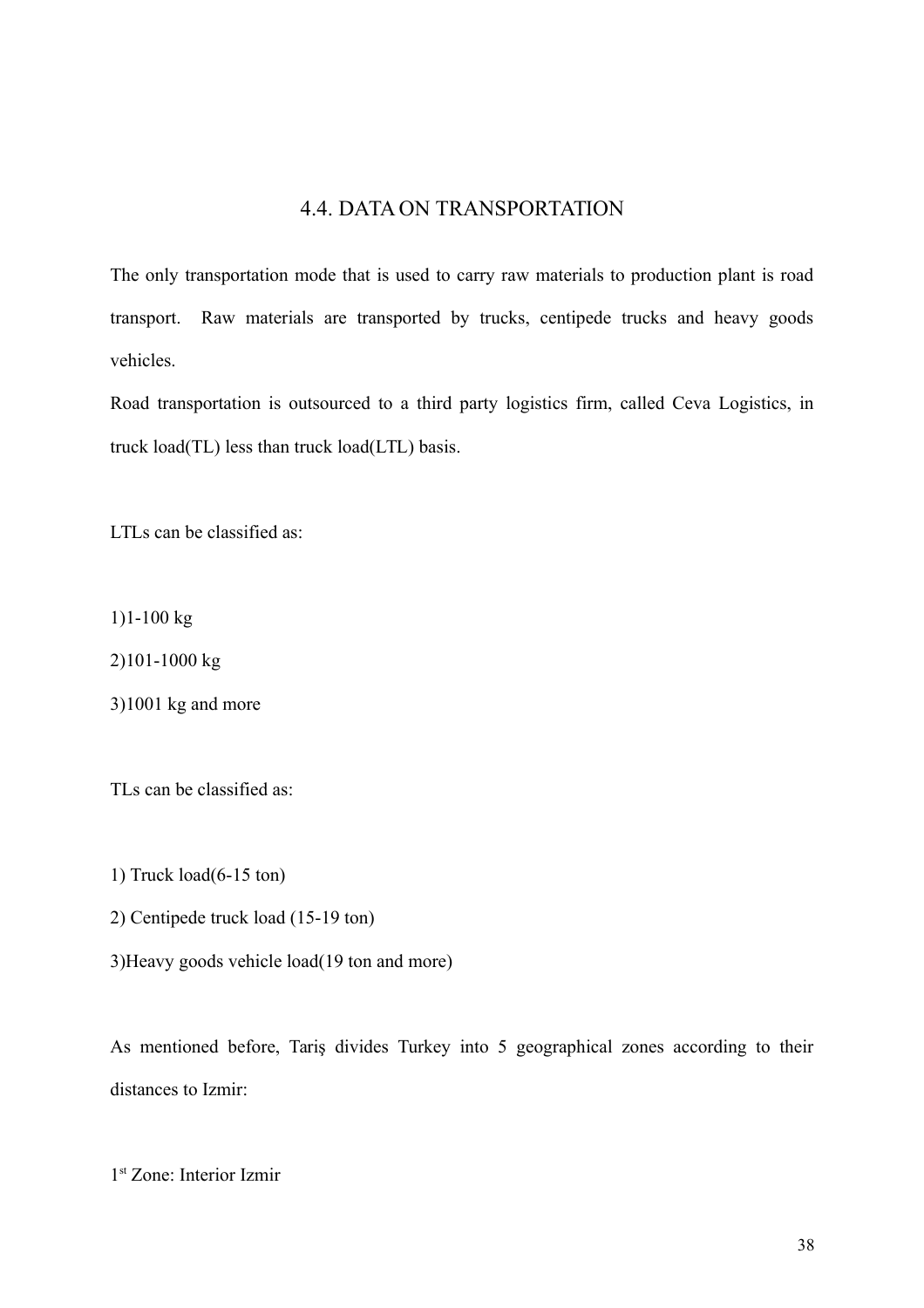- 2<sup>nd</sup> Zone: (For instance Denizli is 236 km far away from Zone 1)
- $3<sup>rd</sup>$  Zone: (For instance Istanbul is 600 km far away from Zone 1)
- 4 th Zone: (For instance Adana is 939 km far away from Zone 1)
- 5<sup>th</sup> Zone: (For instance Erzurum is 1466 km far away from Zone 1)

#### *Transportation costs*

The rate of transportation costs to total turnover was roughly 1, 8% in 2007 and it was 2% in 2008.

The amounts and costs of TLs and LTLs are given according to different regions in the following Table 3 and 4. The rates are same for 2007 and 2008.

|                 |                        | TL         |                 |         |       |  |  |  |  |
|-----------------|------------------------|------------|-----------------|---------|-------|--|--|--|--|
|                 | <b>SAMPLE</b>          |            |                 | Heavy   | goods |  |  |  |  |
| <b>REGION</b>   |                        | Truck      | Centipede truck |         |       |  |  |  |  |
|                 | <b>PROVINCE</b>        |            |                 | vehicle |       |  |  |  |  |
|                 |                        | $6-15$ ton | $15-19$ ton     |         |       |  |  |  |  |
|                 |                        |            |                 | 19 ton  |       |  |  |  |  |
| <b>INTERIOR</b> |                        |            |                 |         |       |  |  |  |  |
|                 |                        |            |                 |         |       |  |  |  |  |
| <b>IZMIR</b>    | <b>İZMİR</b>           | 12         | 20              | 25      |       |  |  |  |  |
| $1st$ Zone      | DENİZLİ 236 KM         | 35         | 41              | 52      |       |  |  |  |  |
| $2nd$ Zone      | İSTANBUL 600 KM        | 70         | 89              | 109     |       |  |  |  |  |
| $3rd$ Zone      | <b>ADANA 896 KM</b>    | 100        | 121             | 153     |       |  |  |  |  |
|                 | <b>ERZURUM</b><br>1466 |            |                 |         |       |  |  |  |  |
|                 |                        |            |                 |         |       |  |  |  |  |
| $4th$ Zone      | KM                     | 188        | 237             | 295     |       |  |  |  |  |

**Table 3: Truck Load Freights**

As shown in Table 7, transporting 15 tons of truck load to anywhere in Zone 1 is 35 unit whereas transporting same truck to somewhere in Zone 3 increases to 100 units.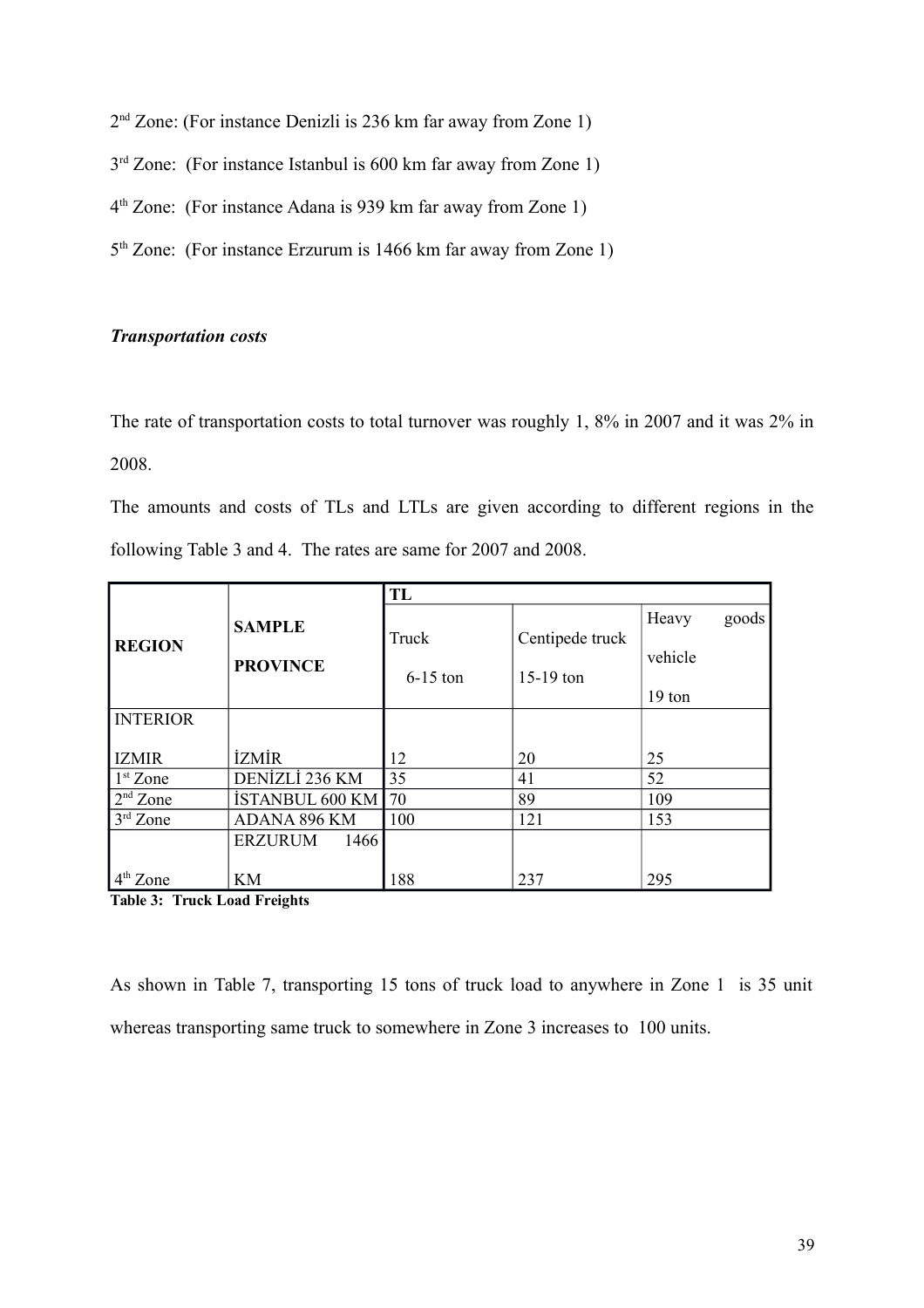In Table 8, it is seen that transporting 50 kg of less than truck load freight to anywhere in Zone 1 is 1,6 units whereas transporting same less than truck load freight to somewhere in Zone 4 costs 2.3 units.

|                | <b>SAMPLE</b>          | <b>LTL</b> |           |            |  |  |  |  |
|----------------|------------------------|------------|-----------|------------|--|--|--|--|
| <b>REGION</b>  | <b>PROVINCE</b>        | 50 Kilos   | 500 Kilos | 5000 Kilos |  |  |  |  |
| <b>INTERIO</b> |                        |            |           |            |  |  |  |  |
| <b>RIZMIR</b>  | <b>İZMİR</b>           | 1,6        | 13        | 26         |  |  |  |  |
|                | <b>DENİZLİ</b><br>236  |            |           |            |  |  |  |  |
|                |                        |            |           |            |  |  |  |  |
| $1st$ Zone     | <b>KM</b>              | 1,6        | 13        | 29         |  |  |  |  |
|                | <b>İSTANBUL</b><br>600 |            |           |            |  |  |  |  |
| $2nd$ Zone     | <b>KM</b>              | 1,8        | 13        | 66         |  |  |  |  |
| $3rd$ Zone     | ADANA 896 KM           | 2,1        | 14        | 74         |  |  |  |  |
|                | ERZURUM 1466           |            |           |            |  |  |  |  |
| $4th$ Zone     | <b>KM</b>              | 2,3        | 14        | 126        |  |  |  |  |

**Table 4: Less than Truck Load Freights**

# 4. 5. DATA ON WAREHOUSES AND DISTRIBUTION CENTERS

There is 1 distribution center and there are 3 different types of warehouses. The capacities of the warehouses are as follows:

- a. Finished product warehouse (distribution center) : 1.100 euro-pallet
- b. Raw materials warehouse 1 : 40.000 ton
- c. Raw materials warehouse 2 : 5.000 ton
- d. Packaging materials warehouse: 1850 euro-pallet

# 4.6. DATA ON INVENTORY MANAGEMENT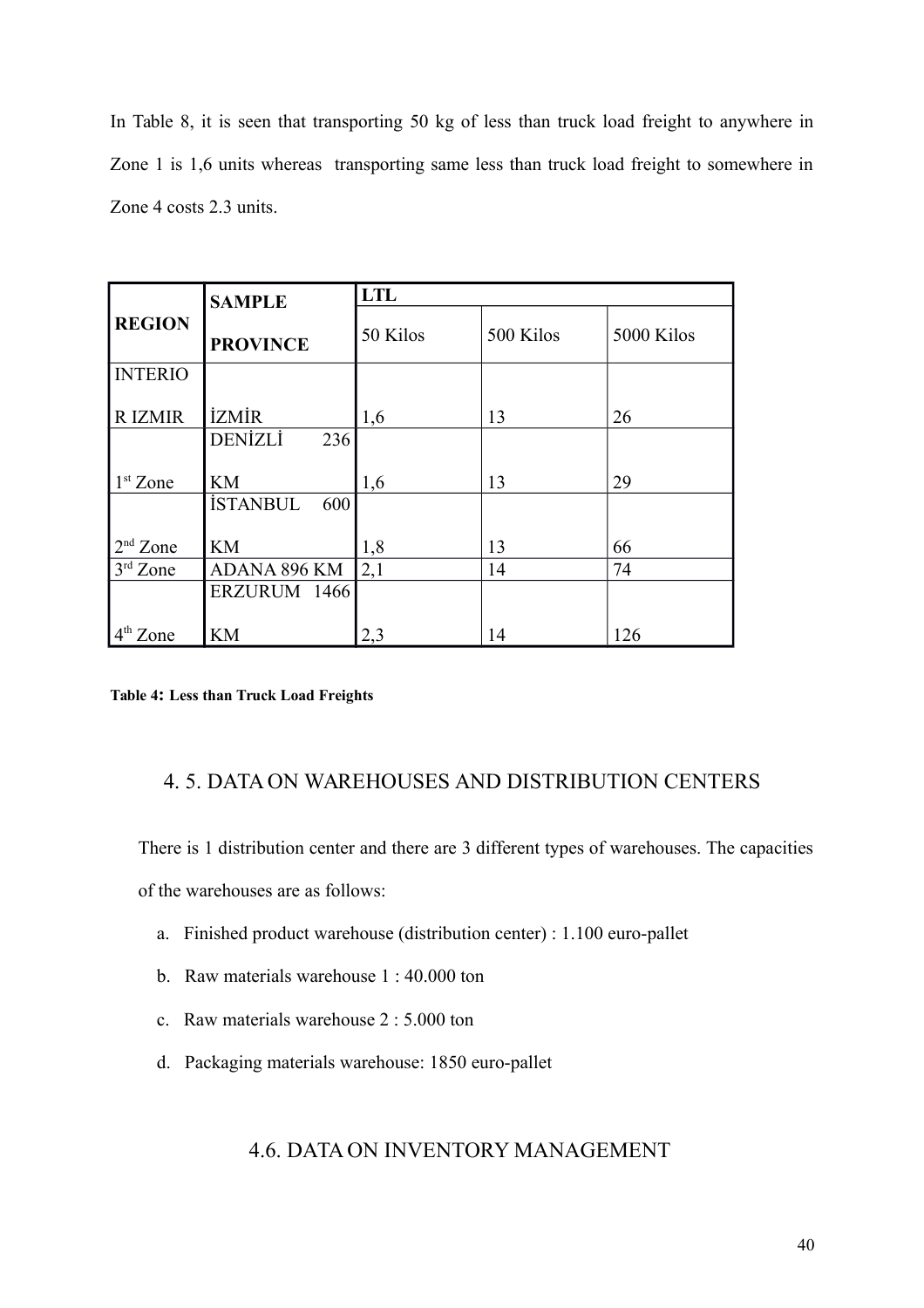- Average finished goods inventory level is: 300 ton.
- Average raw materials inventory level is: 8000 ton.
- Finished goods inventory replenishment period is approximately 1 day.

# 4. 7. DATA ON PACKAGING ACTIVITIES

Packaging activities are handled by "filling and packaging" unit of Tariş.

Different types of packages are as mentioned above. Two main packaging materials are tin and glass. Tin cans and glass bottles are covered by card board boxes in appropriate dimensions. Tin cans and glass bottles are put in card board boxes during filling and packaging process. Then, card board boxes are orderly stacked on wooden pallets. Finally, pallets are firstly sent to warehouses management centre and then card board boxes are dispatched to retailers or stores.

# 4. 8. DATA ON THE DELIVERY TO END USERS

National and international chain stores, supermarkets, grocery stores, sales stores and franchise stores of Tariş are the final destination of finished products for costumers buy them.

#### **CHAPTER 5: MODEL FOR TARİŞ OLIVE OIL SUPPLY CHAIN AND APPLICATION**

Based on the data gathered, distribution network model for TARİŞ, analysis, solution and results are presented in this chapter.

#### 5.1.THE MODEL

Distribution network of Tariş is illustrated in Figure 7.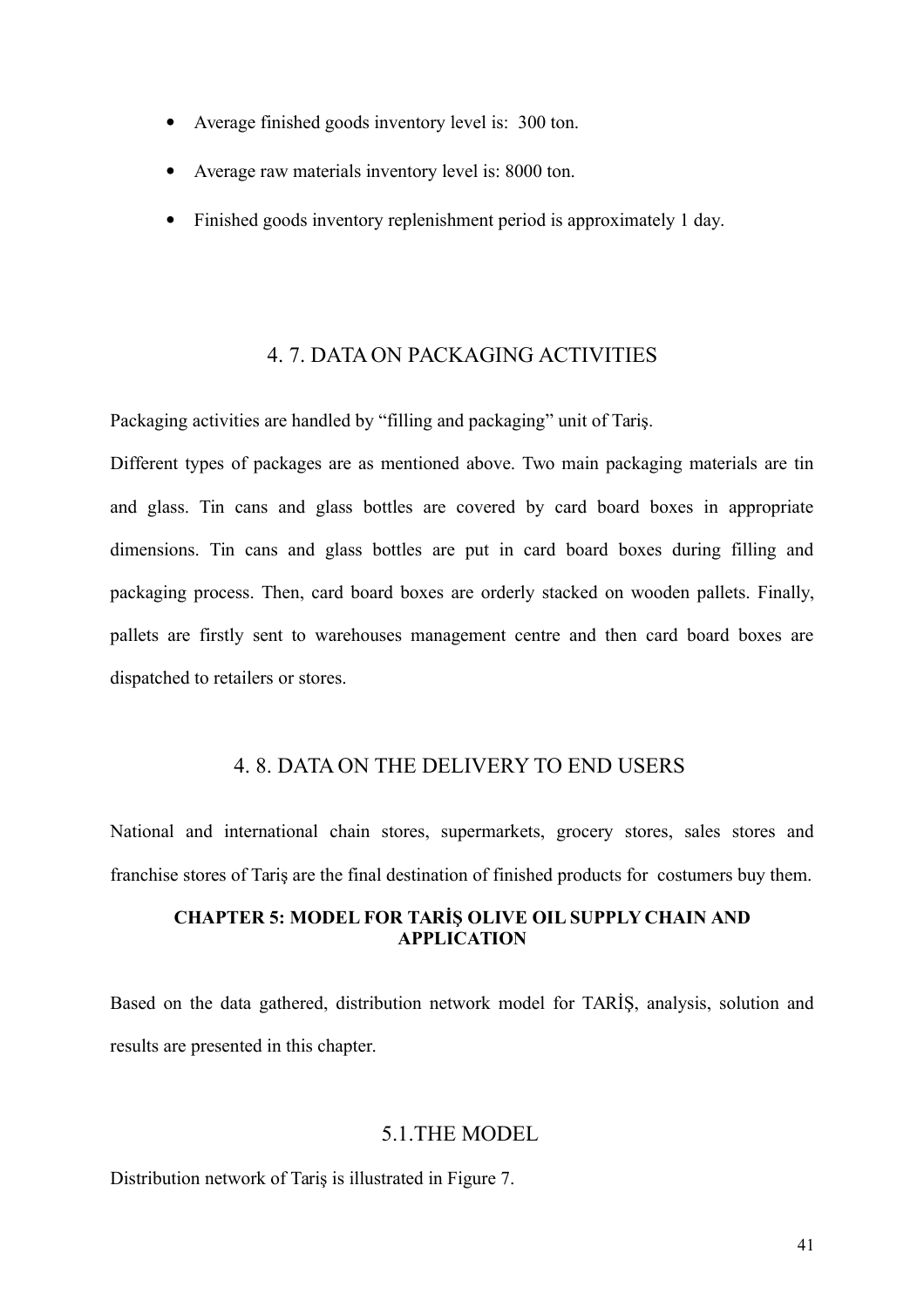

**Figure 7: Olive Oil Network Model of Tariş in Turkey**

As shown in the network model, there are 4 suppliers, 1 manufacturer (which is the focal company) and 5 demand points. Manufacturing facility basically acts as olive oil bottling company, which is located in Izmir. It has 2 main divisions: plant and finished goods warehouse. Raw materials warehouses are excluded from the model since they may not be used in all operations.

For production process, 4 groups of materials are needed: olive oil, glass, can and other packaging materials. Each group of materials is provided by different suppliers in Turkey. Therefore, there are 4 suppliers in the model. Olive oil is provided by a single supplier in Balıkesir, glass (bottles) are provided by a supplier in Istanbul, can (bottles) are provided by a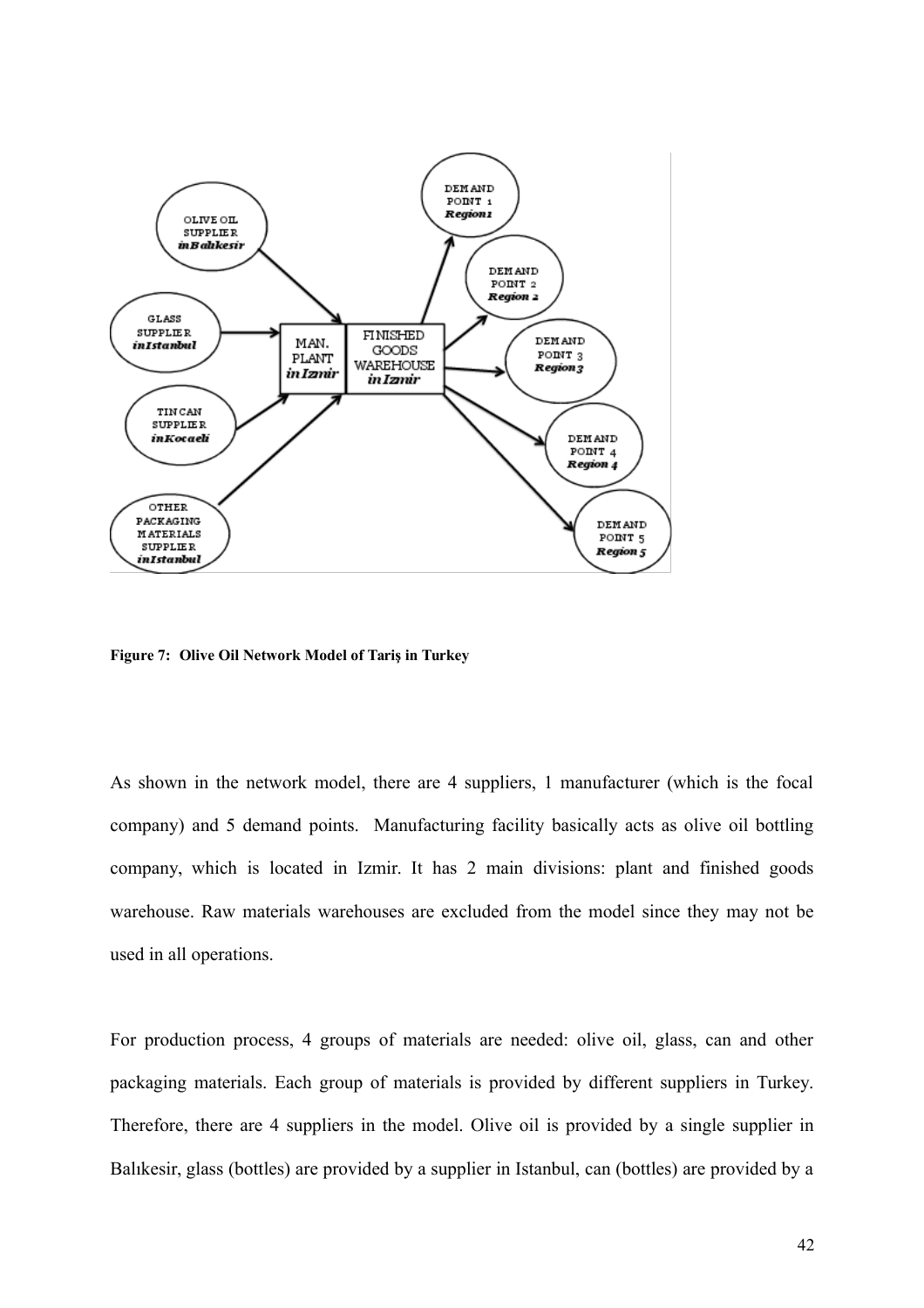supplier in Kocaeli, and other supporting packaging materials are provided by a supplier in Istanbul.

As mentioned before, Tariş sells finished goods to 5 main distribution regions in Turkey. In Figure 7, distribution regions are shown as demand points. 5 regions are determined based on their distances to Izmir. As an example: Denizli is 236 km to Izmir and accepted as in the $2<sup>nd</sup>$ region. Similarly, Istanbul (600 km to Izmir) is in the  $3<sup>rd</sup>$  region, Adana (939 km to Izmir) is in the  $4<sup>th</sup>$  region, Erzurum (1466 km to Izmir) is in the  $5<sup>th</sup>$  region.

In this thesis, we utilized optimization techniques, which are widely used for different types of problems including network design, manufacturing plants and design structures [65]. For this model, we use minimum – cost network flow minimization formulation in our mathematical model. General multi-commodity minimum cost flow formulation is shown and explained by Ghiani et al. [66] as follows:

*"Let O(k), k*  $∈$  *K, be the set of origins of commodity k; D(k), k*  $∈$  *K, the set of* 

*destinations of commodity k;*  $T(k)$ ,  $k \in K$ , the set of transshipment points with

*respect to commodity k*;  $o_i^k$ ,  $I \in O(k)$ ,  $k \in K$ , the supply of commodity k of

*vertex i;*  $d_i^k$ ,  $i \in D(k)$ ,  $k \in K$ , the demand of commodity k of vertex i;  $u_{ij}^{\square}$ *,*

 $(i,j)$   $\in$  A, the capacity of arc  $(i,j)$  (i.e. the maximum flow that arc  $(i,j)$  can carry);

$$
u_{ij}^k
$$
,  $(i,j)$   $\in$  A,  $k \in K$ , represent the flow of commodity  $k$  on arc  $(i,j)$ . Moreover,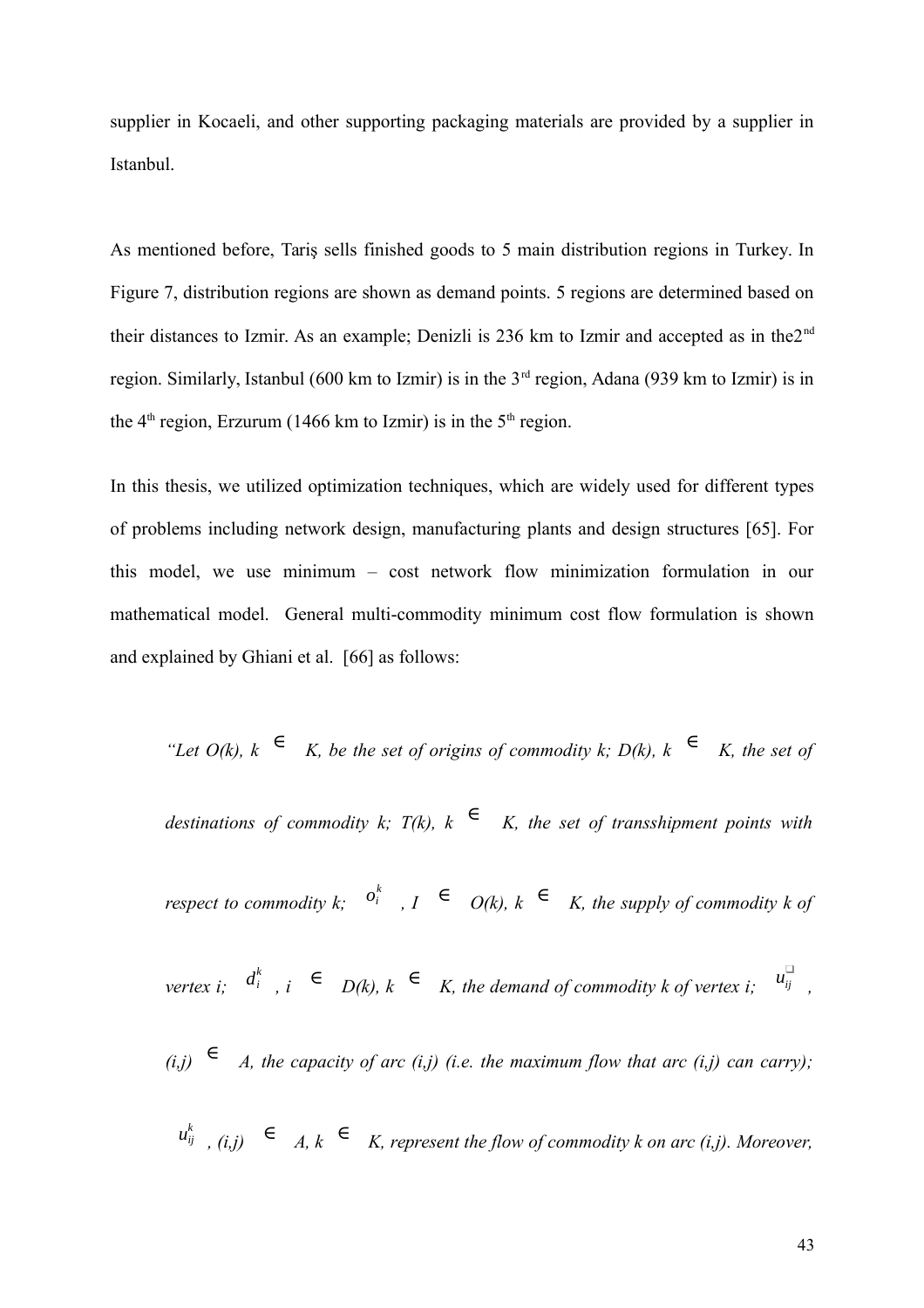*let*  $C_{ij}^k$  ( $x_{ij}^k$ ), (*i,j*) ∈ A,  $k$  ∈ K, be the cost for transporting  $x_{ij}^k$  flow units

*of commodity on arc (i,j)."*

*Minimize*

$$
\sum_{k\in K}\sum_{(i,j)\in A}C_{ij}^{k}x_{ij}^{k}
$$

*subject to*

$$
\sum_{\{j \in V : (i,j) \in A\}} x_{ij}^k - \sum_{\{j \in V : (j,i) \in A\}} x_{ji}^k = \begin{cases} o_i^k, & \text{if } i \in O(k), \\ -d_i^k, & \text{if } i \in D(k), \\ 0, & \text{if } i \in T(k), \end{cases}
$$

$$
x_{ij}^k \le u_{ij}^k, (i, j) \in A, k \in K, (2)
$$
  

$$
\sum_{k \in K} x_{ij}^k \le u_{ij}, (i, j) \in A, (3)
$$

$$
x_{ij}^k \geq 0, (i,j) \in A, k \in K, (4)
$$

*"The objective function is the total cost, constraints correspond to the flow conservation constraints holding at each vertex i*  $\epsilon$  V and for each commodity *k <sup>∈</sup> K. Constraints impose that the flow of each commodity k <sup>∈</sup> K does not exceed capacity*  $u_{ij}^k$  on each arc (i,j)  $∈ A$  *. Constraints (bundle constraints) require that,*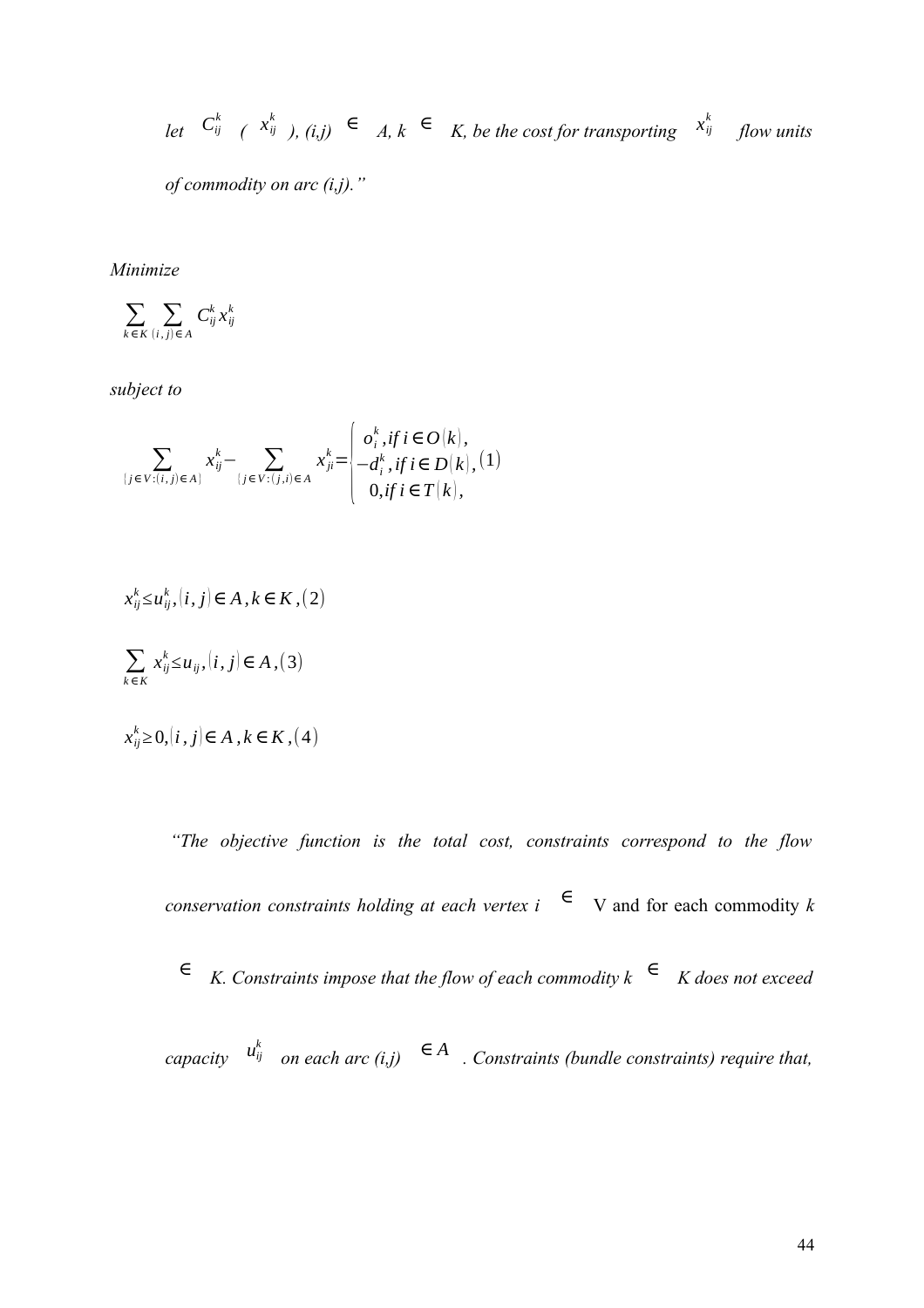*for each*  $(i,j) \in A$ , the total flow on arc  $(i,j)$  is not greater than the capacity *."*

In order to optimize distribution and production system of Tariş by minimizing cost and maximizing profit, we propose the following mathematical model.

#### **Notations used in the model proposed in this study are as follows:**

*i***:** product types,  $i=[1,..., I]$ 

*k***:** sales regions,  $k = \{1, ..., K\}$ 

*pi***:** sales price of product *i*

*oili***:** amount of oil required to produce product *i*

```
oc: unit cost of oil
```
*t***:** unit transportation cost of oil from Kuzey Ege (Balikesir) to the factory

*toil***:** total amount of oil available for production

*pci***:** packaging cost of product *i*

*tc<sub>i</sub>*: unit transportation cost of packaging material for product *i* from suppliers to the factory

\*\*\*(can from Kocaeli, glass from Istanbul)

 $c_{ik}$ **:** cost of transportation for product *i* from factory to sales region *k* 

*dik***:** demand of sales region *k* for product *i*

#### **Decision Variables:**

 $u_{ij}^{\Box}$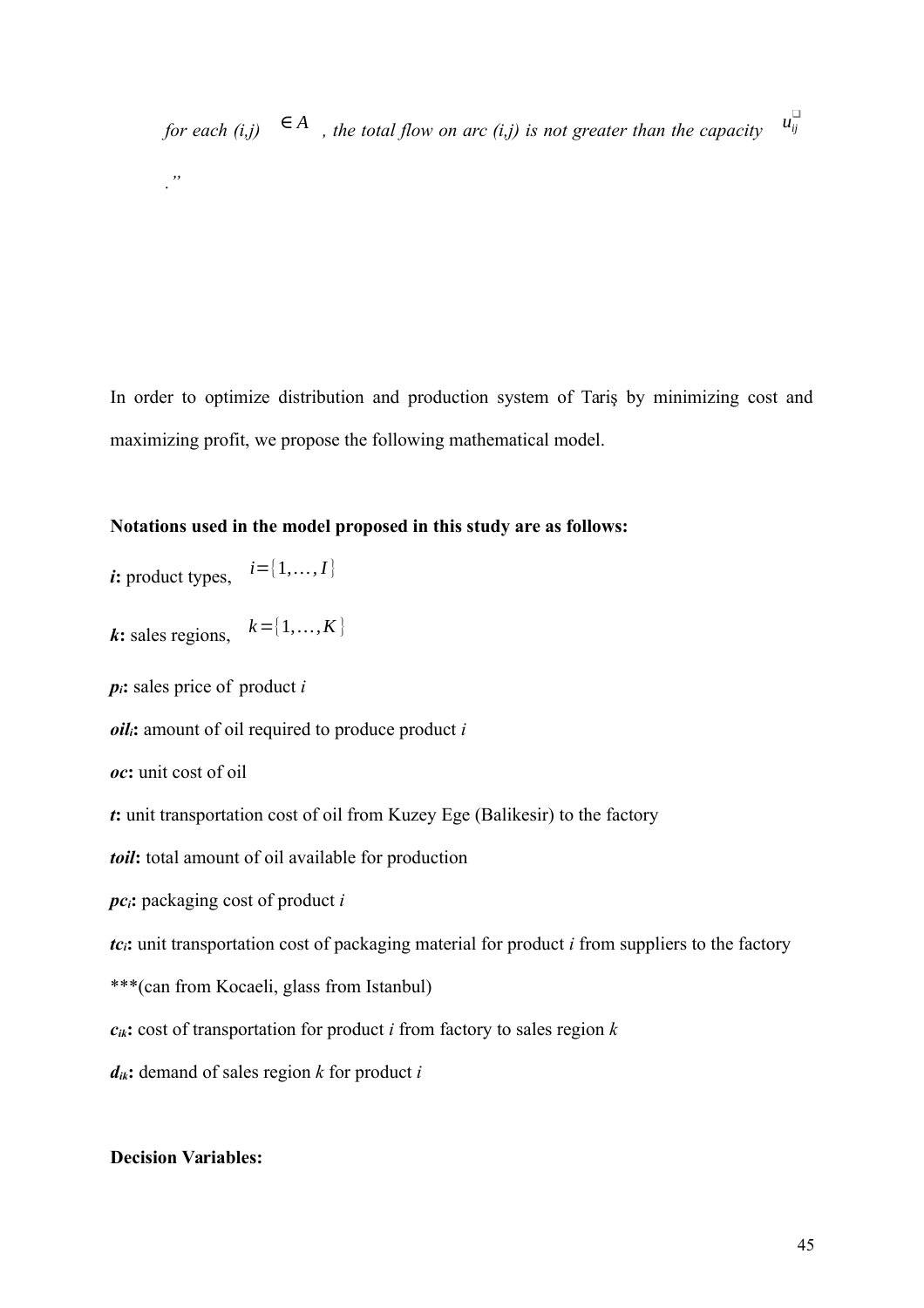*Xi***:** number of product *i* produced

*Yik***:** number of product *i* shipped to sales region *k*

# **Mathematical Model:**

# **Maximize**

$$
\iota_{i} - c_{ik}\iota Y_{ik} - \sum_{i=1}^{I} (oc*oil_{i} - pc_{i})X_{i} - t*tol
$$
  

$$
\iota_{i} \atop \sum_{k=1}^{K} \iota_{i}
$$
  

$$
\sum_{i=1}^{I} \iota_{i}
$$

# **Subject to:**

$$
X_i \leq \sum_{k=1}^{K} Y_{ik} \forall i (1)
$$

$$
\sum_{i=1}^{I} oil_i X_i \leq \text{toil} (2)
$$

*Yik ≤ dik ∀ i, k* (3)

# *X<sup>i</sup> ≥*0 *∀i*(4 )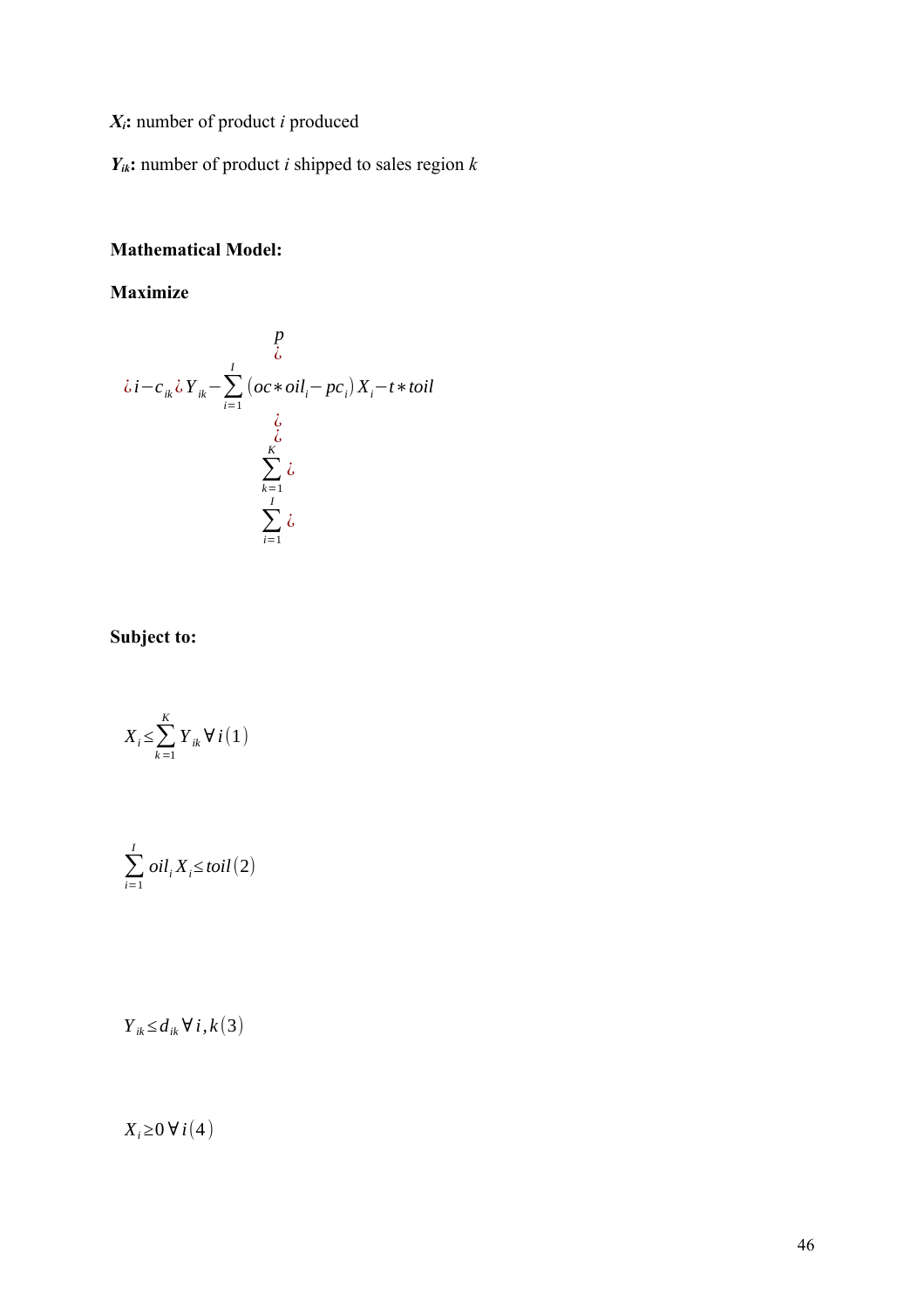# *Yik≥*0*∀i , k* (5)

The objective function aims to **maximize the total profit.** Constraint set 1 shows that the amount of product i shipped to customer region k must be less than or equal to the amount produced. Constraint set 2 limits the number of products by the total available olive oil. Constraint set 3 states that the demand of each region may not be fully met. Constraint sets 4 and 5 state that decision variables are positive integers.

In Chapter 5 and in the Appendices, production data gathered from the company is presented. Notations used in the model are explained below.

In the model, products types are represented by *i* which are given in Table 5.

| i | Type of the final product |
|---|---------------------------|
| 1 | 1 litre tin can           |
| 2 | 1.5 litre tin can         |
| 3 | 2 litre tin can           |
| 4 | 3 litre tin can           |
| 5 | 5 litre tin can           |
| 6 | 18 litre tin can          |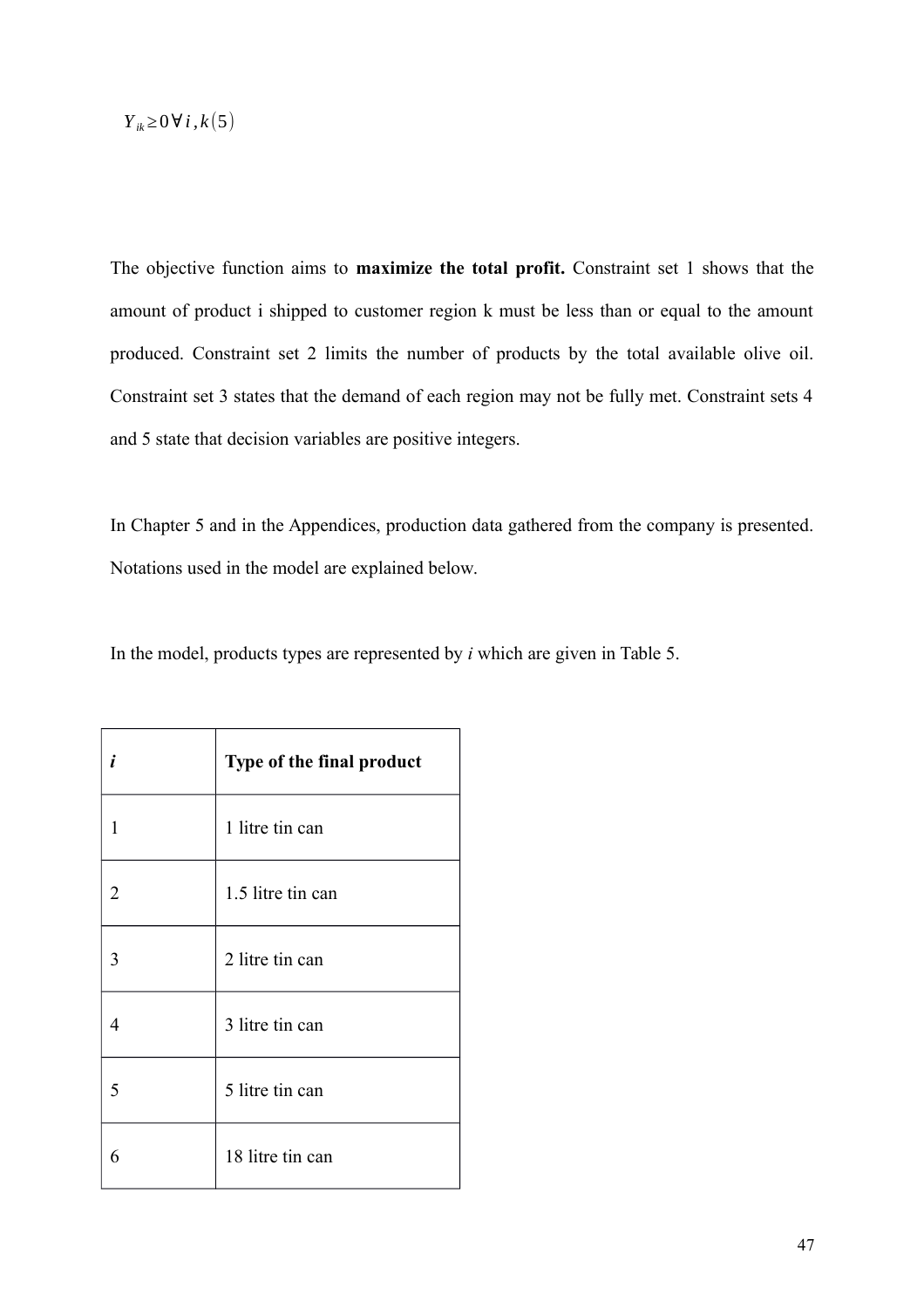|    | 250 ml tin can                |
|----|-------------------------------|
| 8  | 500 ml tin can                |
|    | 750 ml tin can                |
| 10 | 1000 ml bertolli glass bottle |

**Table 5: Final Products of Tariş**

Since, precise demand data is not available, demand volume is assumed as equal to the population. In other words, it is assumed that, all people will have a demand for olive oil. Therefore, in order to generate demand data, all provinces in Turkey are listed in Appendix 7. Their distances to Izmir and population data are included in the list.

Provinces are sorted in the ascending order based on "their distances from Izmir". Izmir is considered as Region 1. Provinces that are not more than 300 km away from Izmir are considered as the 2nd region. Between 300 and 600 km away from Izmir are considered as the  $3<sup>rd</sup>$  region. Between 600 and 900 away from Izmir are considered as the 4<sup>th</sup> region and more than 900 km away from Izmir are considered as the  $5<sup>th</sup>$  region. In the analysis, we used population data and assumed that the whole population is located in the center of the provinces. The distances used in the model are calculated according to these centers.

From each region we selected 3 densely populated provinces. We assumed that Tariş delivers final products to these selected provinces. These provinces are represented with *k* in the model. In Table 6, related data is provided.

| n |                  |               | <b>Distance to</b> |                   |
|---|------------------|---------------|--------------------|-------------------|
|   | <b>Provinces</b> | <b>Region</b> |                    | <b>Population</b> |
|   |                  |               | <b>Izmir</b>       |                   |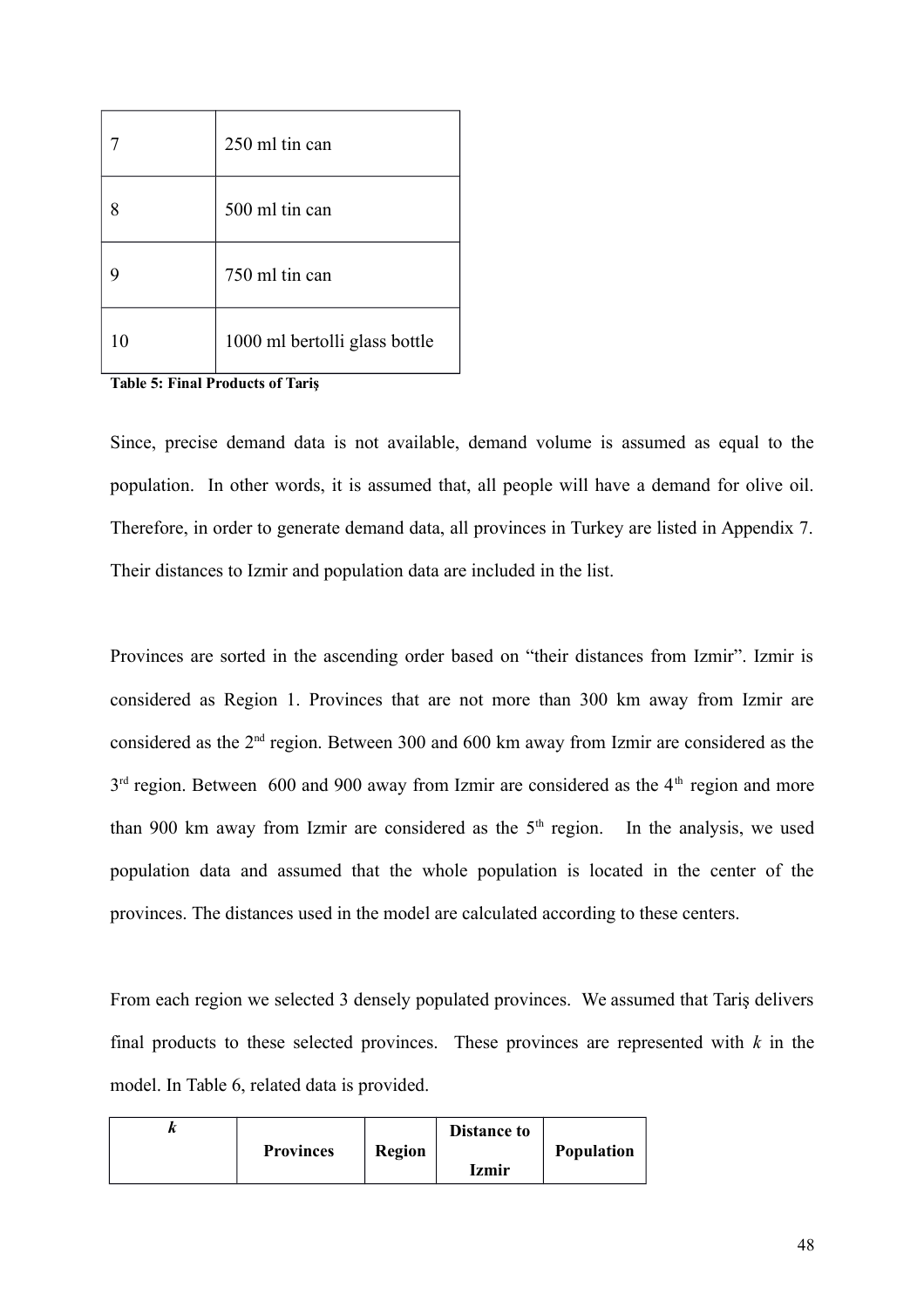|    | <b>İZMİR</b>      | $I^{st}$            | $\boldsymbol{0}$ | 3.606.326  |
|----|-------------------|---------------------|------------------|------------|
| 2  | <b>MANISA</b>     | $2^{nd}$            | 36               | 924.267    |
| 3  | <b>BALIKESIR</b>  | $2^{nd}$            | 173              | 694.926    |
| 4  | <b>DENİZLİ</b>    | 2 <sup>nd</sup>     | 224              | 641.093    |
| 5  | <b>BURSA</b>      | 3 <sup>rd</sup>     | 322              | 2.308.574  |
| 6  | <b>İSTANBUL</b>   | $3^{rd}$            | 565              | 13.120.596 |
|    | <b>ANKARA</b>     | $3^{rd}$            | 580              | 4.641.256  |
| 8  | <b>KAYSERI</b>    | 4 <sup>th</sup>     | 867              | 1.064.164  |
| 9  | <b>MERSIN</b>     | 4 <sup>th</sup>     | 889              | 1.281.048  |
| 10 | <b>ADANA</b>      | 4 <sup>th</sup>     | 896              | 1.836.432  |
| 11 | <b>GAZIANTEP</b>  | $\overline{5^{th}}$ | 1105             | 1.501.566  |
| 12 | <b>SANLIURFA</b>  | 5 <sup>th</sup>     | 1242             | 922.539    |
| 13 | <b>DIYARBAKIR</b> | 5 <sup>th</sup>     | 1422             | 1.090.172  |

**Table 6: Densely populated provinces**

Based on the data in Table 6, transportation costs are calculated and given in Table 7. Distance based unit costs are provided by Ceva Logistics Company, which is located in Izmir. Truck capacity used in the analysis is  $80 \text{ m}^3$ .

| $\boldsymbol{k}$ | <b>Total Transportation</b><br>Cost (Tax added) TL | <b>Calculated Transportation Cost</b><br>(Tax added) –Including Truck |
|------------------|----------------------------------------------------|-----------------------------------------------------------------------|
|                  |                                                    | <b>Capacity Constraint (per m3)</b>                                   |
| 1                | 0                                                  |                                                                       |
| $\overline{2}$   | 413.00                                             | 5.1625                                                                |
| 3                | 649.00                                             | 8.1125                                                                |
| $\overline{4}$   | 885.00                                             | 11.0625                                                               |
| 5                | 944.00                                             | 11.8000                                                               |
| 6                | 1,298.00                                           | 16.2250                                                               |
| 7                | 1,534.00                                           | 19.1750                                                               |
| 8                | 2,065.00                                           | 25.8125                                                               |
| 9                | 2,360.00                                           | 29.5000                                                               |
| 10               | 2,360.00                                           | 29.5000                                                               |
| 11               | 2,832.00                                           | 35.4000                                                               |
| 12               | 3,186.00                                           | 39.8250                                                               |
| 13               | 3,186.00                                           | 39.8250                                                               |

**Table 7: Transportation Costs Based on Distances**

We also calculated the volumes of each final product. In calculation we accept  $1lt=0.001$  m3. Volumes of each product and corresponding transportation cost per unit are given in Table 8.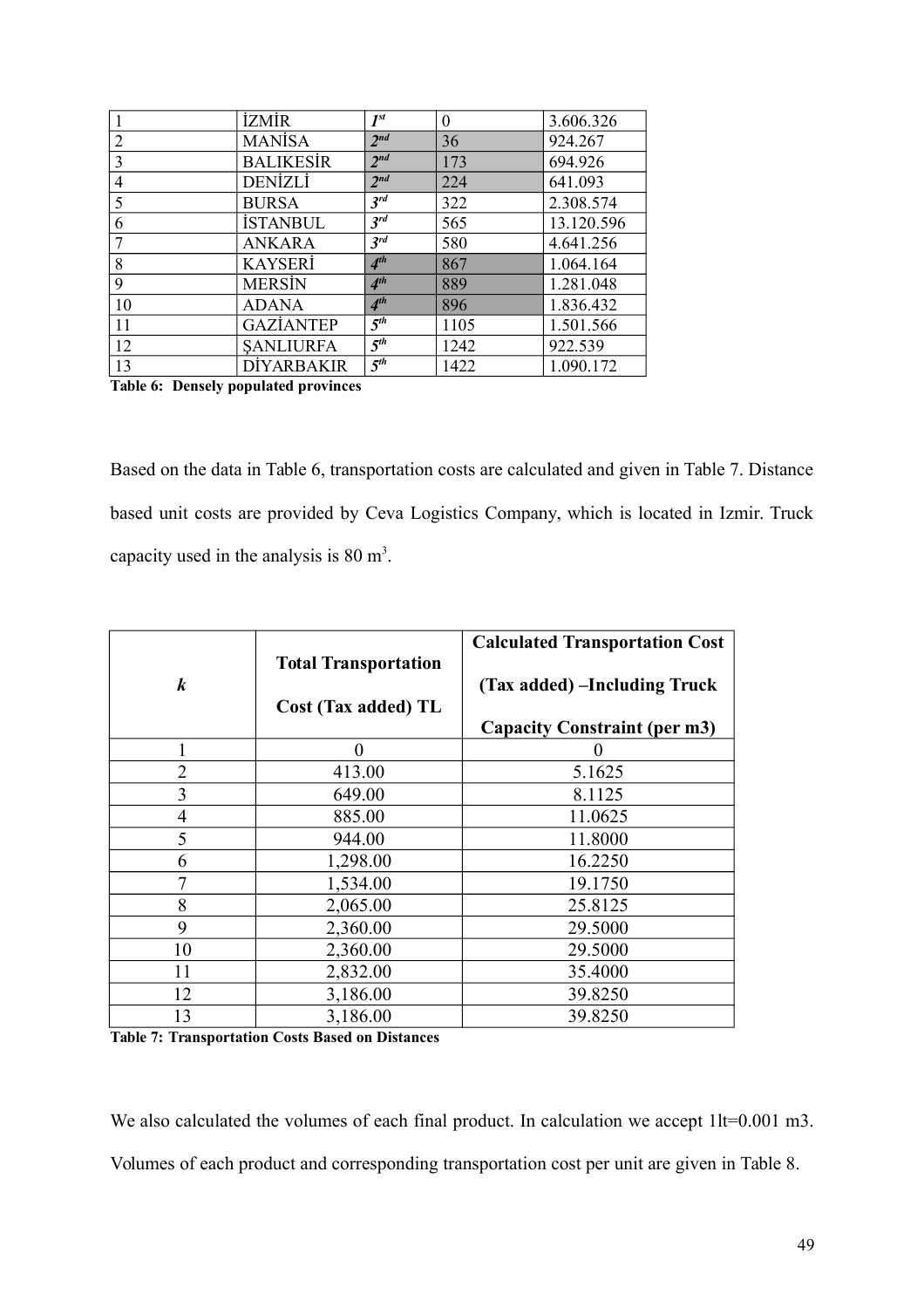Unit transportation costs of final products to each province are given in Appendix 8. As mentioned in this Chapter, production percentages are given on the monthly basis in Appendices 3, 4, 5 and 6 are based on the assumption that the capacity of the manufacturing plant is 45.000 lt./month and the plant works at full-capacity. Since the company only provided only the production percentages, we calculated *"average production volumes of each product per year"* using the total capacity and the production percentages. We assume that all these products are consumed in 13 representative provinces *(k).* Therefore, we calculated the total population of the representative provinces. By dividing total production volume to the total population, we found *"available product volume per person".* Then, we multiplied *"product volume per person"* by the *"population of each province"* and found *"available production volume for each province"* and accept it as the *"representative demand of the*

*province according to the product".* Table 9, Table 10 and Table 11 present the related data.

|                | Volume of the final product (m3) | <b>Transportation Cost Per Unit (TL)</b> |
|----------------|----------------------------------|------------------------------------------|
|                | 0,001                            | 0,0051625                                |
| $\overline{2}$ | 0,0015                           | 0,0121688                                |
| 3              | 0,002                            | 0,0221250                                |
| $\overline{4}$ | 0,003                            | 0,0354000                                |
| 5              | 0,005                            | 0,0811250                                |
| 6              | 0,018                            | 0,3451500                                |
| 7              | 0,00025                          | 0,0064531                                |
| 8              | 0,0005                           | 0,0147500                                |
| 9              | 0,00075                          | 0,0221250                                |
| 10             | 0,001                            | 0,0354000                                |

**Table 8: Transportation Costs for Final Product Type**

| <b>Average Production</b> |
|---------------------------|
| <b>Volume (yearly)</b>    |
| 59.483                    |
| 98.246                    |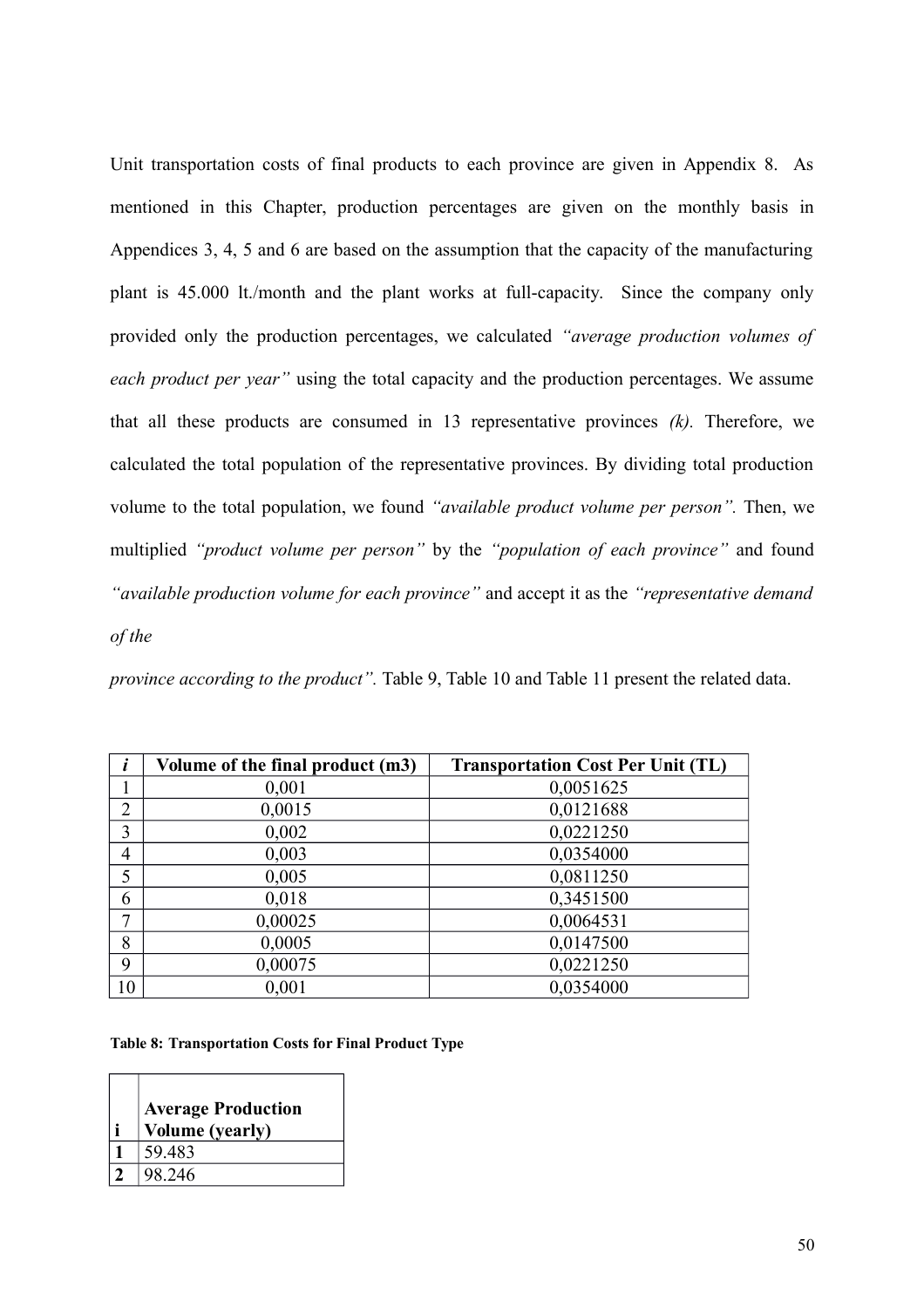| 3 | 103.370 |
|---|---------|
| 4 | 51.878  |
| 5 | 137.371 |
| 6 | 6.837   |
| 7 | 9.901   |
| 8 | 20.757  |
| 9 | 35.680  |
|   |         |
|   | 16.226  |

**Table 9: Average Production Volume**

|                         | <b>Calculated</b><br><b>Product Volume</b> |
|-------------------------|--------------------------------------------|
| İ.                      | (per person)                               |
| 1                       | 0,00218                                    |
| $\boldsymbol{2}$        | 0,00240                                    |
| 3                       | 0,00190                                    |
| $\overline{\mathbf{4}}$ | 0,00063                                    |
| 5                       | 0,00101                                    |
| 6                       | 0,00001                                    |
| 7                       | 0,00145                                    |
| 8                       | 0,00152                                    |
| 9                       | 0,00098                                    |
|                         | 0,00060                                    |

**Table 10: Calculated Product Volume**

| Demand         |       |                  |              |      |      |       |        |      |                |      |                |              |                  |
|----------------|-------|------------------|--------------|------|------|-------|--------|------|----------------|------|----------------|--------------|------------------|
| (i/k)          | 1     | $\boldsymbol{2}$ | 3            | 4    | 5    | 6     | 7      | 8    | 9              | 10   | 11             | 12           | 13               |
|                |       |                  | 1.51         | 1.39 | 5.03 | 28.63 | 10.13  | 2.32 | 2.79           | 4.00 | 3.27           | 2.01         | 2.38             |
| $\mathbf{1}$   | 7.872 | 2.017            | 7            | 9    | 9    | 9     | 1      | 3    | 6              | 8    | 8              | 4            | $\boldsymbol{0}$ |
|                |       |                  | 1.67         | 1.54 | 5.54 | 31.53 |        | 2.55 | 3.07           | 4.41 | 3.60           | 2.21         | 2.62             |
| $\overline{2}$ | 8.668 | 2.221            | $\theta$     |      | 9    | 5     | 11.155 | 8    | 9              | 4    | 9              | 7            | $\boldsymbol{0}$ |
|                |       |                  | 1.31         | 1.21 | 4.37 | 24.88 |        | 2.01 | 2.43           | 3.48 | 2.84           | 1.75         | 2.06             |
| $\mathbf{3}$   | 6.840 | 1.753            | 8            | 6    | 8    | 4     | 8.803  | 8    | $\overline{0}$ | 3    | 8              | $\mathbf{0}$ | 8                |
|                |       |                  |              |      | 1.46 |       |        |      |                | 1.16 |                |              |                  |
| 4              | 2.288 | 586              | 441          | 407  | 5    | 8.326 | 2.945  | 675  | 813            | 5    | 953            | 585          | 692              |
|                |       |                  |              |      | 2.32 | 13.22 |        | 1.07 | 1.29           | 1.85 | 1.51           |              | 1.09             |
| 5              | 3.636 | 932              | 701          | 646  | 7    | 8     | 4.679  | 3    | 2              | 1    | $\overline{4}$ | 930          | 9                |
| 6              | 50    | 13               | 10           | 9    | 32   | 183   | 65     | 15   | 18             | 26   | 21             | 13           | 15               |
|                |       |                  | 1.01         |      | 3.35 | 19.06 |        | 1.54 | 1.86           | 2.66 | 2.18           | 1.34         | 1.58             |
| $\overline{7}$ | 5.241 | 1.343            | $\mathbf{0}$ | 932  | 5    | 8     | 6.745  | 7    | 2              | 9    | $\overline{2}$ | 1            | $\overline{4}$   |
|                |       |                  | 1.05         |      | 3.51 | 19.98 |        | 1.62 | 1.95           | 2.79 | 2.28           | 1.40         | 1.66             |
| 8              | 5.494 | 1.408            | 9            | 977  | 7    | 7     | 7.070  | 1    | $\overline{2}$ | 8    | 7              | 5            | $\mathbf{1}$     |
|                |       |                  |              |      | 2.26 | 12.88 |        | 1.04 | 1.25           | 1.80 | 1.47           |              | 1.07             |
| 9              | 3.541 | 908              | 682          | 630  | 7    | 4     | 4.558  | 5    | 8              | 3    | 5              | 906          | $\mathbf{1}$     |
| 10             | 2.147 | 550              | 414          | 382  | 1.37 | 7.812 | 2.764  | 634  | 763            | 1.09 | 894            | 549          | 649              |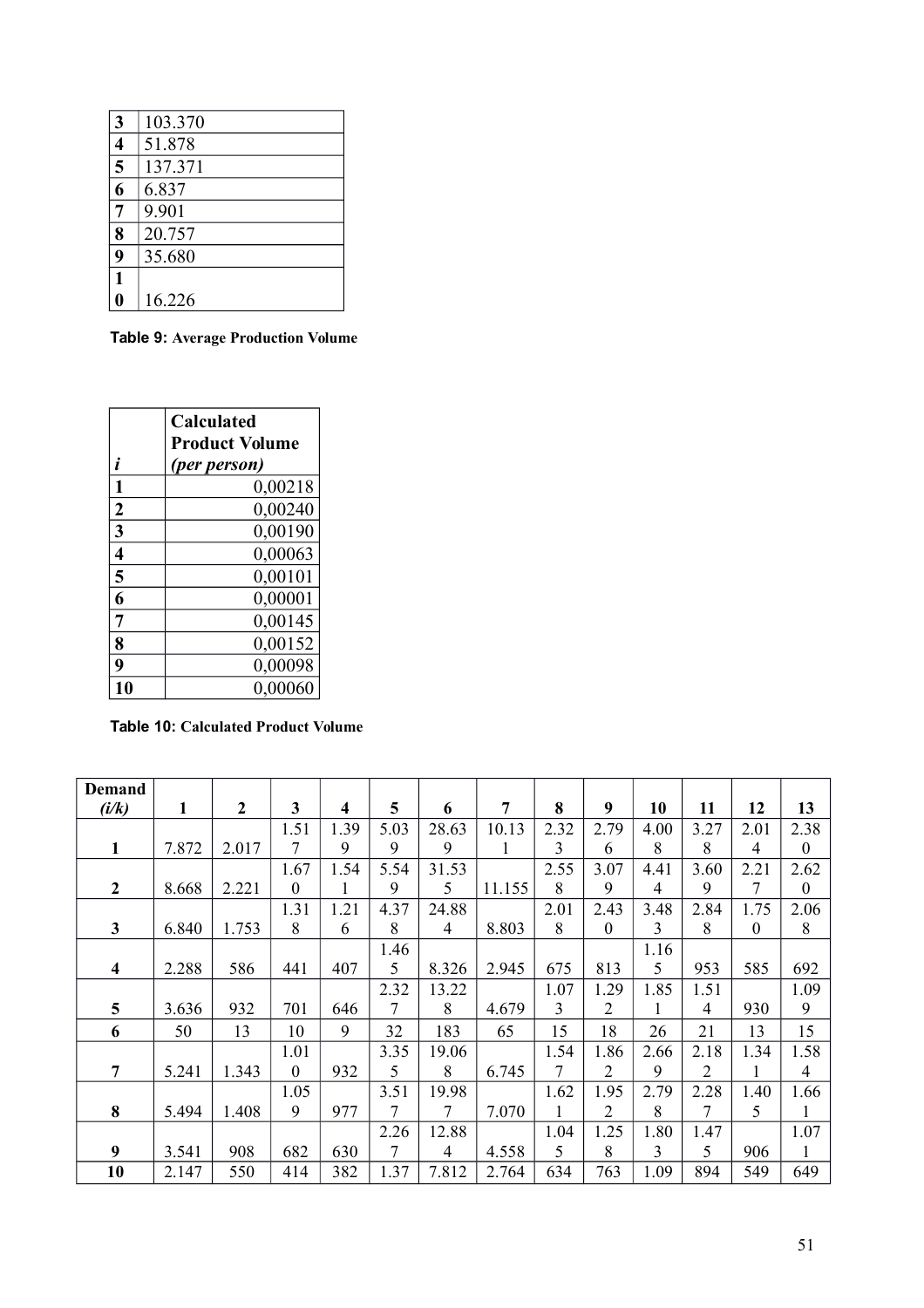**Table 11: Volume of Demand**

# 5.2. SOLUTION AND RESULTS

We conducted the computational experiments on an HP Laptop with AMD Triple Core Processor 1.80 GHz, 4GB RAM and Windows 7 Professional. We solved the mathematical models using GAMS 22.5 and the solver CPLEX 11.2. Mixed Integer Programming Method is used for the analysis and the solution.

We selected CPLEX solver, since it is one of the most commonly used solvers for these types of problems. GAMS code is provided in Appendix 9. Another solver software, "Baron", widely used by experts, is also used to check and verify the results. The results were exactly same.

Based on the GAMS solution production volumes for each product type proposed by the results are different than the real production volumes. In Table 12, the "optimal column" shows production volumes provided by GAMS model. The "real column" shows the real production data of the company.

|                  | Optima |         |                     |
|------------------|--------|---------|---------------------|
| i                |        | Real    | <b>Relative Gap</b> |
| 1                | 73.413 | 59.483  | 0,23                |
| $\boldsymbol{2}$ | 80.836 | 98.246  | $-0,18$             |
| 3                | 63.789 | 103.370 | $-0,38$             |
| 4                | 21.341 | 51.878  | $-0,59$             |
| 5                | 14.219 | 137.371 | $-0,90$             |
| 6                |        | 6.837   | $-1,00$             |
| 7                | 48.879 | 9.901   | 3,94                |
| 8                | 51.236 | 20.757  | 1,47                |
| 9                | 33.028 | 35.680  | $-0,07$             |
| 10               | 20.026 | 16.226  | 0,23                |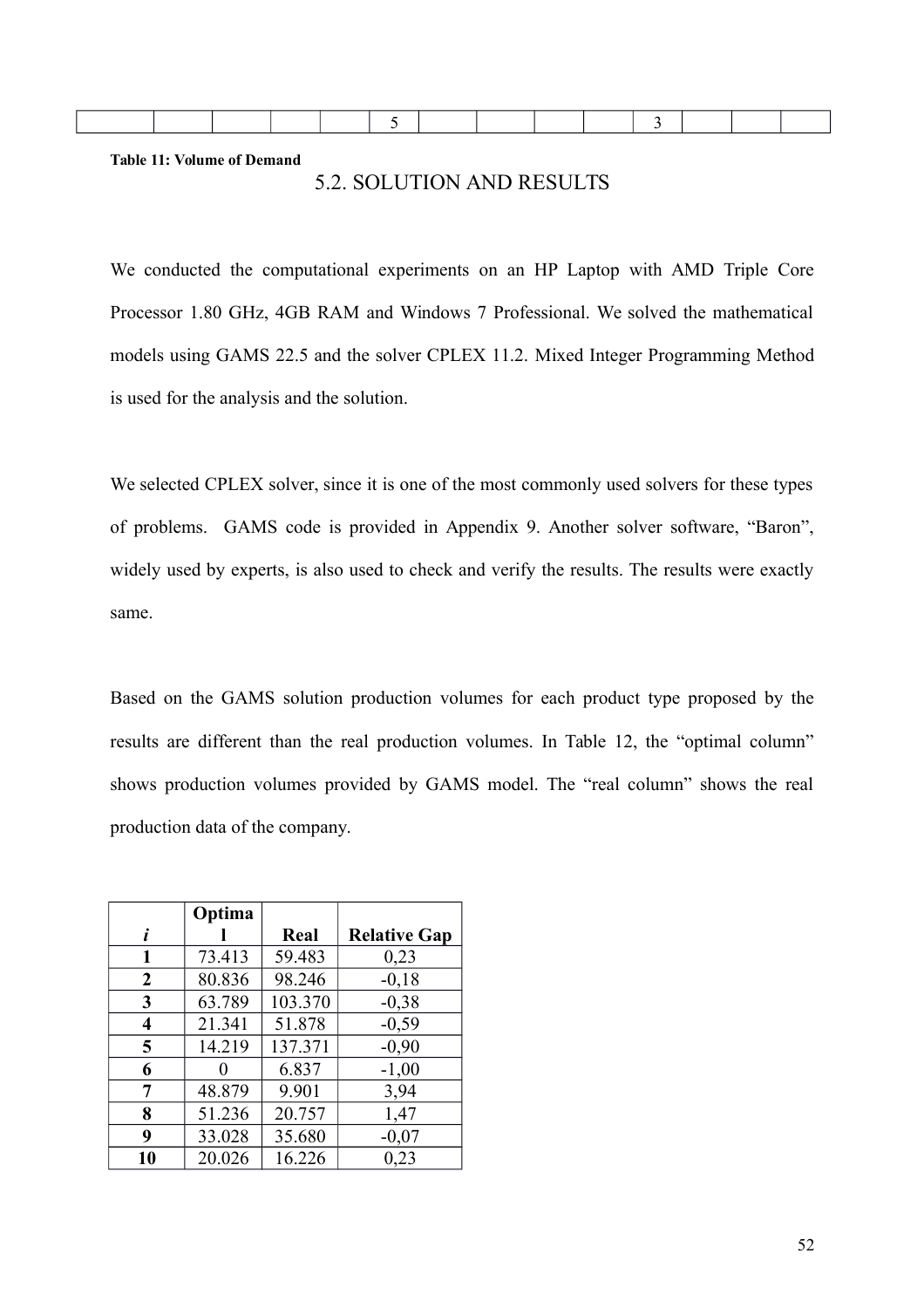#### **Table 12: ComparisonTable for GAMS Solution and the Real Data**

According to the Table 9, there is a gap between the real production data and the proposed solution. Direction of the relative gap represents the need for increase or decrease in the real production volume to reach the optimal values. Size of the relative gap represents need for percentage change in the real production volume.

Results show that, production of olive oil in 18 litre tin can (*i*=6) is not optimal. Also, optimal production level is for 5 litre tin can  $(i=5)$  is low although the real production is high. Therefore, there is high (negative) relative gap. On the other hand, according to the results, the production of 250 ml of glass bottle  $(i=7)$ , has to be increased, since the relative gap is positive and has highest value. A lower, but still positive relative gap is found for 500 ml of glass bottle (*i*=8).

Since the price of glass bottled olive oils are higher than the tin cans, it is logical to increase the production volumes of both 250 ml of glass bottle and 500 ml of glass bottle. Also, there is improving customer awareness on healthy foods and packaging. Therefore, it can be said that the demand on glass bottled foods would increase.

| i/k                     |                | $\mathbf 2$ | 3              | 4        | 5        | 6        | 7        | 8        | 9        | 10             | 11       | 12       | 13       |
|-------------------------|----------------|-------------|----------------|----------|----------|----------|----------|----------|----------|----------------|----------|----------|----------|
|                         | 787            | 201         | 151            | 139      | 503      | 2863     | 1013     | 232      | 279      | 400            | 327      | 201      | 238      |
|                         | 2              | 7           | 7              | 9        | 9        | 9        |          | 3        | 6        | 8              | 8        | 4        | $\theta$ |
|                         | 866            | 222         | 167            | 154      | 554      | 3153     |          | 255      | 307      | 441            | 360      | 221      | 262      |
| $\boldsymbol{2}$        | 8              | 1           | $\theta$       |          | 9        | 5        | 11155    | 8        | 9        | 4              | 9        |          | $\theta$ |
|                         | 684            | 175         | 131            | 121      | 437      | 2488     |          | 201      | 243      | 348            | 284      | 175      | 206      |
| 3                       | $\theta$       | 3           | 8              | 6        | 8        | 4        | 8803     | 8        | $\theta$ | 3              | 8        | $\Omega$ | 8        |
|                         | 228            |             |                |          | 146      |          |          |          |          |                |          |          |          |
| $\overline{\mathbf{4}}$ | 8              | 586         | 441            | 407      | 5        | 8326     | 2945     | 675      | 813      | 1165           | 953      | 585      | 692      |
|                         | 363            |             |                |          | 232      |          |          |          |          |                |          |          |          |
| 5                       | 6              | 932         | 701            | 646      | 7        | 5977     | $\theta$ | $\theta$ | $\Omega$ | $\theta$       | $\theta$ | $\theta$ | $\Omega$ |
| 6                       | $\overline{0}$ | $\theta$    | $\overline{0}$ | $\theta$ | $\theta$ | $\theta$ | 0        | $\theta$ | $\theta$ | $\overline{0}$ | $\theta$ | $\theta$ | $\theta$ |
| $\overline{7}$          | 524            | 134         | 101            | 932      | 335      | 1906     | 6745     | 154      | 186      | 266            | 218      | 134      | 158      |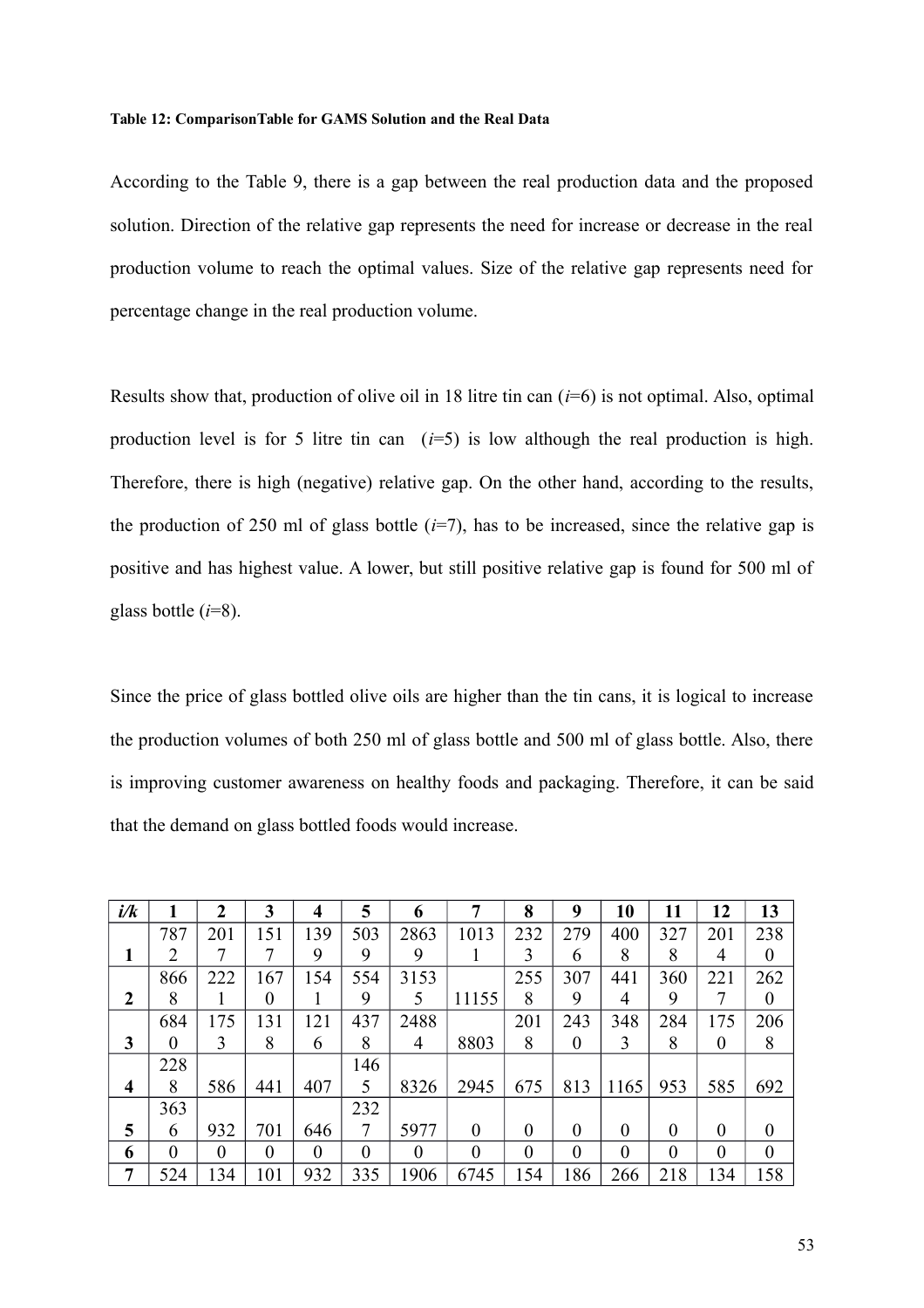|    |     |     |     |     |     |      |      |     |     | q   |     |     |     |
|----|-----|-----|-----|-----|-----|------|------|-----|-----|-----|-----|-----|-----|
|    | 549 | 40ء | 105 |     | 351 | 1998 |      | 162 | .95 | 279 | 228 | 140 | 166 |
| 8  | 4   | 8   | 9   | 977 |     |      | 7070 |     |     | 8   |     |     |     |
|    | 354 |     |     |     | 226 | 288  |      | 104 | 25  | 180 | 147 |     | 107 |
| Q  |     | 908 | 682 | 630 |     | 4    | 4558 |     | 8   |     |     | 906 |     |
|    | 214 |     |     |     | 137 |      |      |     |     | 109 |     |     |     |
| 10 | −   | 550 | 414 | 382 | 5   | 7812 | 2764 | 634 | 763 | 3   | 894 | 549 | 649 |

**Table 13: Distribution of Optimal Quantities to Provinces**

According to the results, distribution of optimal quantities of each product to each province is given in Table 13.

Results show that, distribution of olive oil in 18 litre tin can  $(i=6)$  to any of the provinces is not optimal. It is logical since it is also not optimal to market the olive oil in 18 litre of tin cans. Also, distribution of 5 litre tin cans (*i*=5) to the provinces in; Ankara, Kayseri, Mersin, Adana, Gaziantep, Şanlıurfa and Diyarbakır is not optimal according to the results. These provinces are mainly located mainly in the  $4<sup>th</sup>$  and  $5<sup>th</sup>$  regions which are relatively far away from the production facility.

| i/k                     | 1                        | $\overline{2}$ | 3            | $\overline{\mathbf{4}}$ | 5                | 6                | $\overline{7}$   | 8                | 9                | 10               | 11               | 12               | 13               |
|-------------------------|--------------------------|----------------|--------------|-------------------------|------------------|------------------|------------------|------------------|------------------|------------------|------------------|------------------|------------------|
|                         | 787                      | 201            | 151          | 139                     | 503              | 2863             | 1013             | 232              | 279              | 400              | 327              | 201              | 238              |
| 1                       | $\overline{2}$           | 7              | 7            | 9                       | 9                | 9                | $\mathbf{1}$     | 3                | 6                | 8                | 8                | $\overline{4}$   | $\boldsymbol{0}$ |
|                         | 866                      | 222            | 167          | 154                     | 554              | 3153             |                  | 255              | 307              | 441              | 360              | 221              | 262              |
| $\boldsymbol{2}$        | 8                        | $\mathbf{1}$   | $\theta$     | $\mathbf{1}$            | 9                | 5                | 11155            | 8                | 9                | $\overline{4}$   | 9                | $\overline{7}$   | $\mathbf{0}$     |
|                         | 684                      | 175            | 131          | 121                     | 437              | 2488             |                  | 201              | 243              | 348              | 284              | 175              | 206              |
| 3                       | $\overline{0}$           | 3              | 8            | 6                       | 8                | $\overline{4}$   | 8803             | 8                | $\theta$         | 3                | 8                | $\theta$         | 8                |
|                         | 228                      |                |              |                         | 146              |                  |                  |                  |                  |                  |                  |                  |                  |
| $\overline{\mathbf{4}}$ | 8                        | 586            | 441          | 407                     | 5 <sup>1</sup>   | 8326             | 2945             | 675              | 813              | 1165             | 953              | 585              | 692              |
|                         | 363                      |                |              |                         | 232              |                  |                  |                  |                  |                  |                  |                  |                  |
| 5                       | 6                        | 932            | 701          | 646                     | $\overline{7}$   | 5977             | $\boldsymbol{0}$ | $\theta$         | $\theta$         | $\boldsymbol{0}$ | $\boldsymbol{0}$ | $\theta$         | $\boldsymbol{0}$ |
| 6                       | $\theta$                 | $\overline{0}$ | $\mathbf{0}$ | $\theta$                | $\boldsymbol{0}$ | $\boldsymbol{0}$ | $\boldsymbol{0}$ | $\boldsymbol{0}$ | $\boldsymbol{0}$ | $\boldsymbol{0}$ | $\boldsymbol{0}$ | $\boldsymbol{0}$ | $\boldsymbol{0}$ |
|                         | 524                      | 134            | 101          |                         | 335              | 1906             |                  | 154              | 186              | 266              | 218              | 134              | 158              |
| $\overline{7}$          | 1                        | 3              | $\theta$     | 932                     | 5                | 8                | 6745             | $\overline{7}$   | $\overline{2}$   | 9                | $\overline{2}$   |                  | $\overline{4}$   |
|                         | 549                      | 140            | 105          |                         | 351              | 1998             |                  | 162              | 195              | 279              | 228              | 140              | 166              |
| 8                       | $\overline{4}$           | 8              | 9            | 977                     | $\tau$           | $7\overline{ }$  | 7070             | $\mathbf{1}$     | $\overline{2}$   | 8                | $\overline{7}$   | 5                | $\mathbf{1}$     |
|                         | 354                      |                |              |                         | 226              | 1288             |                  | 104              | 125              | 180              | 147              |                  | 107              |
| 9                       | $\mathbf{1}$             | 908            | 682          | 630                     | $7\overline{ }$  | $\overline{4}$   | 4558             | $5\overline{)}$  | 8                | 3                | 5                | 906              | $\mathbf{1}$     |
|                         | 214                      |                |              |                         | 137              |                  |                  |                  |                  | 109              |                  |                  |                  |
| 10                      | $\overline{\mathcal{L}}$ | 550            | 414          | 382                     | 5                | 7812             | 2764             | 634              | 763              | $\overline{3}$   | 894              | 549              | 649              |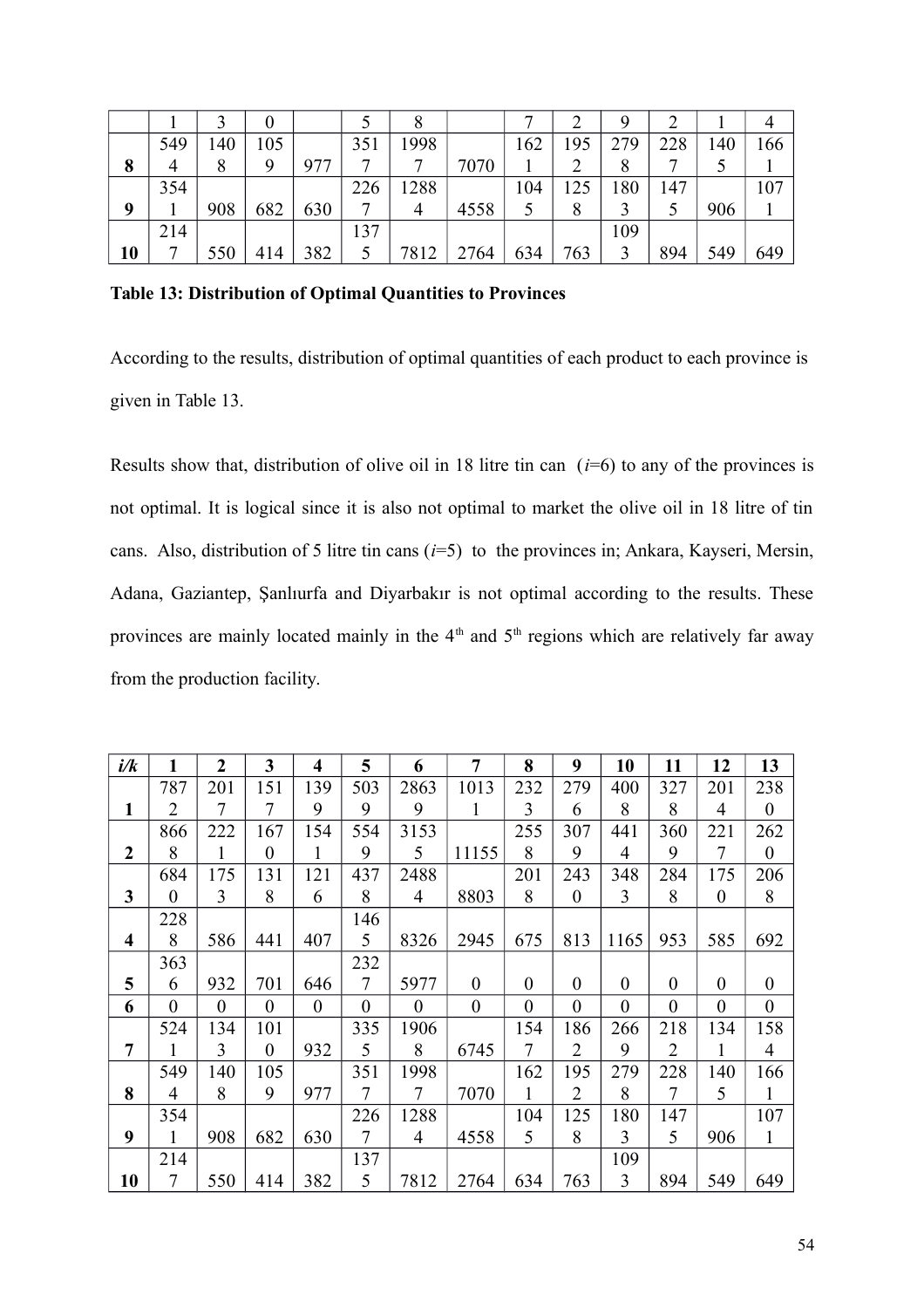# **Table 14: Distribution of Optimal Quantities to Provinces**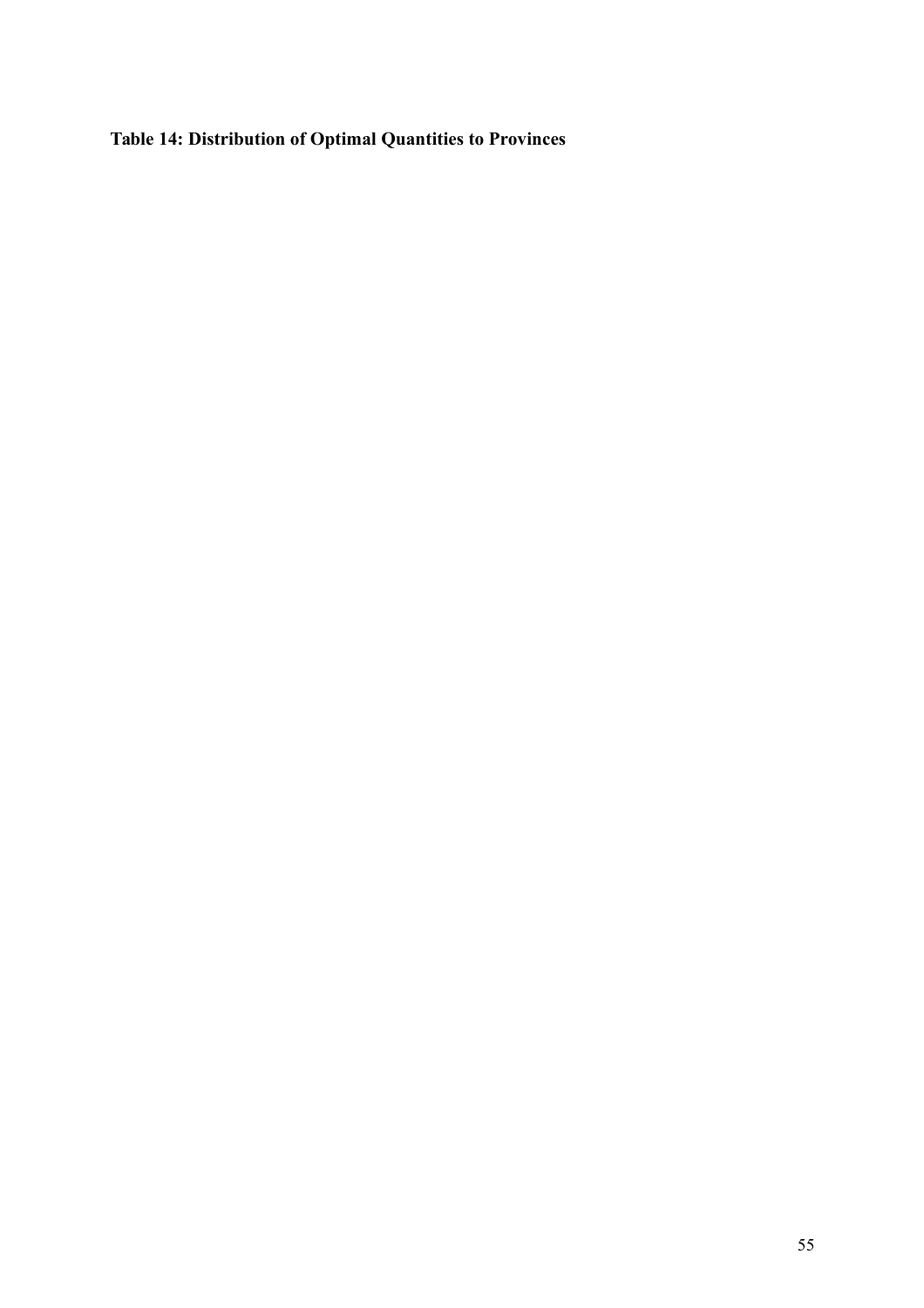#### **CONCLUSIONS AND RECOMMENDATIONS FOR FURTHER RESEARCH**

In this thesis, we formulated a generic model for a food supply chain. Then, we proposed a distribution network model for an olive oil supply chain of a company which operates in Turkey. For the analysis, we proposed a mathematical programming model. The proposed model aims to optimize distribution and production system of Tariş by minimizing cost and maximizing profit. We modeled the problem using integer programming model and solved the problem exactly using Cplex solver on GAMS Software.

When we compare the results of solution and the real data, we realized that the production volumes for each product type proposed by the results are different than the real production volumes. Based on the optimal results proposed by the solution, required changes on the production volumes are given. Similarly, distribution of optimal quantities of each product to each province is different than the real data.

The production and distribution systems of Tariş have to be redesigned. Based on the comparisons between optimal results and real data, production and distribution network decisions for 18 lt. and 5 lt. tin cans have to be reconsidered.

As reference to further research, problems of other companies operating in the same sector can be further investigated. The solution may also be done by using real demand data. Other potential members of supply chain can be included to the model and the problem can be tested again. Same problem could be applied for the other product categories.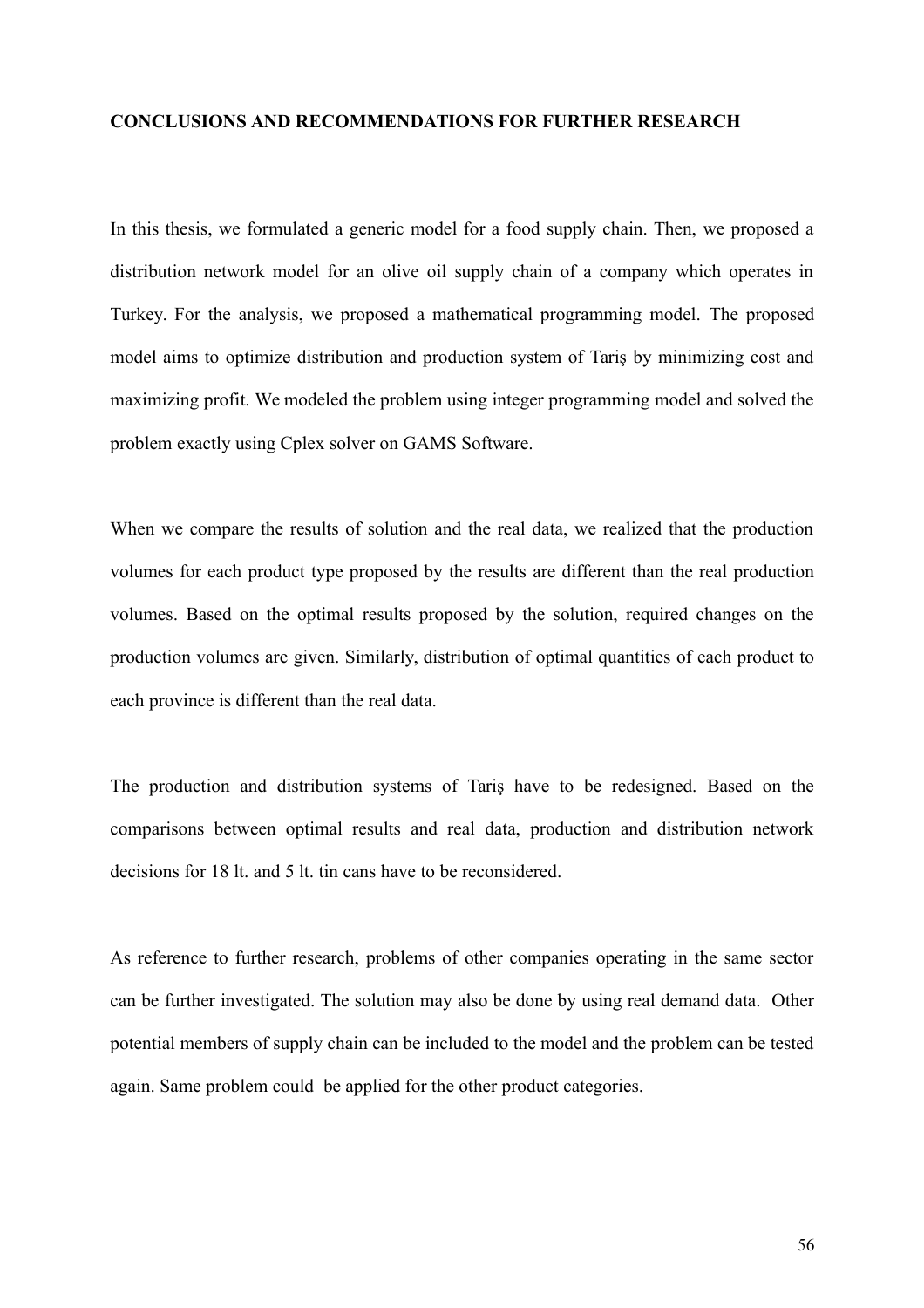#### **REFERENCES**

[1] Bowersox, Donald J., Closs, David J. Logistical Management: The Integrated Supply Chain Process, New York: McGraw-Hill, 1996.

[2] Blackwell, Roger.D. From Mind to Market: Reinventing the Retail Supply Chain, New York: Harper Business, 1997.

[3] Christopher, M., Ryals, L.. "Supply Chain Strategy: Its Impact on Shareholder Value", International Journal of Logistics Management, 10 (1), 1-10, 1999.

[4] Fawcett, S. E., Magnan G. M. "The Rhetoric andReality of Supply Chain Integration", Journal of Physical Distribution & Logistics, 32(5), 339-62, 2002.

[5] Ballou, R. H. Business Logistics Management. Englewood Cliffs, London: Prentice-Hall, 1992.

[6] Stock R. J., Lambert M. D., "Strategic Logistics Management", 4th Ed., Int. Ed., McGraw-Hill Irwin, ISBN 0-256-13687-4, 2001.

[7] Simchi-Levi, D., Kaminsky, P. and Simchi-Levi, E. Designing and Managing the Supply Chain, 2nd edn., McGraw-Hill, New York, NY, 2003.

[8] Mentzer, J. T., DeWitt, W., Keebler, J. S., Min, S., Nix, N. W., Smith, C. D. and Zacharia, Z. G. "Defining Supply Chain Management", Journal of Business Logistics, 22(2), 1-25, 2001.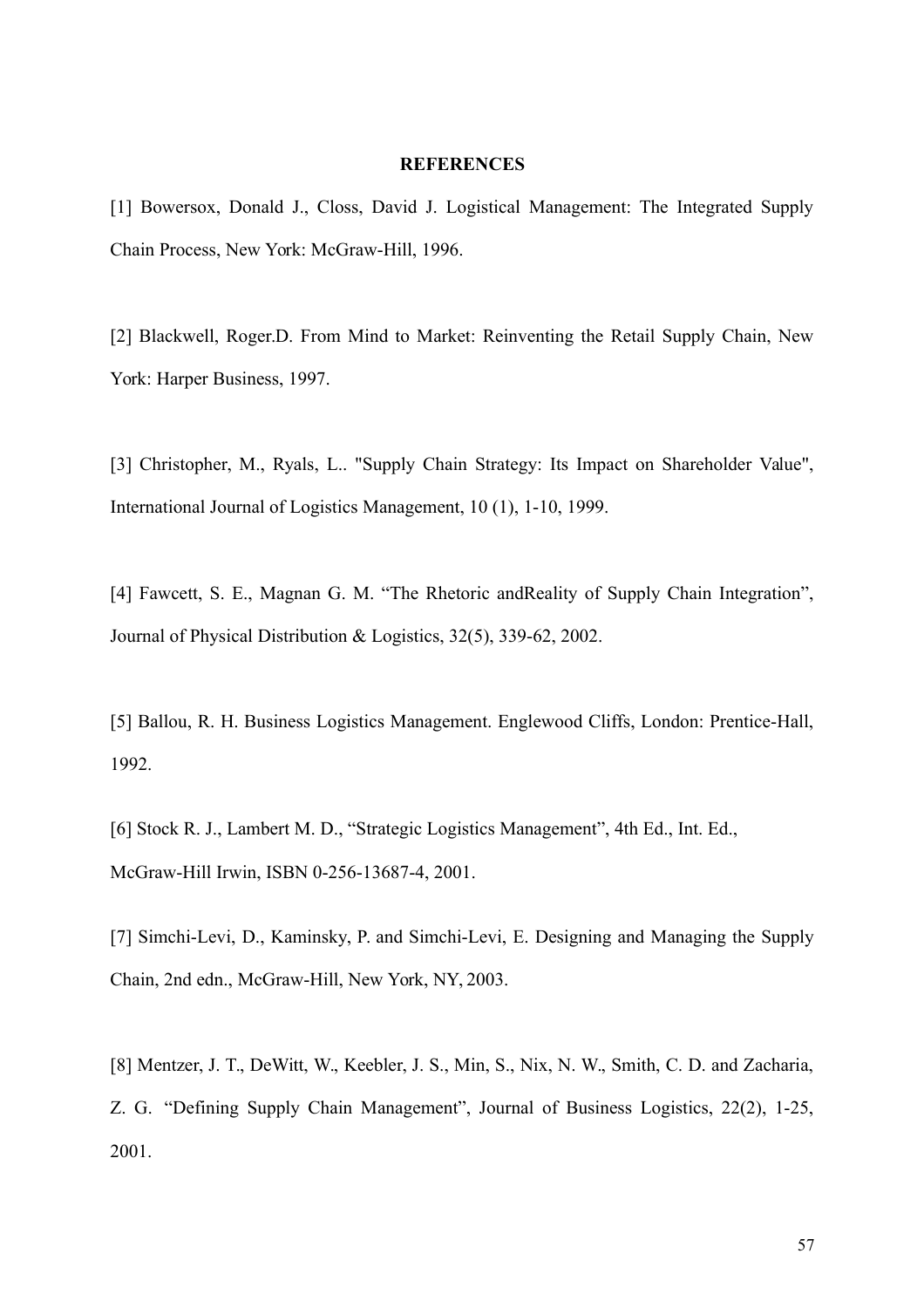[9] Lambert, D. M., Martha C. C.and Janus D. P. "Supply Chain Management, Implementation Issues and Research Opportunities", International Journal of Logistics Management, 9(2), 1-19, 1998.

[10] Laseter, T, Oliver, K. "When Will Supply Chain Management Grow Up?", Strategy+Business, Fall/32, 2003.

[11] Ganeshan, R., Harrison T. P., "An Introduction to Supply Chain Management". Penn State University. URL[:http://lcm.csa.iisc.ernet.in/scm/supply\\_chain\\_intro.html](http://lcm.csa.iisc.ernet.in/scm/supply_chain_intro.html) March, 2007.

[12] Christopher, M. Logistics and Supply Chain Management, London: Pitman Publishing, 1992.

[13] Lee, H. L., Billington, C. "Material Management in Decentralized Supply Chains". Operations Research, 41(5), 835-847, 1993.

[14] Lummus R. R., Vokurka R. "Defining Supply Chain Management: A Historical Perspective and Practical Guidelines" Industrial Management & Data Systems,99/1, 11-17, 1999.

[15] Waters, D. Logistics. An Introduction to Supply Chain Management, New York: Palgrave, 2003.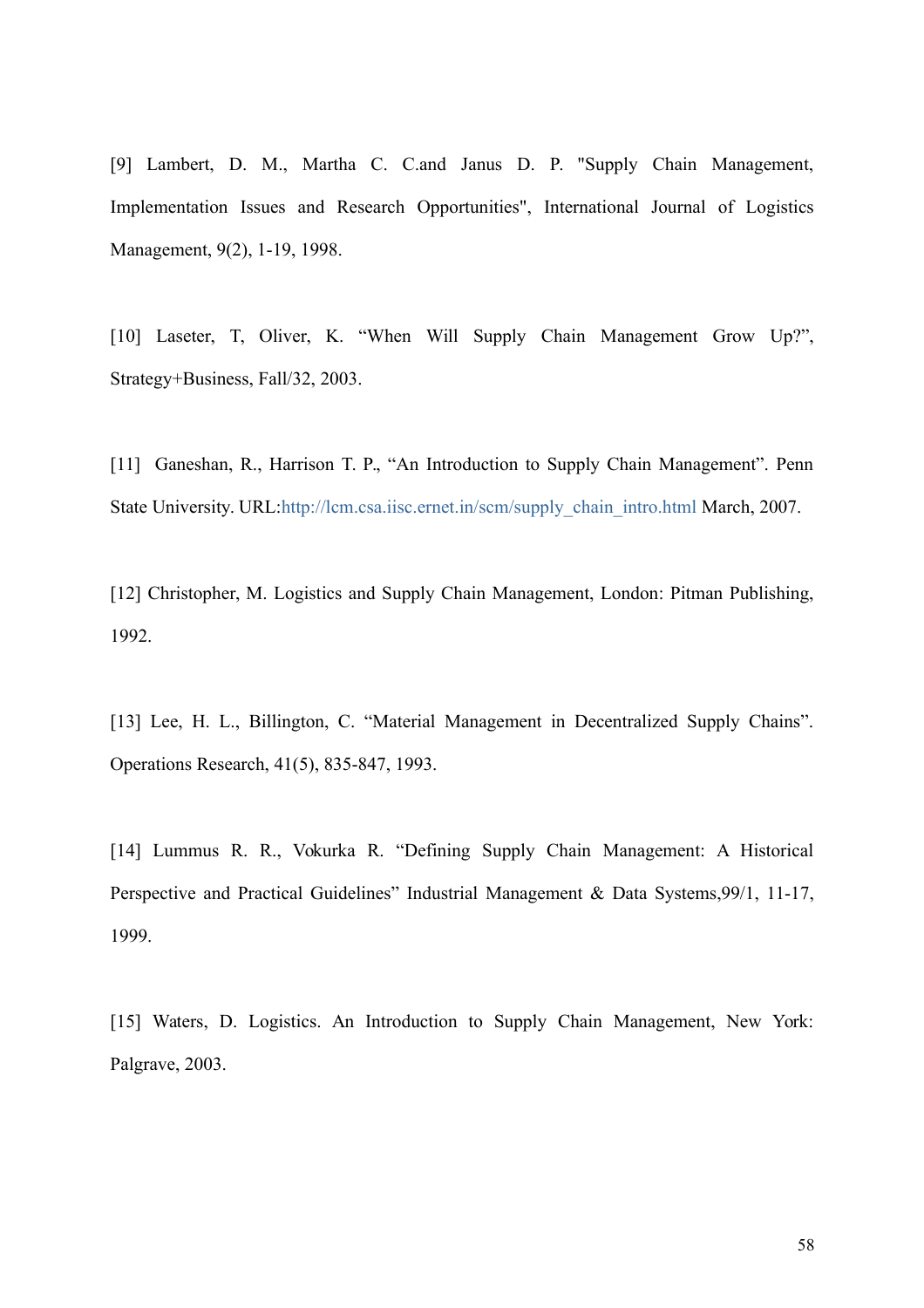[16] Cooper, M, C., Ellram, L.,. M. "Characteristics of Supply Chain Management and the Implications for Purchasing and Logistics Strategy", The International Journal of Logistics Management, 4(2), 13-24, 1993.

[17] Lalonde, B., James, M. "Emerging Logistics Strategies: Blueprints for the Next Century", International Journal of Physical Distribution & Logistics Management, 24 (7), 35–47, 1994.

[18] McMullan, A. "Supply Chain Management Practices in Asia Pacific Today", International Journal of Physical Distribution & Logistics Management, 26(10), 79-95, 1996.

[19] Kemppainen, K., Vepsäläinen, A. P.J. "Trends in industrial supply chains and networks", International Journal of Physical Distribution & Logistics Management, Vol. 33 Iss: 8, pp.701  $-719, 2003$ .

 [20] Ferguson, B. R. "Implementing Supply Chain Management",Production and Inventory Management Journal, Spring, 12-19, 2000.

[21] Uta, J., Christopher, M. and Baker, S. "Demand chain management-integrating marketing and supply chain management." Industrial Marketing Management 36.3, 377-392, 2007.

[22] Porter, M. The Competitive Advantage: Creating and Sustaining Superior Performance. N.Y.: Free Press, 1985.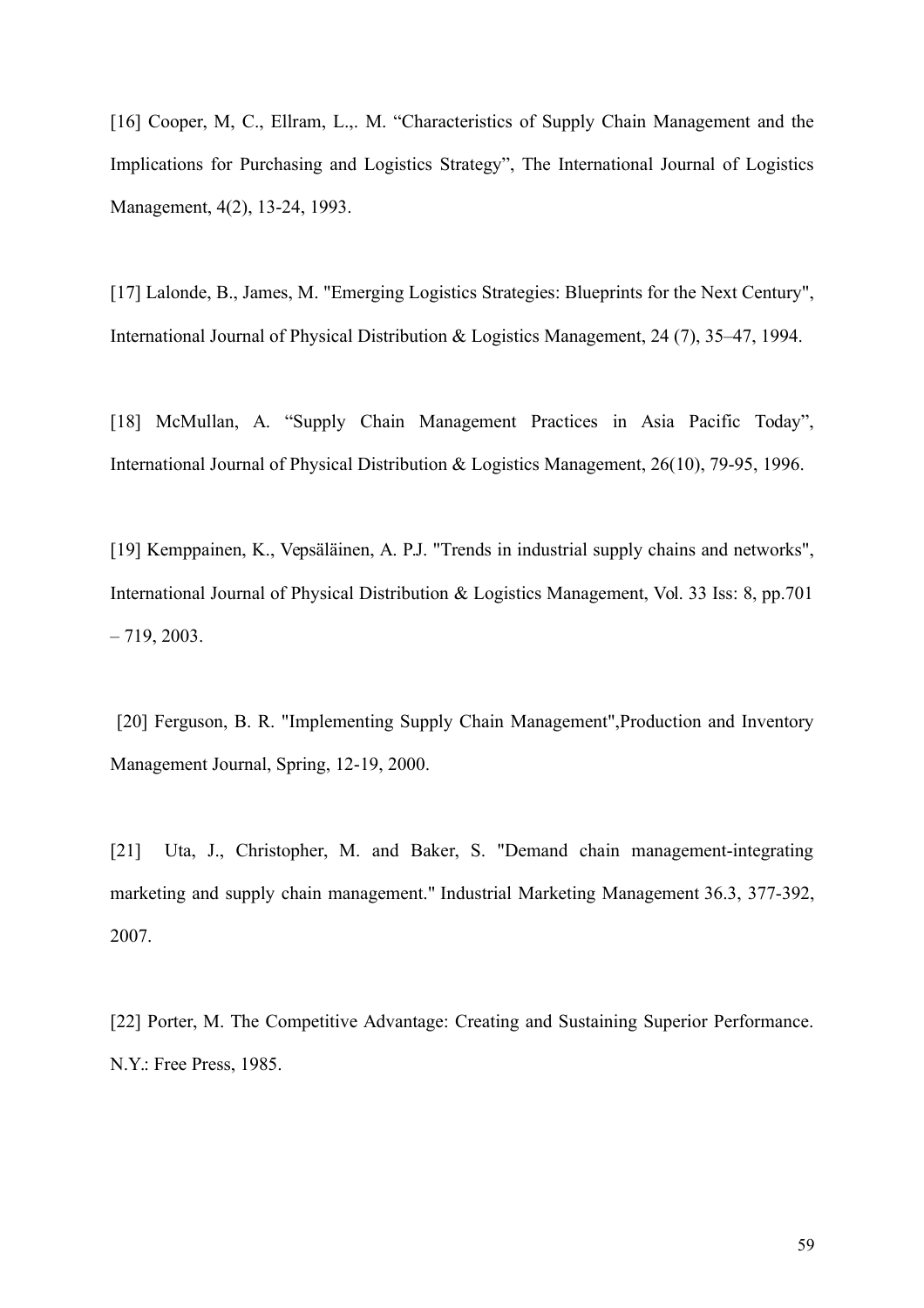[23] Von Bertalanffy, L. General System Theory: Foundations, Development, Applications, George Braziller, 1976.

[24] Ashby, R. W. Introduction to Cybernetics, London: Routledge Kegan & Paul, 1964.

[25] Cooper M.C., Douglas M. L., and Janus D. P. "Supply Chain Management: More Than a New Name for Logistics,"The International Journal of Logistics Management, 8(1). 1-14, 1997.

[26] Lockamy III, A., McCormack, K. "The Development of a Supply Chain Management Process Maturity Model Using The Concepts of Business Process Orientation", Supply Chain Management: An International Journal, 9(4), 272-278, 2004.

[27] Lambert, D., Stock, J. R. and Ellram, L. M., Fundamentals of Logistics Management, Boston; London, Irwin/McGraw-Hill, 1998.

[28] Murphy Jr., P. R, Wood D. Contemporary Logistics. 8th Ed. Upper Saddle River, NJ: Prentice-Hall, 2004.

[29] Croom, S., Pietro R., and Giaunakis M. "Supply Chain Management: An Analytical Framework for Critical Literature Review", European Journal of Purchase and Supply Management, 6,67-83, 2000.

[30] Nishiguchi, T. Strategic Industrial Sourcing: The Japanese Advantage, Oxford: Oxford University Press, 1994.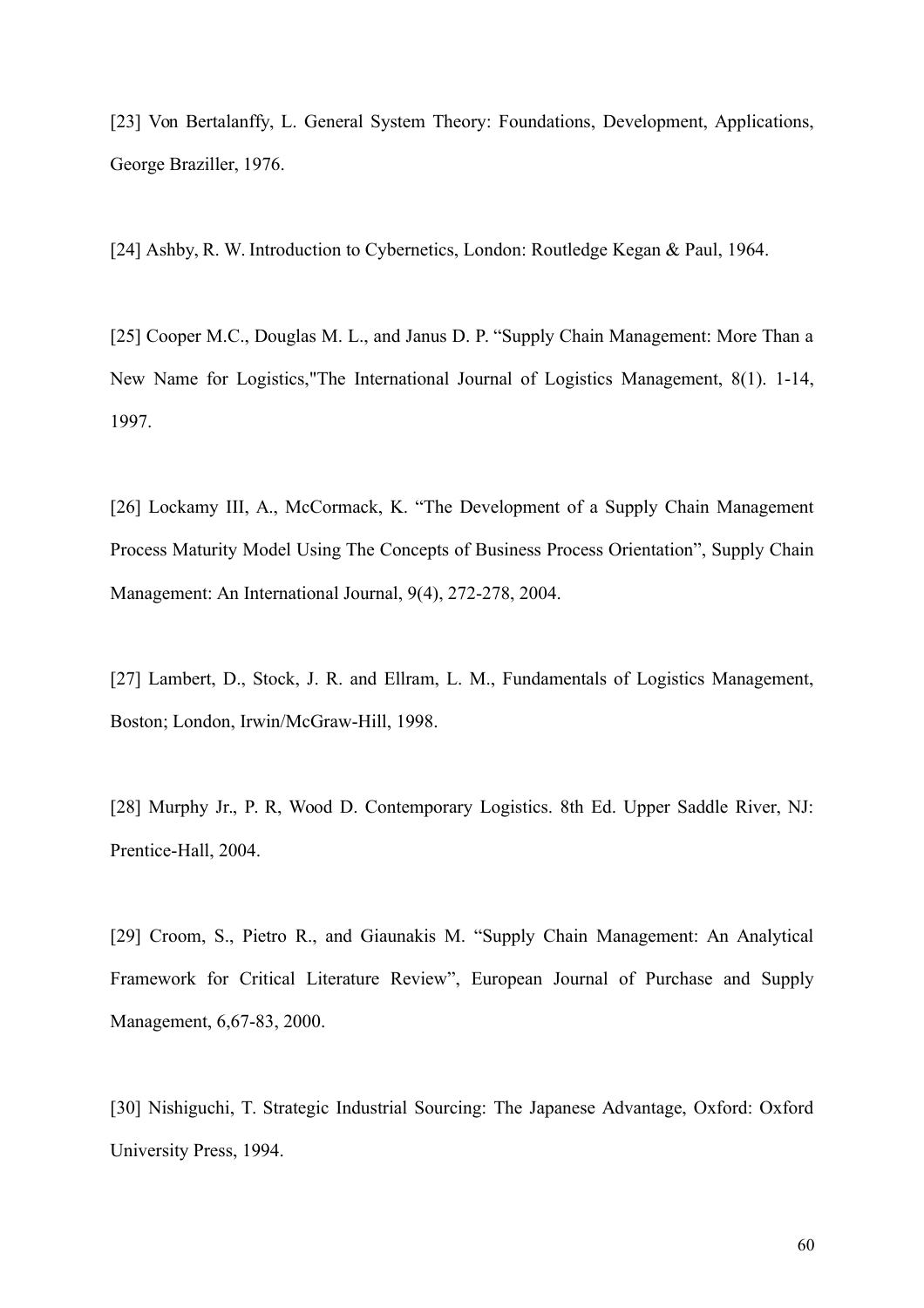[31] Lamming, R.C. "Squaring Lean Supply with Supply Chain Management: Lean Production and Work Organization", International Journal of Operations and Production Management ,16(2), 183–197,1996.

[32] Nassimbeni, G. "Network Structures and Co-Ordination Mechanisms: A Taxonomy", International Journal of Operations and Production Management, 18(6), 538–554, 1998.

[33] Houlihan, J. "Supply Chain Management", Proceedings of the 19th International Technical Conference of the British Production and Inventory Control Society, 101-110, 1984.

[34] Jones, T., Riley, D. Using Inventory for Competitive Supply Chain Management. International Journal of Physical Distribution and Materials Management, 15(5), 16–26, 1985.

[35] Forrester J. W. Industrial Dynamics, Cambridge (MA): Productivity Press, 1961.

[36] Heckert, B., J., Miner, R., B. Distribution Costs, New York. 1953.

[37] Lewis H.T., Culliton J. W. and Steele J. D., The Role of Air Freight in Physical Distribution, Boston, Division of Research, Graduate School of Business Administration, Harvard University, 1956.

[38] Croom, S., Pietro R., and Giaunakis M. "Supply Chain Management: An Analytical Framework for Critical Literature Review", European Journal of Purchase and Supply Management, 6,67-83, 2000.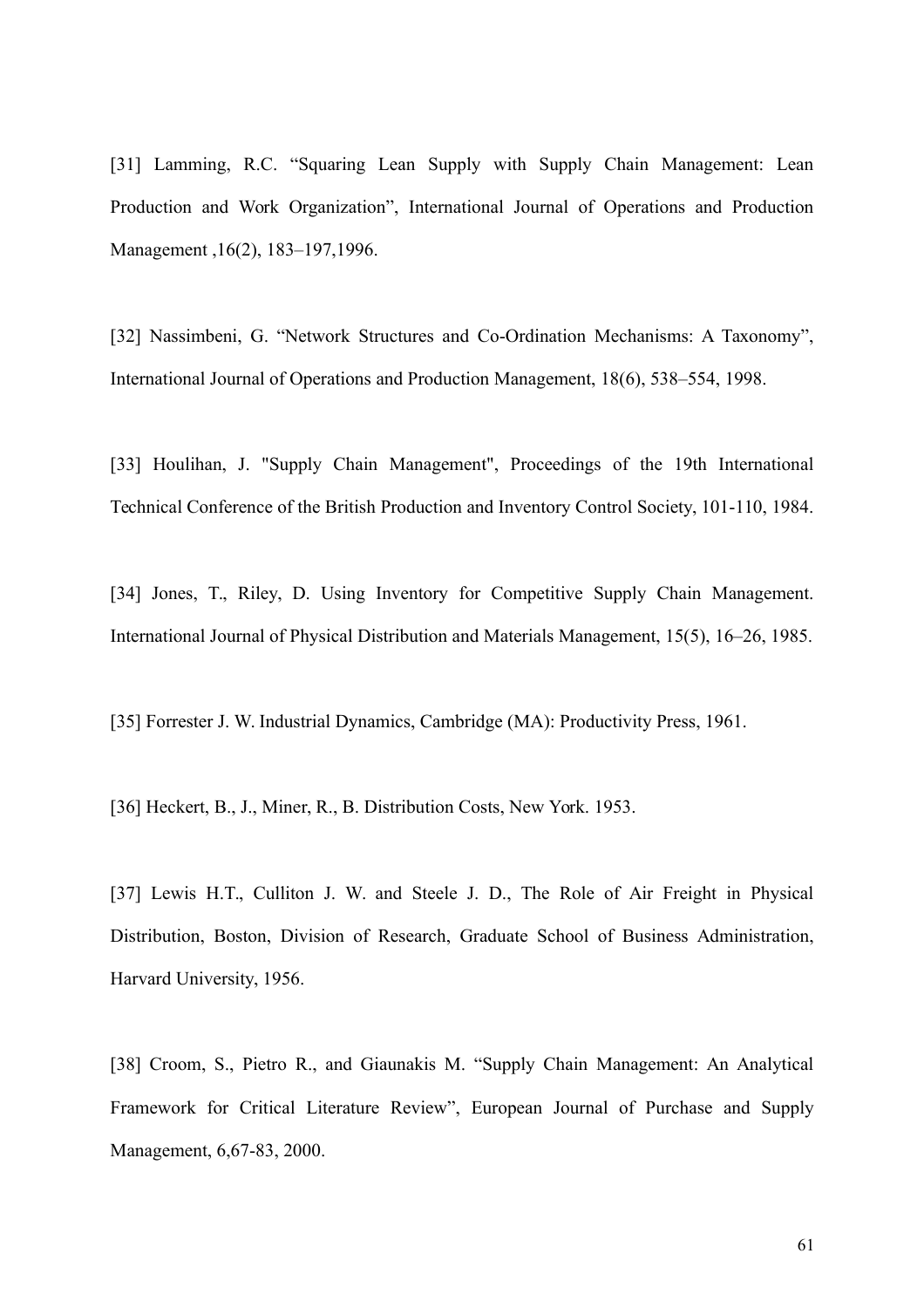[39] Cooper, M. C., Ellram, L.. M. "Characteristics of Supply Chain Management and the Implications for Purchasing and Logistics Strategy", The International Journal of Logistics Management, 4(2), 13-24, 1993.

[40] [http://cscmp.org/Downloads/Public/Resources/glossary03.pdf,](http://cscmp.org/Downloads/Public/Resources/glossary03.pdf) (March, 23, 2006)

[41] Burgess, K., Prakash J. S. and Koroglu R. "Supply Chain Management: A Structured Literature Review and Implications for Future Research", International Journal of Operations &Production Management, 26(7), 703-29, 2006.

[42] Stank, T. P., Davis B. R. and Fugate B. S. "A Strategic Framework for Differentiating SCM from Logistics", Journal of Business Logistics, 26(2), 27-46, 2005.

[43] Van der Vorst, J.G.A.J. Effective food supply chains; generating, modeling and evaluating supply chain scenarios. Doctoral Dissertation, Department of Management Studies, Wageningen University. The Netherlands. 2000.

[44] Hill, A.C., Scudder, G.D. "The use of electronic data interchange for supply chain coordination in the food industry", Journal of Operations Management, Vol. 20 pp.375-87, 2002.

[45] Kelepouris, T., Pramatari, K. and Doukidis, G. "RFID-enabled traceability in the food supply chain", Industrial Management + Data Systems, vol. 107, no. 2, p. 183.), 2007.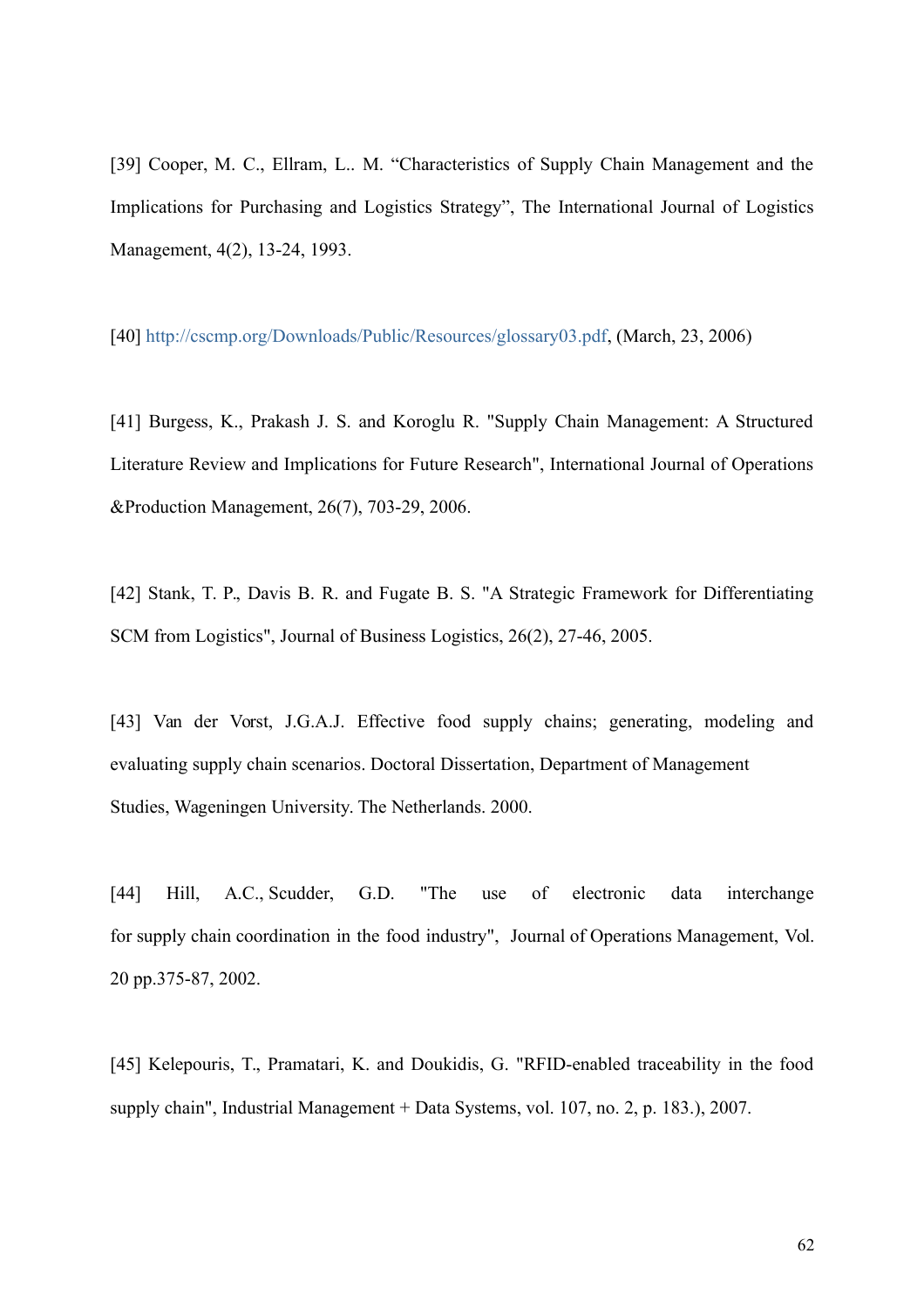[46] Palmer, C. Practical problems in building effective supply chain alliances. In: Trienekens, J.; Zuurbier, R. (Eds.): Proceedings of the Second International Conference on Chain Management in Agri– and Food Business. Agricultural University Wageningen, Wageningen, p. 223–235, 1996.

[47] Fearne, A. "The evolution of partnerships in the meat supply chain: insights from the British Beef Industry", Supply Chain Management: An International Journal, Vol. 3 No.4, pp. 214-231,1998.

[48] Samuel, D., Hines, P., "Designing a supply chain change process: a food distribution case", International Journal of Retail & Distribution Management, Vol. 27 Iss: 10, pp.409 – 420, 1999.

[50] Taylor, David H., (2006) "Strategic considerations in the development of lean agri-food supply chains: a case study of the UK pork sector", Supply Chain Management: An International Journal, Vol. 11 Iss: 3, pp.271 – 280

[51] Stank, T. P., Keller, S. B., Closs, D. J., Performance Benefits of Supply Chain Logistical Integr ation, Transportation Journal:Winter 2001/Spring2002, Vol. 41, Issue 2/3, pp. 3247, 2002.

[52] Ryder R., F., A. "Procurement best practice in the food industry: supplier clustering as a source of strategic competitive advantage", Supply Chain Management: An International Journal, Vol. 8 Iss: 1, pp.12 – 16, 2003.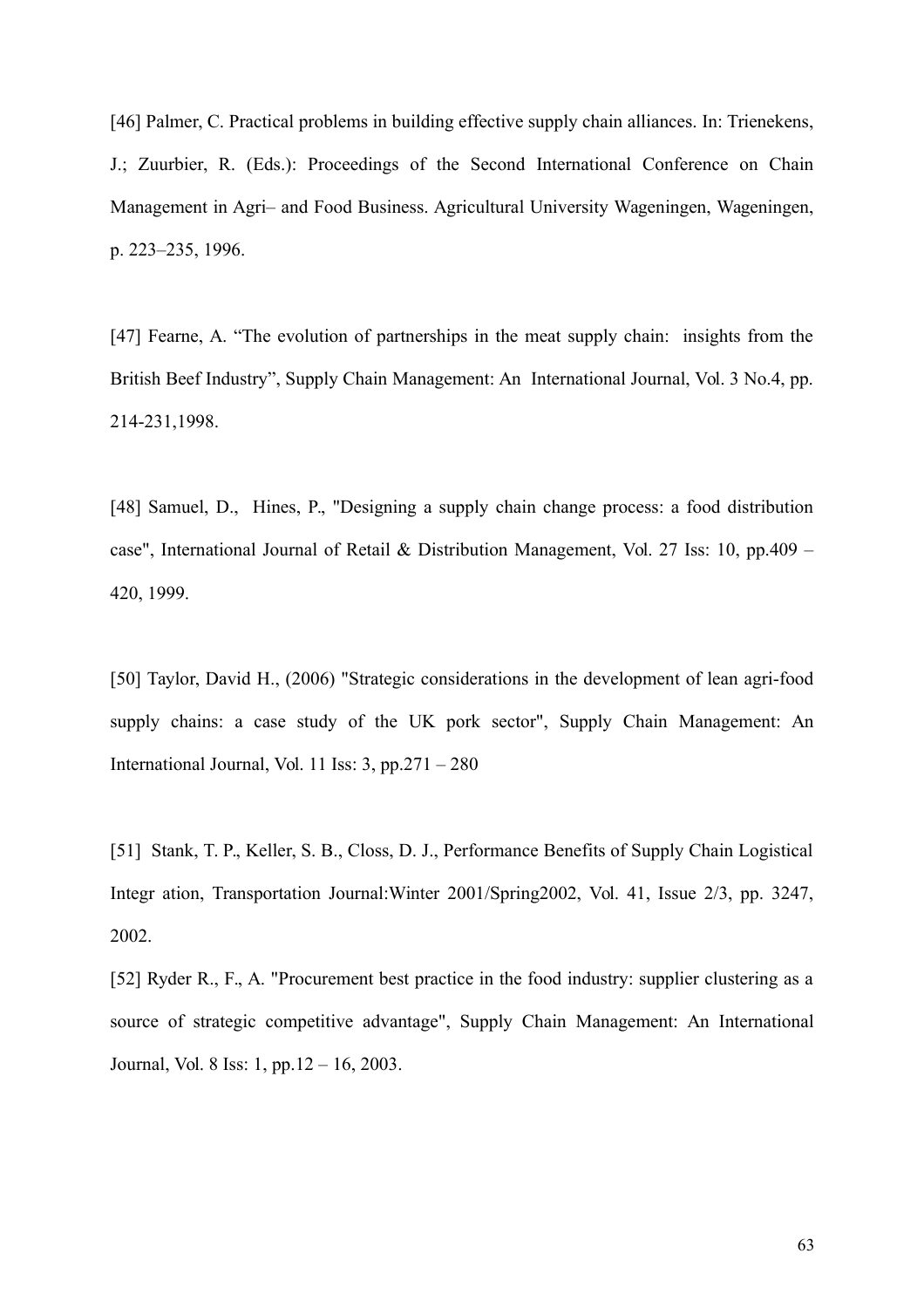[53] Taylor, D. H., Fearne A. "Towards a framework for improvement in the management of demand in agri-food supply chains", Supply Chain Management: An International Journal, Vol. 11 Iss: 5, pp.379 – 384, 2006.

[54] Cook, M., L., "Governance Models in Food Production and Distribution: Evolution and Role of Mutual Vertical Integration", Agricultural Economics and Policy Research Institute, p.1-22, 2004.

[55] Wang,Y., Cohen, M., A., Zheng, Y.," Differentiating Customer Service on the Basis of the Delivery Lead times", IIE Transactions, Nov2002, Vol. 34, Iss. 11,p.979-98, 2002.

[56] Van der Vorst, J.G.A.J., A.J.M. Beulens and van Beek P. "Innovations in Logistics and ICT in Food Supply Chain Networks" in: *Innovation in agri-food systems, Product quality and consumer acceptance*, (Eds) W.M.F. Jongen and M.T.G. Meulenberg, 2005.

[57]Tunalıoğlu, R. "Zeytinyağı", Tarımsal Ekonomi Araştirma Enstitüsü-Bakış, Vol. 1, No: 4, ISSN: 1303-83462002, p.1-4, 2002.

 [58]Tunalıoğlu, R. "Türkiye Zeytinciliğinin Genel Durumu", Zeytin Yetiştiriciliği Kursu Zeytincilik Araştırma Enstitüsü, Izmir, p. 14-21,5. 1995.

[59[\]http://www.olivecenter.net/](http://www.olivecenter.net/) (01.11.2006)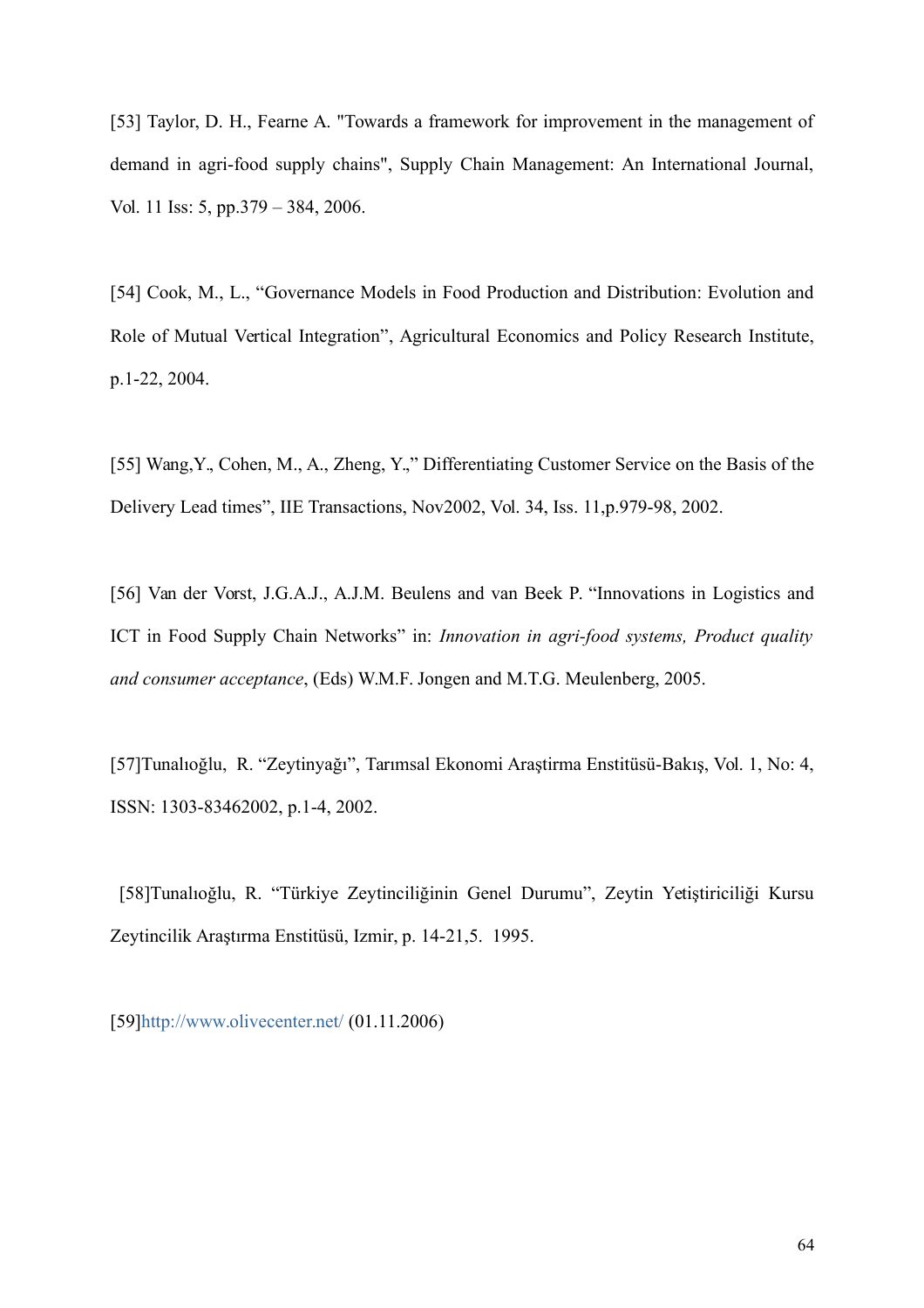[60]Tunalıoğlu,R., Işıklı, E. "Türkiye ile Önemli Zeytin Üreticisi Ülkelerin Sofralık Zeytin Ekonomilerinin Karşılaştırmalı Olarak İncelenmesi", T.C. Tarım ve Köyişleri Bakanlığı Zeytincilik Araştırma Enstitüsü Yayınları, Yayın No:59, İzmir, p. 22-24, 1993.

[61[\]http://www.tariszeytin.com.tr/](http://www.tariszeytin.com.tr/) (25.11.2006)

[62]Aslantaş, İ. "Kontini Zeytinyağı Üretim Tesisi Sanayi Profili", Sanayi ve Ticaret Bakanlığı, Sanayi Araştırma ve Geliştirme Genel Müdürlüğü, Yatırımlar ve Projelendirme Dairesi Başkanlığı, Ankara, p.1-23. 2001.

[63] [http://www.internationaloliveoil.org/downloads/production1\\_ang.PDF\(07.11.2005\).](http://www.internationaloliveoil.org/downloads/production1_ang.PDF(07.11.2005).196)

[64] Ege Zeytin ve Zeytinyağı İhracatçıları Birliği 2005/2006 Çalışma Raporu, Izmir, p.29-30, 2006.

[65] Farkas,J., Jármai, K. Optimum Design of Steel Structures, SpringerLink, ISBN: 978-3- 642-36867-7, DOI: 10.1007/978-3-642-36868-4, 2013.

 [66] [Ghiani](http://www.google.com.tr/search?tbo=p&tbm=bks&q=inauthor:%22Gianpaolo+Ghiani%22) G., [Laporte](http://www.google.com.tr/search?tbo=p&tbm=bks&q=inauthor:%22Gilbert+Laporte%22) G., [Musmanno,](http://www.google.com.tr/search?tbo=p&tbm=bks&q=inauthor:%22Roberto+Musmanno%22) R., Introduction to Logistics Systems Planning and Control, Wiley, 2004.

#### **Footnote References:**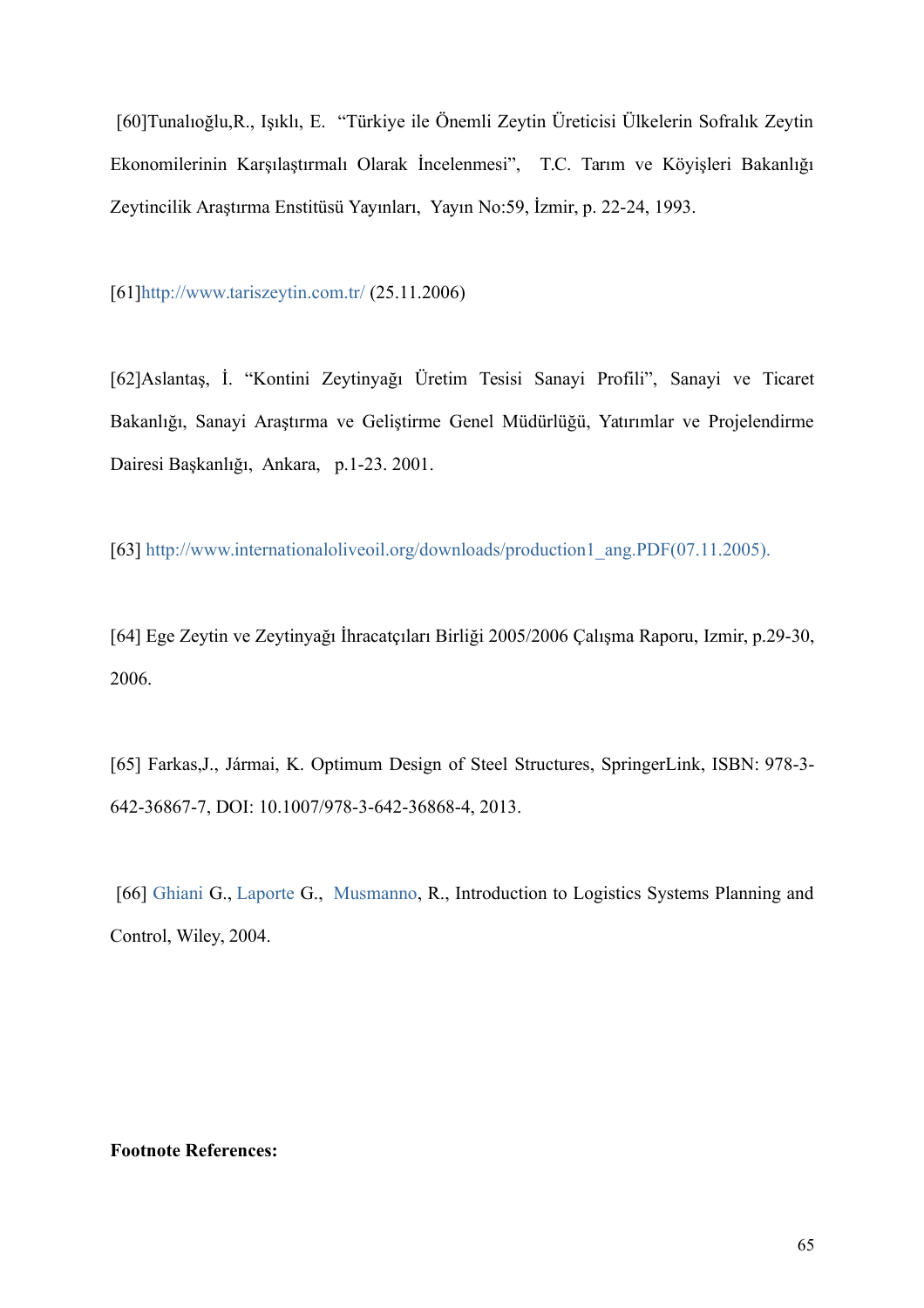*Yurt Ö. (2007) " The Impact of Services Supply Chain Orientation on Perceived Industrial Service Quality: An Empirical Analysis, PhD Thesis.* 

*Yurt Ö., Cselenyi J., Illes, B., "Method for Evaluation of Food Supply Chain in Case of Inland Use", Conversations at Miskolc, 13-14 September 2006, pp: 77-84;* 

*Yurt Ö., Cselenyi J., Kerepeszki I., "Examination of Typical Food Supply Chain", MicroCAD-2006 International Scientific Conference, 16-17 March 2006, pp:191-197.* 

*Yurt Ö., Cselenyi J., Kerepeszki I., "Fundamentals of Surveying Customer Satisfaction within Characteristics Food Supply Chains", 5th International Conference of PhD Students, 10-24 August 2005, pp: 217-222."*

*Yurt Ö., Cselenyi J., Illes, B., "Valuation of Existing Supply Chain of Olive And Olive Oil" MicroCAD-2007 International Scientific Conference, March 22-23, 2007,(Supplementary Volume), pp:141-151.*

*<http://www.tariszeytinyagi.com/><http://www.ta-ze.ca/ca/en/default.aspx>(2007)*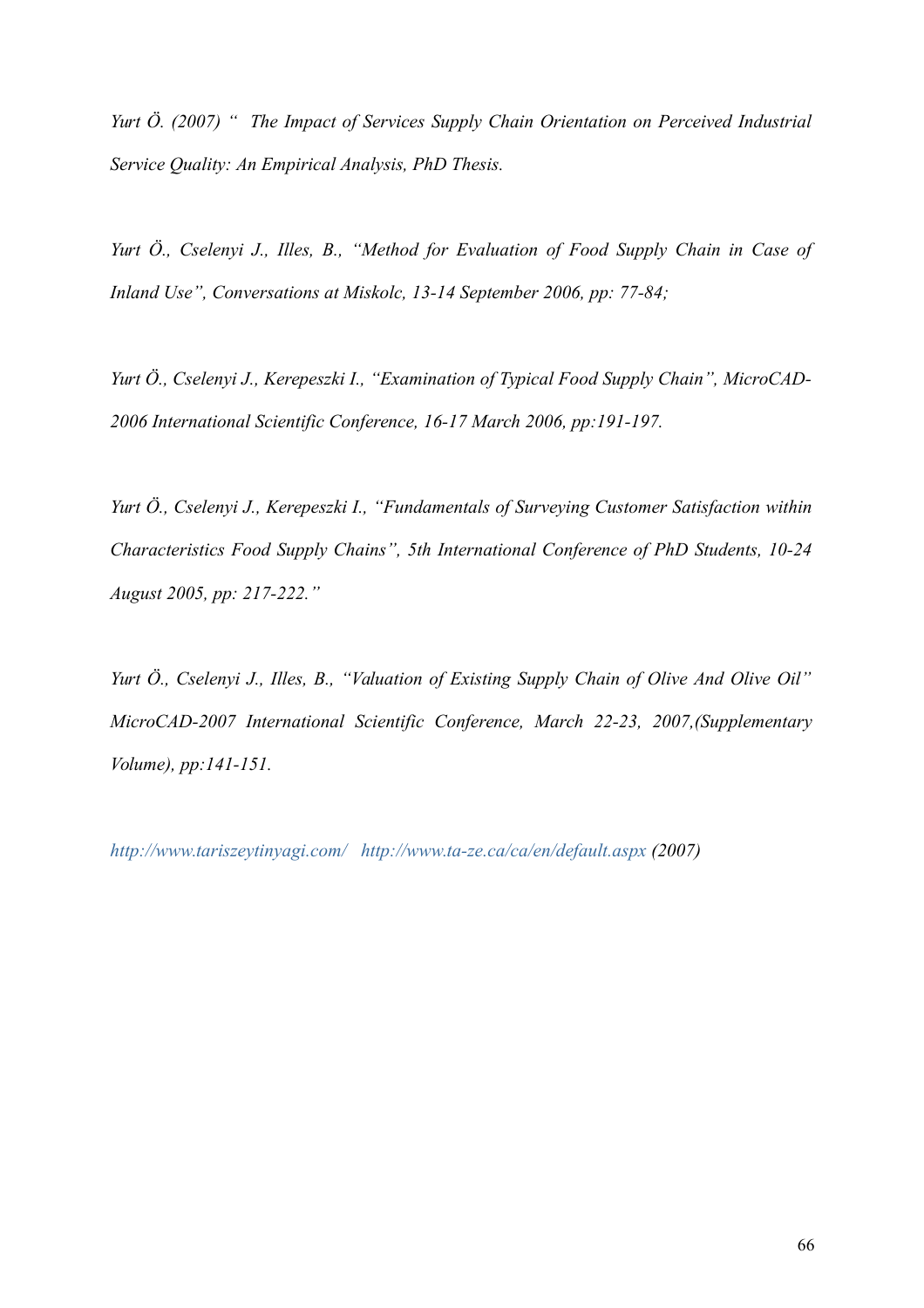# **APPENDICES**

# **Appendix 1: Net Production and Consumption of Olive Oil**

|                                  | 00/01     | 01/02          | 02/03                  | 03/04    | 04/05     | 05/06          |
|----------------------------------|-----------|----------------|------------------------|----------|-----------|----------------|
| Area (hectare)                   | 600.000   | 600.000        | 620.000                | 625.000  | 644.000   | 660.000        |
| <b>Total</b><br><b>Trees</b>     | 97.770    | 99.000         | 101.600                | 102.750  | 107.100   | 109.000        |
|                                  |           |                |                        |          |           |                |
| <b>Number (1000)</b>             |           |                |                        |          |           |                |
| <b>Total</b><br>Grain            | 1.800.000 | 600.000        | 1.800.000              | 850.000  | 1.600.000 | 880.000        |
|                                  |           |                |                        |          |           |                |
| <b>Production (ton)</b>          |           |                |                        |          |           |                |
| Output                           | 3.000     | 1.000          | 2.903                  | 1.360    | 2.484     | 1.333          |
|                                  |           |                |                        |          |           |                |
| (kg/hectare)                     |           |                |                        |          |           |                |
| Grain<br>for<br>Olive            |           |                |                        |          |           |                |
|                                  |           |                |                        |          |           |                |
| Oil<br><b>Production</b>         | 1.310.000 | 425.500        | 1.350.000              | 500.000  | 1.290.000 | 600.000        |
|                                  |           |                |                        |          |           |                |
| $(1000 \text{ ton})$             | 1000      |                |                        |          | 1000      |                |
| <b>SUPPLY</b> (ton)              |           | 1000           | 1000<br>$\overline{7}$ | 1000     |           | 1000           |
| <b>Beginning</b><br><b>Stock</b> | 14,5      | 25             |                        | 21       | 10        | 8              |
| (October,1st)                    |           |                |                        |          |           |                |
| <b>Production</b>                | 175       | 65             | 140                    | 83       | 145       | 155            |
| Import                           | $\theta$  | $\overline{0}$ | $\theta$               | $\theta$ | $\theta$  | $\theta$       |
| <b>Total Supply</b>              | 189,5     | 90             | 147                    | 104      | 155       | 123            |
| <b>USAGE</b> (ton)               | 1000      | 1000           | 1000                   | 1000     | 1000      | 1000           |
| Consumption                      | 72,5      | 55             | 52                     | 48       | 55        | 50             |
| <b>Export</b>                    | 92        | 28             | 74                     | 46       | 92        | 73             |
| Final<br><b>Stock</b>            | 25        | $\overline{7}$ | 21                     | 10       | 8         | $\overline{0}$ |
|                                  |           |                |                        |          |           |                |
| (September, 30th)                |           |                |                        |          |           |                |
| <b>Total Usage</b>               | 189,5     | 90             | 147                    | 104      | 155       | 123            |
| <b>Stock/Usage Rate</b>          | 13,19     | 7,78           | 14,29                  | 9,62     | 5,16      | 0,00           |
|                                  |           |                |                        |          |           |                |
| (%)                              |           |                |                        |          |           |                |

# **Appendix 2: Figures of Olive and Olive Oil Production in Turkey [2]**

| <b>Years</b> | Number of  | of<br><b>Number</b> | Olive             | Olives for      | Olives for       | <b>Olive Oil</b>  |
|--------------|------------|---------------------|-------------------|-----------------|------------------|-------------------|
|              | trees      | trees               | <b>Production</b> | <b>Culinary</b> | <b>Olive Oil</b> | <b>Production</b> |
|              | (fruitful) | (no fruitful)       | (ton)             | (ton)           | (ton)            | (ton)             |
|              |            | (1000)              |                   |                 |                  |                   |
| 1989-1990    | 79.460     | 6.250               | 500.000           | 162.000         | 338,000          | 35.000            |
| 1990-1991    | 79.600     | 5.960               | 1.100.000         | 337.0000        | 763.000          | 80.000            |
| 1991-1992    | 81.520     | 6.185               | 640.000           | 181.000         | 459.000          | 60.000            |
| 1992-1993    | 81.260     | 5.828               | 750.000           | 213.000         | 519.000          | 56.000            |
| 1993-1994    | 81.703     | 5.460               | 550.000           | 200.000         | 350.000          | 48.000            |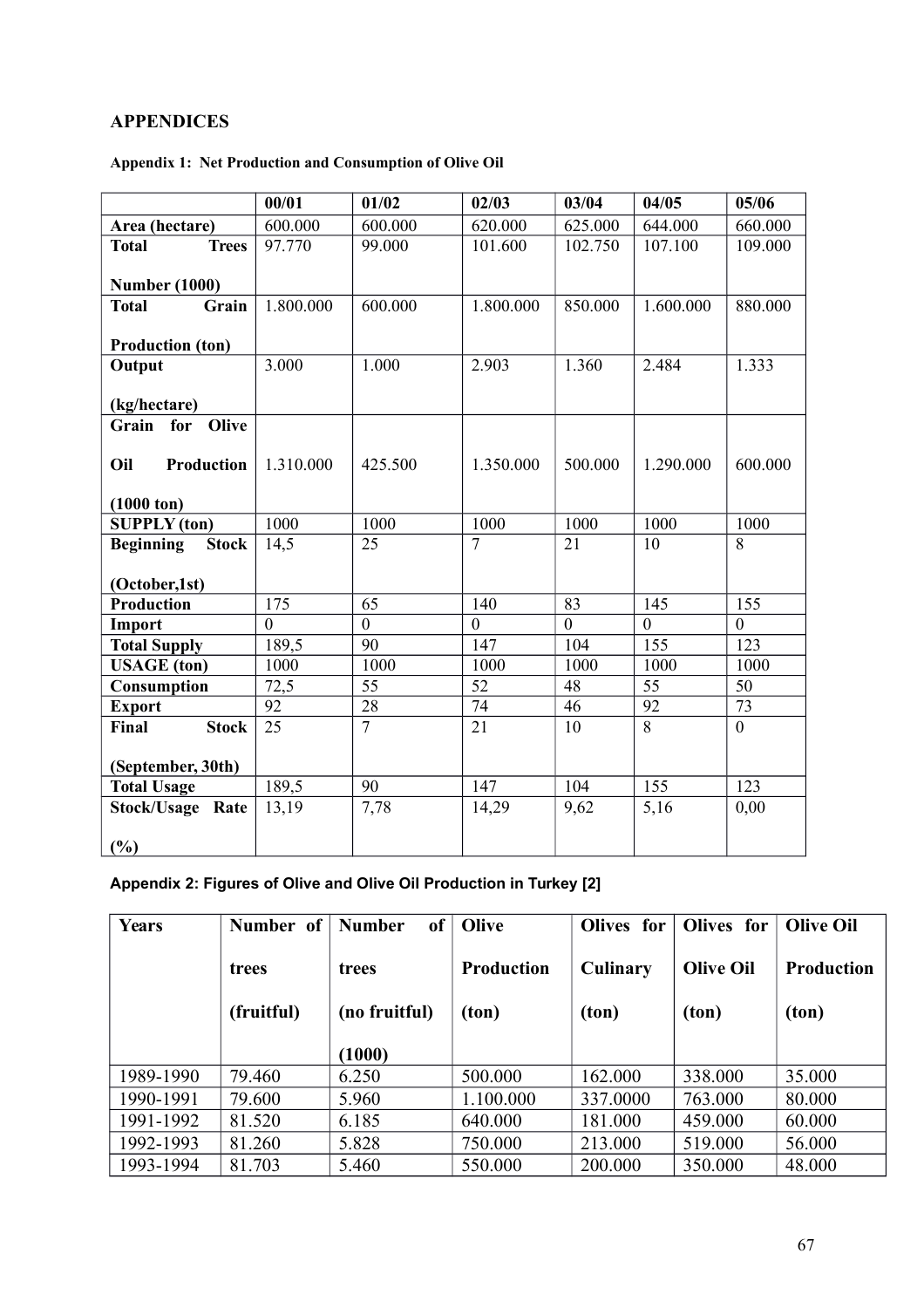| 1994-1995 | 82.192 | 5.955  | .400.000  | 350.000 | 1.050.000 | 160.000 |
|-----------|--------|--------|-----------|---------|-----------|---------|
| 1995-1996 | 82.192 | 6.144  | 515.000   | 206.000 | 309.000   | 40.000  |
| 1996-1997 | 83.200 | 6.540  | 1.800.000 | 435.000 | 1.365.000 | 200.000 |
| 1997-1998 | 85.700 | 10.000 | 510.000   | 200.000 | 310.000   | 40.000  |
| 1998-1999 | 85.850 | 7.600  | 1.650.000 | 430.000 | 1.220.000 | 170.000 |
| 1999-2000 | 87.130 | 8.370  | 600.000   | 240,000 | 360,000   | 70.000  |
| 2000-2001 | 89.200 | 8.570  | .800.000  | 490.000 | 1.310.000 | 190.000 |

**Appendix 3: Production Volumes of Natural Extra Virgin Olive Oil in 2008 (January-June)**

| 2008                        | <b>JANUARY</b> | <b>FEBRUARY</b> | <b>MARCH</b> | <b>APRIL</b> | <b>MAY</b> | <b>JUNE</b> |
|-----------------------------|----------------|-----------------|--------------|--------------|------------|-------------|
| <b>Standard Products in</b> |                |                 |              |              |            |             |
|                             |                |                 |              |              |            |             |
| Domestic Market             | Rate %         |                 |              |              |            |             |
| $\vert$ 1 lt tin box        | 15,62          | 8,38            | 5,73         | 5,88         | 9,97       | 11,78       |
| $\vert$ 1.5 lt tin box      | 32,17          | 11,70           | 11,60        | 26,647       | 24,82      | 32,28       |
| $ 2$ lt tin box             | 41,40          | 23,69           | 6,79         | 23,090       | 11,49      | 22,51       |
| 3 lt tin box                | 0,68           | 9,91            | 7,81         | 0,227        | 0,04       | 0,05        |
| $\frac{1}{2}$ 1t tin box    | 9,01           | 35,83           | 60,21        | 27,839       | 25,34      | 18,69       |
| 18 lt tin box               | 0,00           | 0,00            | 1,68         | 0,068        | 2,27       | 3,30        |
| 250 ml glass bottle         | 0,00           | 1,49            | 0,60         | 0.944        | 3,94       | 0,21        |
| 500 ml glass bottle         | 0,00           | 3,07            | 1,75         | 6,433        | 9,82       | 2,53        |
| 750 ml glass bottle         | 0,00           | 4,37            | 2,77         | 6,699        | 9,67       | 6,62        |
| 1000 ml glass bottle        | 0,00           | 1,56            | 1,06         | 2,176        | 2,64       | 2,03        |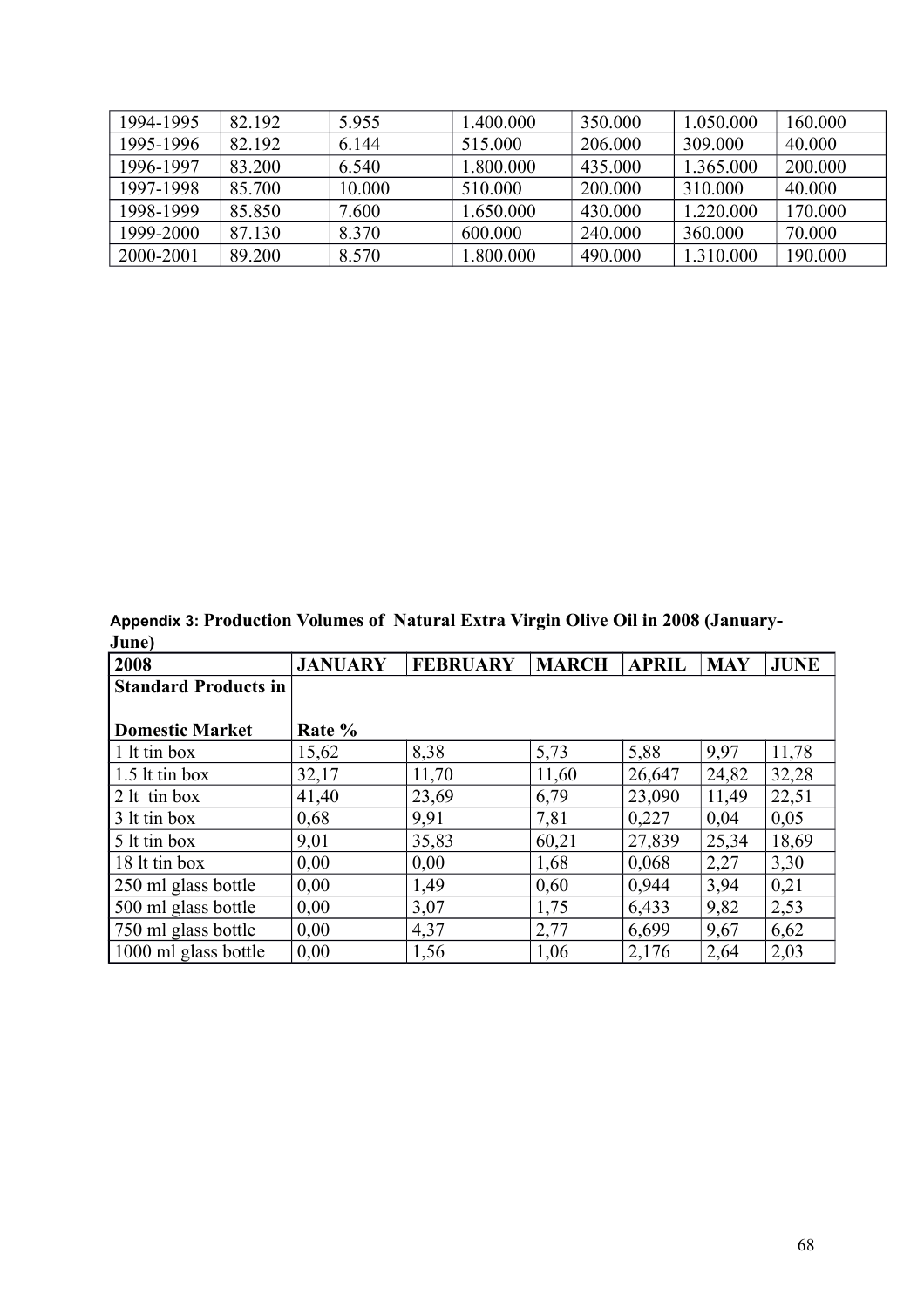| 2008                        | <b>JULY</b> | <b>AUGUST</b> | SEPT. | OCT.  | NOV.  | DEC.  |
|-----------------------------|-------------|---------------|-------|-------|-------|-------|
| <b>Standard Products in</b> |             |               |       |       |       |       |
|                             |             |               |       |       |       |       |
| <b>Domestic Market</b>      | Rate %      |               |       |       |       |       |
| 1 lt tin box                | 9,05        | 12,88         | 13,44 | 8,24  | 16,37 | 10,34 |
| $\vert$ 1.5 lt tin box      | 15,92       | 18,68         | 15,97 | 16,62 | 23,99 | 25,93 |
| $2$ lt tin box              | 14,89       | 18,61         | 15,19 | 29,90 | 9,50  | 14,01 |
| 3 lt tin box                | 35,81       | 11,31         | 0,05  | 0,00  | 0,00  | 20,81 |
| 5 lt tin box                | 0,11        | 20,39         | 34,11 | 14,73 | 37,56 | 15,35 |
| 18 lt tin box               | 2,41        | 0,00          | 1,93  | 0,00  | 2,00  | 0,00  |
| 250 ml glass bottle         | 5,27        | 2,65          | 3,76  | 2,77  | 0,61  | 0,44  |
| 500 ml glass bottle         | 1,03        | 1,45          | 2,39  | 10,54 | 2,60  | 2,88  |
| 750 ml glass bottle         | 4,59        | 9,52          | 9,51  | 8,96  | 7,09  | 9,36  |
| 1000 ml glass bottle        | 10,93       | 4,50          | 3,66  | 8,23  | 0,29  | 0,89  |

**Appendix 4: Production Volumes of Natural Extra Virgin Olive Oil in 2008 (July-December)**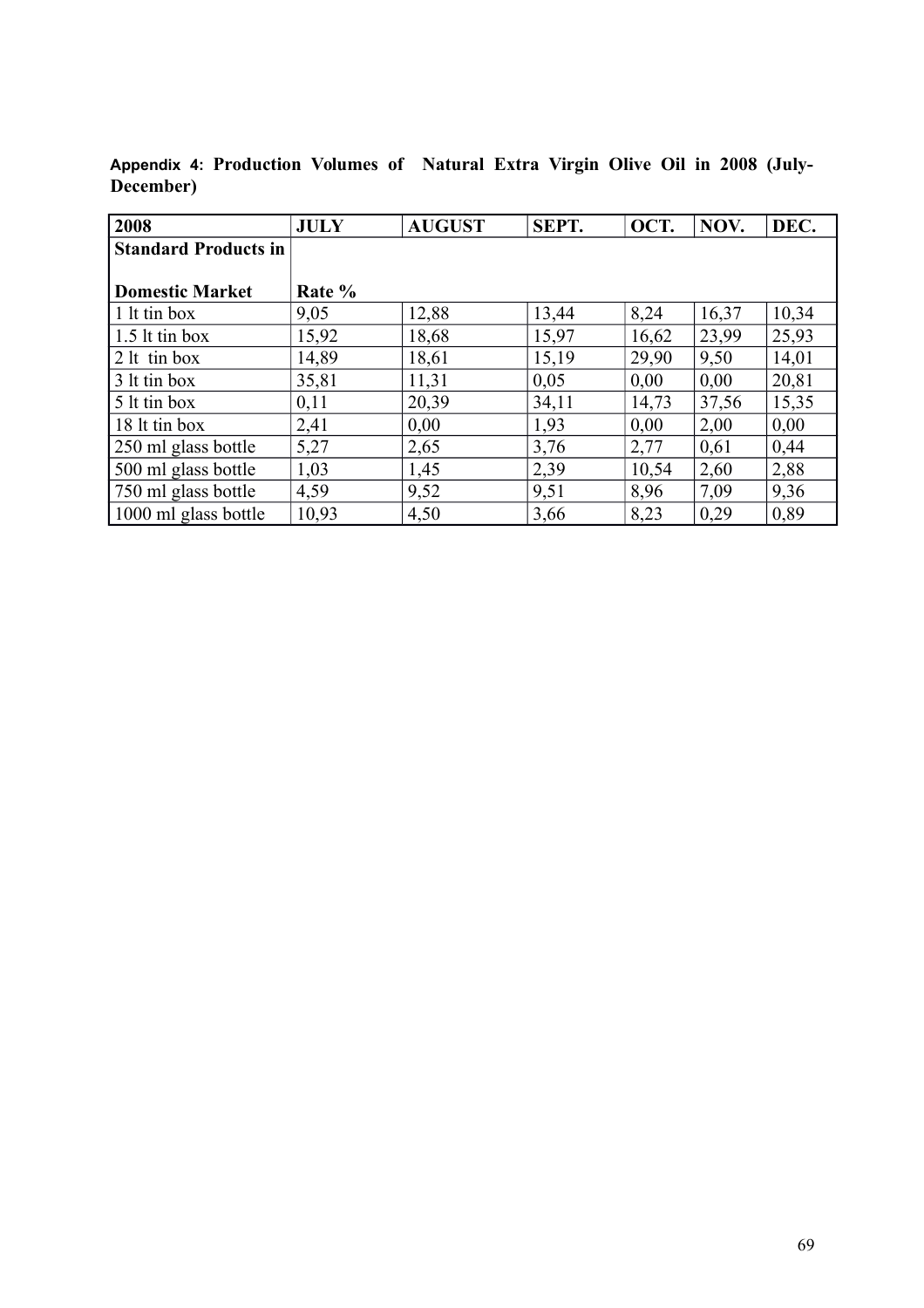**Appendix 5: Production Volumes of Natural Extra Virgin Olive Oil in 2007 (January-June)**

| 2007                        | <b>JANUARY</b> | <b>FEBRUARY</b> | <b>MARCH</b> | <b>APRIL</b> | <b>MAY</b> | <b>JUNE</b> |
|-----------------------------|----------------|-----------------|--------------|--------------|------------|-------------|
| <b>Standard Products in</b> |                |                 |              |              |            |             |
|                             |                |                 |              |              |            |             |
| <b>Domestic Market</b>      | Rate %         |                 |              |              |            |             |
| 1 lt tin box                | 30,64          | 6,29            | 6,07         | 9,31         | 4,14       | 18,03       |
| $1.5$ lt tin box            | 0,00           | 0,00            | 15,16        | 17,16        | 22,46      | 6,21        |
| $2$ lt tin box              | 27,99          | 31,46           | 24,12        | 7,06         | 6,97       | 36,40       |
| 3 lt tin box                | 8,86           | 19,47           | 12,36        | 26,61        | 13,22      | 0,15        |
| 5 lt tin box                | 28,21          | 28,17           | 31,39        | 16,04        | 20,63      | 25,68       |
| 18 lt tin box               | 0,00           | 0,02            | 0,02         | 3,62         | 0,00       | 2,81        |
| 250 ml glass bottle         | 0,31           | 2,07            | 1,06         | 1,17         | 4,92       | 0,20        |
| 500 ml glass bottle         | 1,17           | 4,27            | 3,07         | 8,00         | 12,27      | 2,38        |
| 750 ml glass bottle         | 1,63           | 6,08            | 4,87         | 8,33         | 12,08      | 6,23        |
| 1000 ml glass bottle        | 1,20           | 2,17            | 1,86         | 2,70         | 3,30       | 1,91        |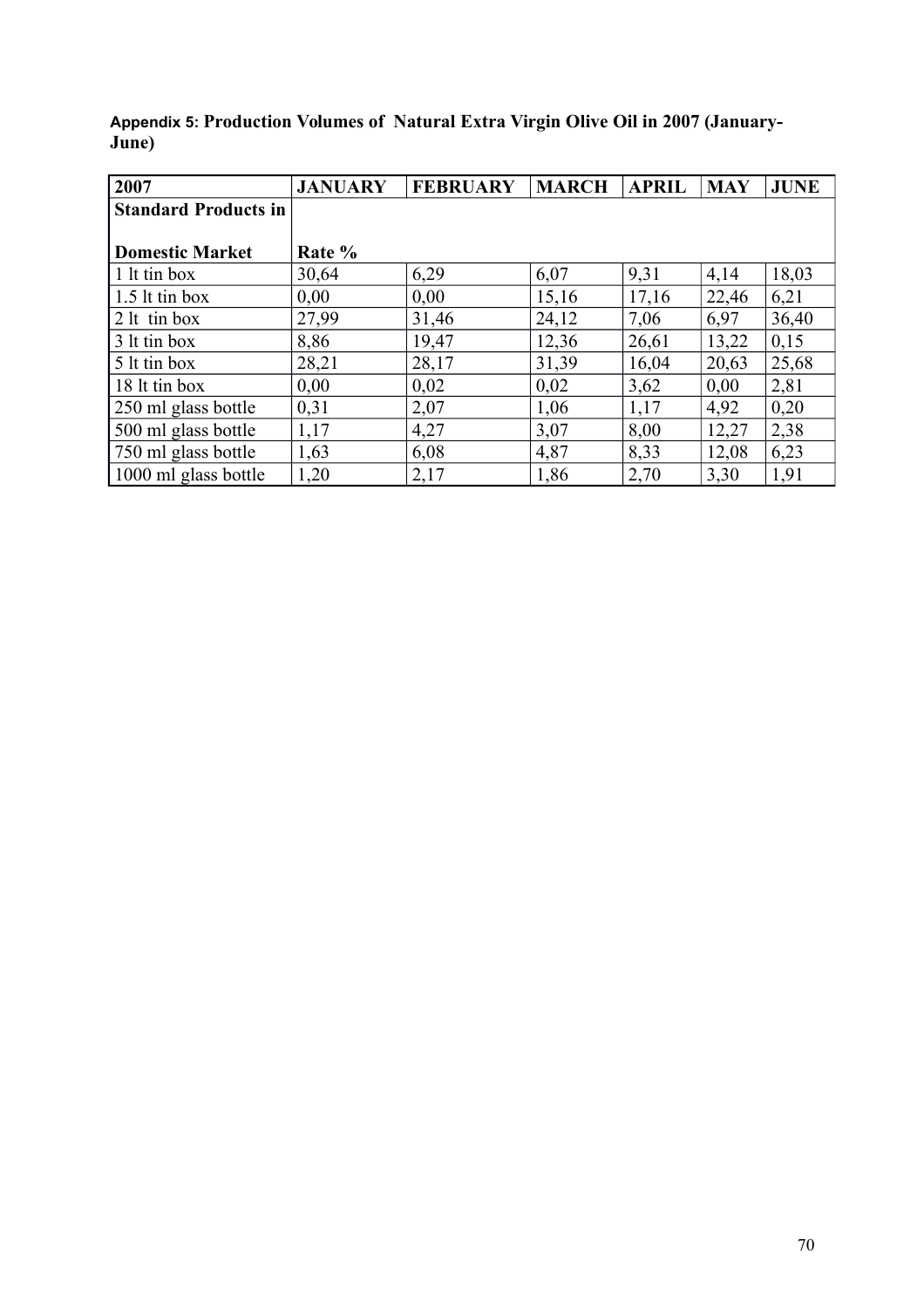| 2007                                      | <b>JULY</b> | <b>AUGUST</b> | SEPT. | OCT.  | NOV.  | DEC.  |
|-------------------------------------------|-------------|---------------|-------|-------|-------|-------|
| <b>Standard Products in</b>               |             |               |       |       |       |       |
|                                           |             |               |       |       |       |       |
| <b>Domestic Market</b>                    | Rate %      |               |       |       |       |       |
| 1 It tin box                              | 10,64       | 4,59          | 8,59  | 13,70 | 15,89 | 8,80  |
| $\frac{1.5 \text{lt}}{20}$ 1.5 lt tin box | 18,63       | 18,92         | 18,69 | 20,31 | 23,55 | 19,23 |
| $2$ lt tin box                            | 10,76       | 43,09         | 18,81 | 7,29  | 8,45  | 5,95  |
| 3 lt tin box                              | 5,92        | 12,41         | 9,63  | 16,32 | 18,92 | 0.00  |
| 5 lt tin box                              | 38,81       | 4,80          | 26,64 | 20,23 | 23,46 | 47,31 |
| 18 lt tin box                             | 0,00        | 2,25          | 2,93  | 0,02  | 0,03  | 5,03  |
| 250 ml glass bottle                       | 3,68        | 2,04          | 2,86  | 2,01  | 0,56  | 0,44  |
| 500 ml glass bottle                       | 0,72        | 1,12          | 1,82  | 7,65  | 2,38  | 2,91  |
| 750 ml glass bottle                       | 3,20        | 7,32          | 7,24  | 6,50  | 6,50  | 9,44  |
| 1000 ml glass bottle                      | 7,63        | 3,46          | 2,79  | 5,97  | 0,26  | 0,90  |

**Appendix 6: Production Volumes of Natural Extra Virgin Olive Oil in 2007 (July-December)**

#### **Appendix 7: Distance and Population Table**

|                  | <b>DISTANCE</b> |                   |
|------------------|-----------------|-------------------|
|                  | <b>FROM</b>     |                   |
| <b>PROVINCE</b>  | <b>IZMIR</b>    | <b>POPULATION</b> |
| <b>İZMİR</b>     |                 | 3.606.326         |
| <b>MANISA</b>    | 36              | 924,267           |
| <b>AYDIN</b>     | 130             | 588,552           |
| <b>BALIKESIR</b> | 173             | 694,926           |
| <b>USAK</b>      | 211             | 225,57            |
| <b>DENİZLİ</b>   | 224             | 641,093           |
| MUĞLA            | 231             | 350,05            |
| <b>CANAKKALE</b> | 319             | 269,035           |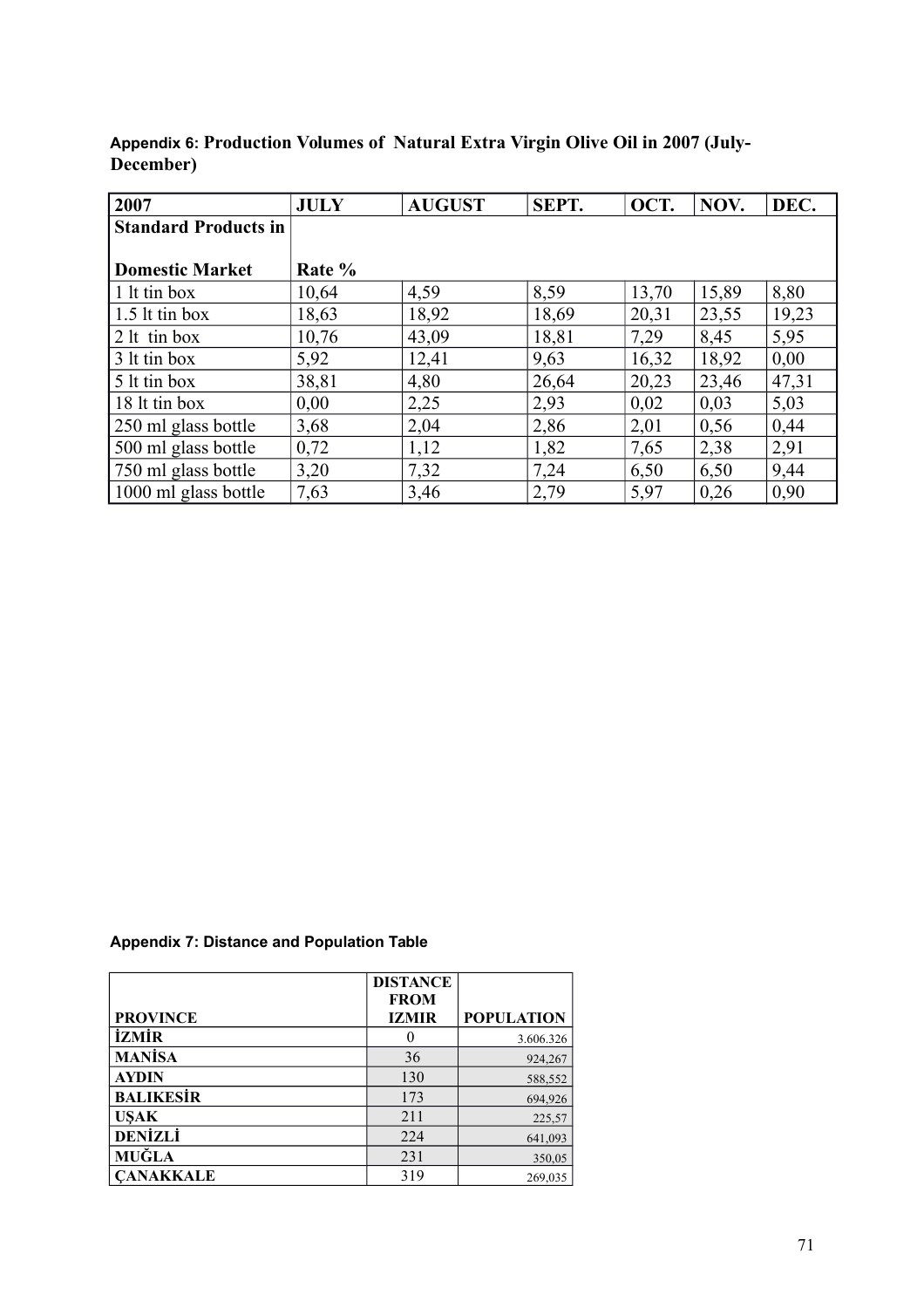| <b>BURSA</b>      | 322  | 2.308.574  |
|-------------------|------|------------|
| <b>AFYON</b>      | 323  | 365,421    |
| KÜTAHYA           | 334  | 383,572    |
| <b>BURDUR</b>     | 374  | 159,508    |
| <b>ISPARTA</b>    | 382  | 311,064    |
| <b>YALOVA</b>     | 391  | 139,388    |
| <b>ESKİŞEHİR</b>  | 412  | 681,854    |
| <b>BİLECİK</b>    | 416  | 173,389    |
| <b>ANTALYA</b>    | 445  | 1.392.974  |
| <b>KOCAELI</b>    | 454  | 1.459.772  |
| <b>SAKARYA</b>    | 480  | 646,899    |
| TEKİRDAĞ          | 505  | 545,481    |
| <b>EDIRNE</b>     | 534  | 261,92     |
| <b>KONYA</b>      | 546  | 1.486.653  |
| DÜZCE             | 549  | 194,128    |
| <b>KIRKLARELİ</b> | 551  | 219,333    |
| <b>İSTANBUL</b>   | 565  | 13.120.596 |
| <b>ANKARA</b>     | 580  | 4.641.256  |
| <b>BOLU</b>       | 594  | 169,962    |
| <b>KIRIKKALE</b>  | 657  | 233,073    |
| <b>KARAMAN</b>    | 659  | 159,834    |
| <b>ZONGULDAK</b>  | 663  | 287,321    |
| <b>AKSARAY</b>    | 688  | 228,06     |
| <b>CANKIRI</b>    | 711  | 110,222    |
| <b>KARABÜK</b>    | 728  | 177,189    |
| <b>BARTIN</b>     | 752  | 63,984     |
| <b>KIRSEHIR</b>   | 755  | 156,731    |
| NEVŞEHİR          | 763  | 154,103    |
| NİĞDE             | 795  | 163,237    |
| <b>YOZGAT</b>     | 799  | 268,349    |
| <b>CORUM</b>      | 824  | 355,015    |
| <b>KASTAMONU</b>  | 825  | 195,059    |
| <b>KAYSERİ</b>    | 867  | 1.064.164  |
| MERSİN            | 889  | 1.281.048  |
| <b>ADANA</b>      | 896  | 1.836.432  |
| <b>AMASYA</b>     | 916  | 219,541    |
| <b>TOKAT</b>      | 979  | 363,944    |
| <b>OSMANİYE</b>   | 983  | 346,707    |
| <b>SAMSUN</b>     | 999  | 816,576    |
| SİNOP             | 1019 | 107,275    |
| <b>SİVAS</b>      | 1023 | 433,932    |

**Apppendix 7: Distance and Population Table (Cont'd)**

|                      | <b>DISTANCE</b> |                   |
|----------------------|-----------------|-------------------|
|                      | <b>FROM</b>     |                   |
| <b>PROVINCE</b>      | <b>IZMIR</b>    | <b>POPULATION</b> |
| <b>KAHRAMANMARAS</b> | 1084            | 636,828           |
| <b>HATAY</b>         | 1088            | 743.439           |
| <b>GAZIANTEP</b>     | 1105            | 1.501.566         |
| <b>KİLİS</b>         | 1142            | 85,923            |
| <b>ORDU</b>          | 1164            | 404,39            |
| <b>GIRESUN</b>       | 1208            | 245,381           |
| <b>MALATYA</b>       | 1208            | 480,144           |
| <b>ADIYAMAN</b>      | 1229            | 347,236           |
| <b>SANLIURFA</b>     | 1242            | 922,539           |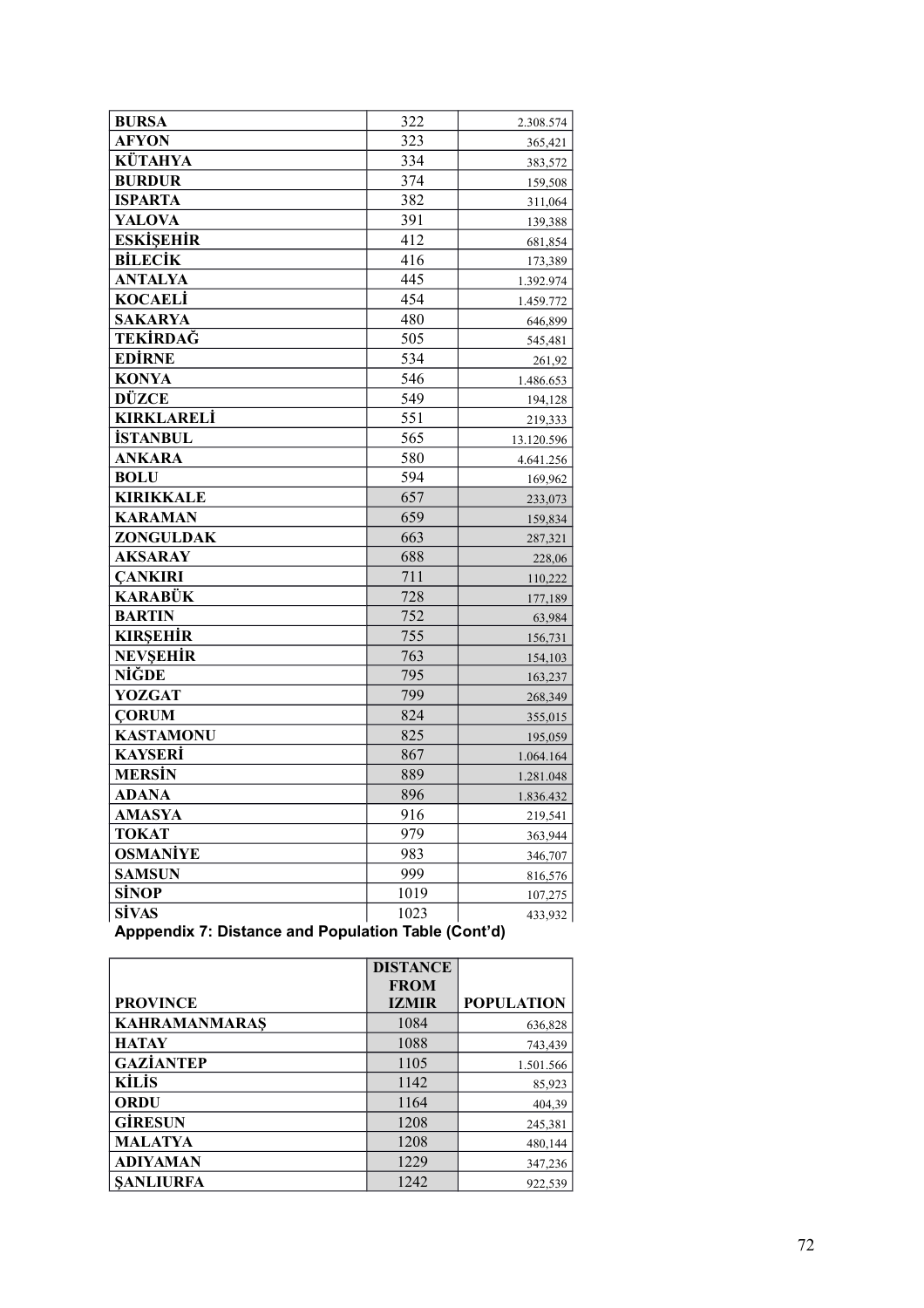| <b>ERZİNCAN</b> | 1269 | 134,028   |
|-----------------|------|-----------|
| ELAZIĞ          | 1309 | 400,675   |
| <b>TRABZON</b>  | 1345 | 415,652   |
| GÜMÜŞHANE       | 1368 | 61,162    |
| <b>BAYBURT</b>  | 1377 | 37,537    |
| TUNCELİ         | 1399 | 47,531    |
| RÍZE            | 1420 | 197,52    |
| DİYARBAKIR      | 1422 | 1.090.172 |
| <b>MARDİN</b>   | 1429 | 428,899   |
| <b>BİNGÖL</b>   | 1453 | 138,069   |
| <b>ERZURUM</b>  | 1457 | 489,486   |
| <b>BATMAN</b>   | 1517 | 373,388   |
| <b>MUŞ</b>      | 1563 | 143,624   |
| ARTVİN          | 1579 | 89,96     |
| SİİRT           | 1604 | 181,41    |
| <b>ŞIRNAK</b>   | 1608 | 269,494   |
| <b>BİTLİS</b>   | 1632 | 168,787   |
| AĞRI            | 1638 | 275,785   |
| <b>KARS</b>     | 1658 | 123,452   |
| <b>ARDAHAN</b>  | 1685 | 33,701    |
| IĞDIR           | 1749 | 95,55     |
| <b>VAN</b>      | 1786 | 539,619   |
| <b>HAKKARİ</b>  | 1959 | 136,05    |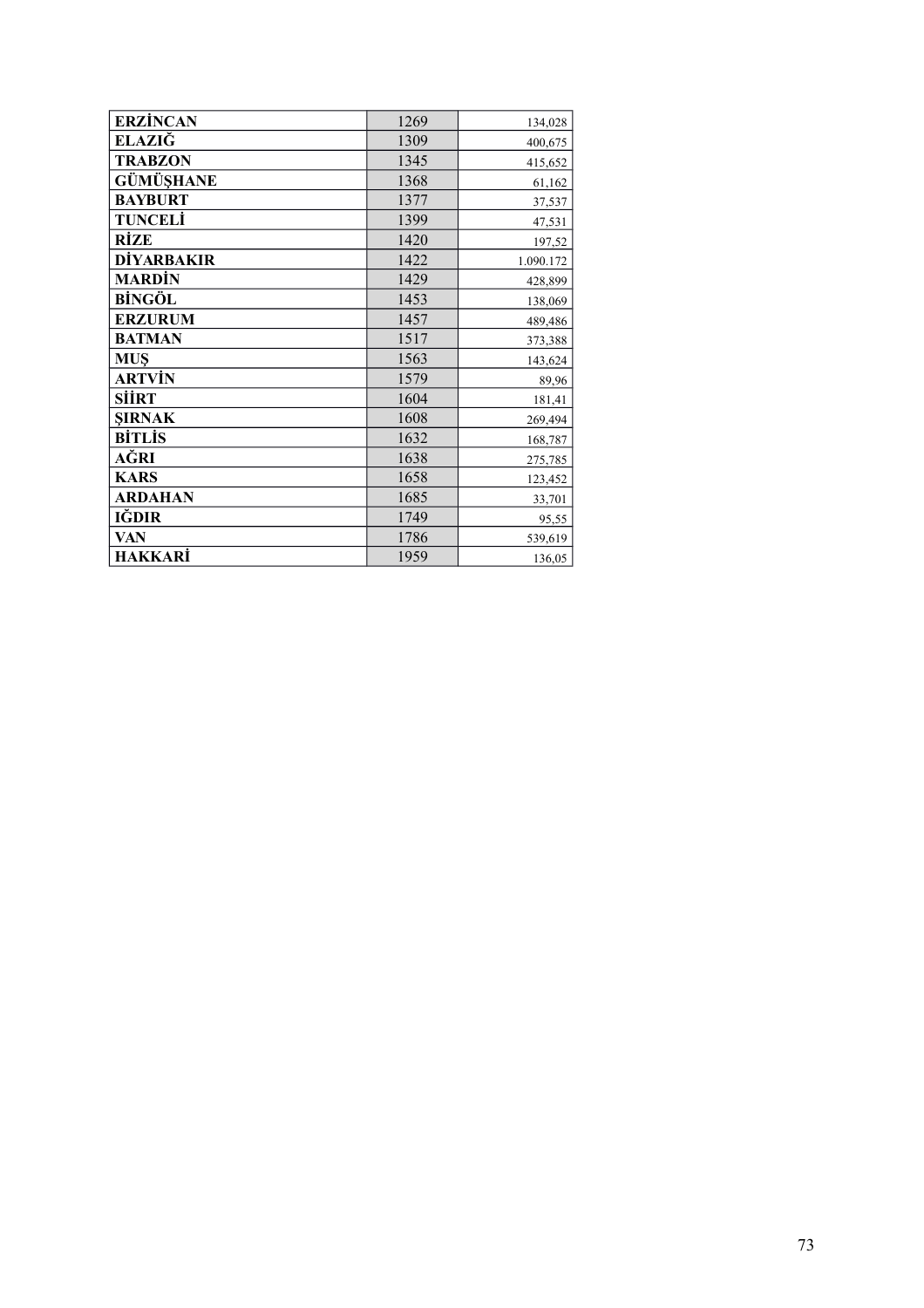| i/k |       |                  |       |       |       |       |       |       |       |       |       |       |       |
|-----|-------|------------------|-------|-------|-------|-------|-------|-------|-------|-------|-------|-------|-------|
|     |       | $\boldsymbol{2}$ | 3     | 4     | 5     | 6     | 7     | 8     | 9     | 10    | 11    | 12    | 13    |
|     | 0,003 | 0,005            | 0,008 | 0,011 | 0,012 | 0,016 | 0,019 | 0,026 | 0,030 | 0,030 | 0,035 | 0,040 | 0,040 |
| 2   | 0.004 | 0.008            | 0,012 | 0.017 | 0,018 | 0,024 | 0,029 | 0,039 | 0.044 | 0.044 | 0,053 | 0.060 | 0,060 |
| 3   | 0.005 | 0.010            | 0,016 | 0,022 | 0,024 | 0,032 | 0,038 | 0,052 | 0,059 | 0,059 | 0,071 | 0,080 | 0,080 |
| 4   | 0,008 | 0.015            | 0,024 | 0,033 | 0,035 | 0,049 | 0,058 | 0,077 | 0,089 | 0,089 | 0,106 | 0,119 | 0,119 |
| 5   | 0,013 | 0,026            | 0,041 | 0,055 | 0,059 | 0,081 | 0,096 | 0,129 | 0,148 | 0,148 | 0,177 | 0.199 | 0,199 |
| 6   | 0,046 | 0.093            | 0,146 | 0,199 | 0,212 | 0,292 | 0,345 | 0,465 | 0,531 | 0,531 | 0,637 | 0,717 | 0,717 |
| 7   | 0,001 | 0,001            | 0,002 | 0,003 | 0,003 | 0,004 | 0,005 | 0,006 | 0,007 | 0,007 | 0,009 | 0,010 | 0,010 |
| 8   | 0,001 | 0,003            | 0,004 | 0,006 | 0,006 | 0,008 | 0,010 | 0,013 | 0.015 | 0,015 | 0,018 | 0,020 | 0,020 |
| 9   | 0,002 | 0,004            | 0,006 | 0,008 | 0,009 | 0,012 | 0,014 | 0,019 | 0,022 | 0,022 | 0,027 | 0,030 | 0,030 |
| 10  | 0,003 | 0,005            | 0,008 | 0,011 | 0,012 | 0,016 | 0,019 | 0,026 | 0,030 | 0,030 | 0,035 | 0.040 | 0,040 |

# **Appendix 8: Unit Transportation Costs of Final Products to Provinces**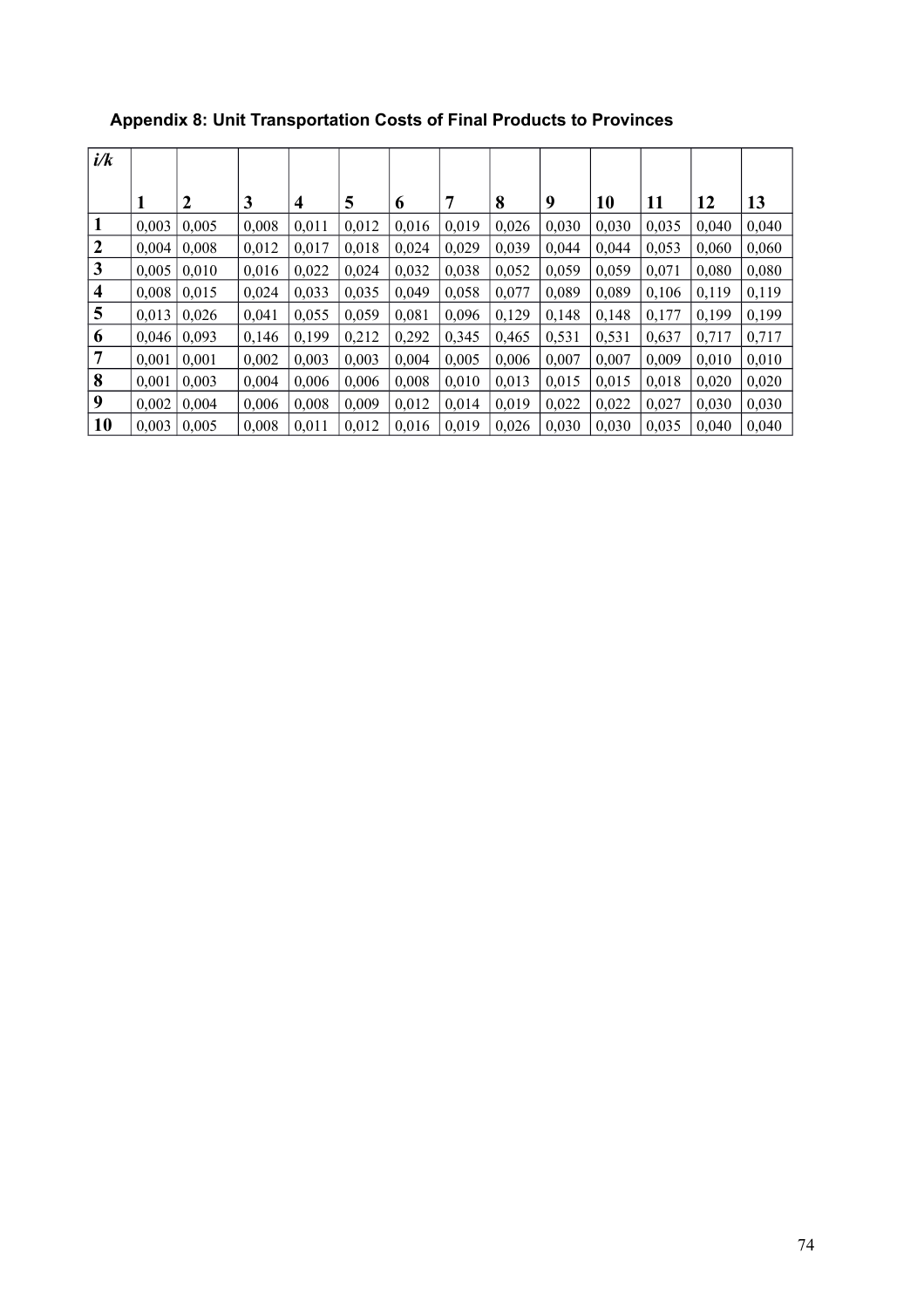#### **Appendix 9: GAMS Code**

#### **Sets**

```
i product types /1*10/
```

```
k customer regions /1*13/
```

```
;
```
Parameter  $p(i)$  sales price of product i

/1 26.90, 2 40.50, 3 51.90, 4 65.50, 5 82.50, 6 260, 7 12.90, 8 18.50, 9 22.00, 10 24.50/;

Parameter oil(i) amount of oil required to produce product i

/1 1, 2 1.5, 3 2, 4 3, 5 5, 6 18, 7 0.25, 8 0.5, 9 0.75, 10 1/;

Scalar oc unit(liter) cost of oil /3/;

Scalar t unit(liter) transportation cost of oil from Kuzey Ege(Balikesir) to the factory /  $0.0175/$ ;

Scalar toil total amount of oil available for production /540000/;

Parameter pc(i) packaging cost of product i

/1 0.1, 2 0.2, 3 0.3, 4 0.4, 5 0.5, 6 1, 7 1, 8 1.5, 9 2, 10 2.5/;

Parameter tc(i) unit transportation cost of packaging material for product i from suppliers to the factory

/1 0.013275, 2 0.0199125, 3 0.02655, 4 0.039825, 5 0.066375, 6 0.23895, 7 0.00405625, 8 0.0081125, 9 0.01216875, 10 0.016225/;

Table  $c(i,k)$  cost of transportation for product i from factory to sales region  $k$ 

|              |           |           |           | 4         |           | 6         | 8         |
|--------------|-----------|-----------|-----------|-----------|-----------|-----------|-----------|
| 9            | 10        | 11        | 12        | 13        |           |           |           |
| $\mathbf{1}$ | 0.0025813 |           | 0.0051625 | 0.0081125 |           | 0.0110625 | 0.0118000 |
| 0.0162250    |           | 0.0191750 | 0.0258125 |           | 0.0295000 | 0.0295000 | 0.0354000 |
| 0.0398250    |           | 0.0398250 |           |           |           |           |           |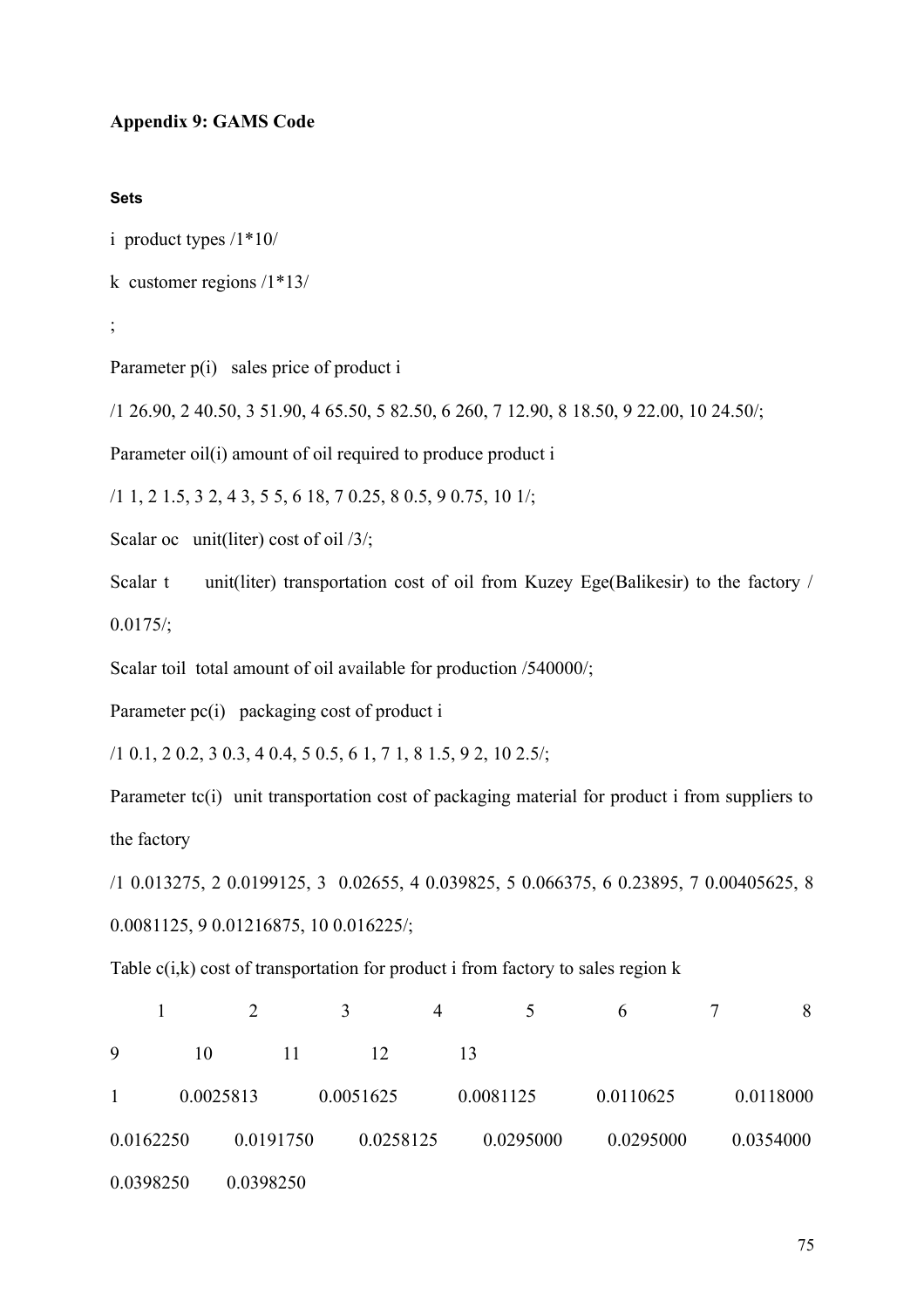2 0.0038719 0.0077438 0.0121688 0.0165938 0.0177000 0.0243375 0.0287625 0.0387188 0.0442500 0.0442500 0.0531000 0.0597375 0.0597375 3 0.0051625 0.0103250 0.0162250 0.0221250 0.0236000 0.0324500 0.0383500 0.0516250 0.0590000 0.0590000 0.0708000 0.0796500 0.0796500 4 0.0077438 0.0154875 0.0243375 0.0331875 0.0354000 0.0486750 0.0575250 0.0774375 0.0885000 0.0885000 0.1062000 0.1194750 0.1194750 5 0.0129063 0.0258125 0.0405625 0.0553125 0.0590000 0.0811250 0.0958750 0.1290625 0.1475000 0.1475000 0.1770000 0.1991250 0.1991250 6 0.0464625 0.0929250 0.1460250 0.1991250 0.2124000 0.2920500 0.3451500 0.4646250 0.5310000 0.5310000 0.6372000 0.7168500 0.7168500 7 0.0006453 0.0012906 0.0020281 0.0027656 0.0029500 0.0040563 0.0047938 0.0064531 0.0073750 0.0073750 0.0088500 0.0099563 0.0099563 8 0.0012906 0.0025813 0.0040563 0.0055313 0.0059000 0.0081125 0.0095875 0.0129063 0.0147500 0.0147500 0.0177000 0.0199125 0.0199125 9 0.0019359 0.0038719 0.0060844 0.0082969 0.0088500 0.0121688 0.0143813 0.0193594 0.0221250 0.0221250 0.0265500 0.0298688 0.0298688

76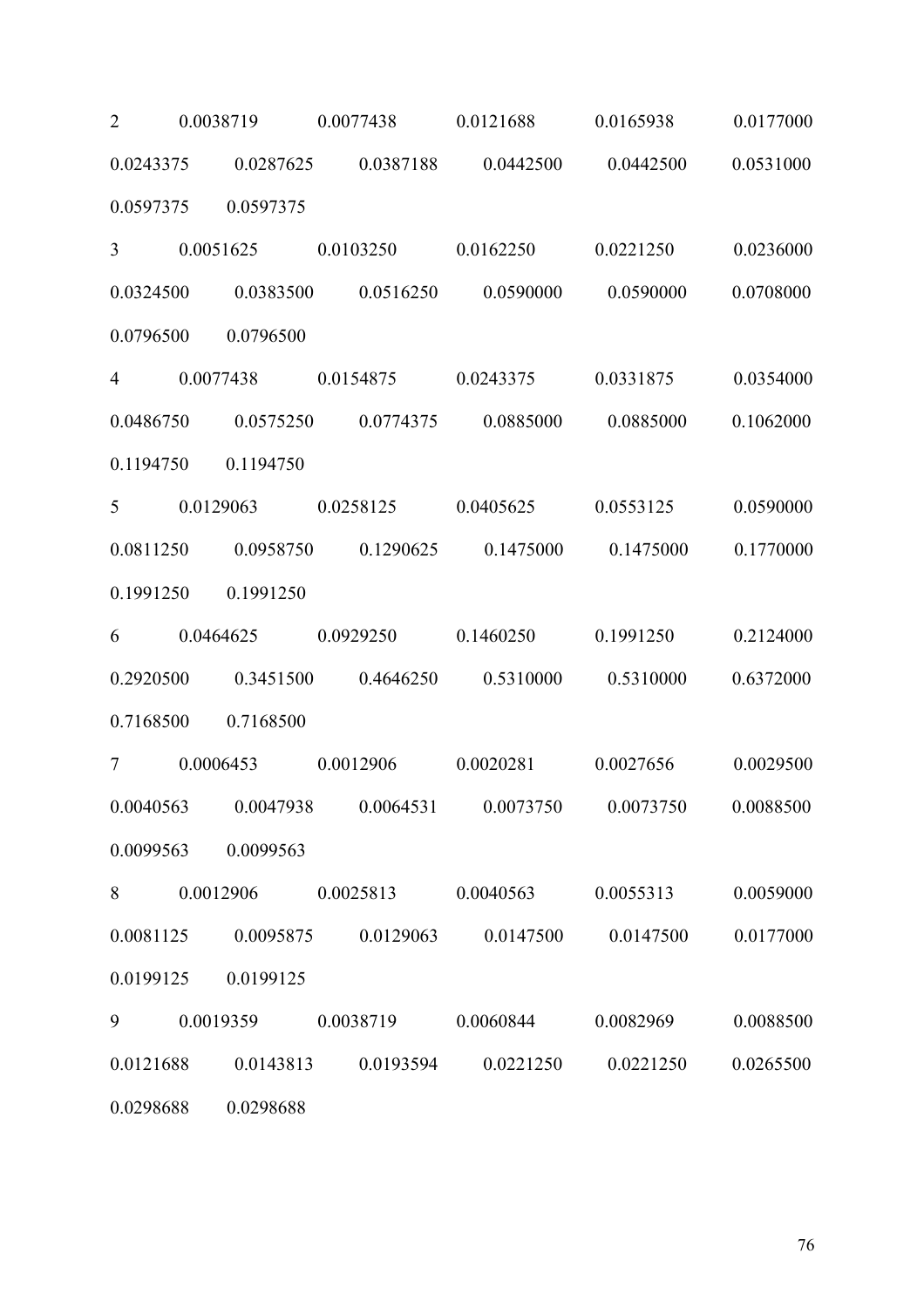| 10             | 0.0025813                      |                                                         |                | 0.0051625 |           | 0.0081125 |                                                | 0.0118000 |           |
|----------------|--------------------------------|---------------------------------------------------------|----------------|-----------|-----------|-----------|------------------------------------------------|-----------|-----------|
| 0.0162250      |                                | 0.0191750                                               |                | 0.0258125 | 0.0295000 |           | 0.0295000                                      |           | 0.0354000 |
| 0.0398250      |                                | 0.0398250                                               |                |           |           |           |                                                |           |           |
| $\frac{1}{2}$  |                                |                                                         |                |           |           |           |                                                |           |           |
|                |                                | Table $d(i,k)$ demand of sales region $k$ for product i |                |           |           |           |                                                |           |           |
|                | $\mathbf{1}$<br>$\overline{2}$ | $\mathfrak{Z}$                                          | $\overline{4}$ | 5         | 6         | $\tau$    | 8<br>9                                         | 10        | 11        |
| 12             | 13                             |                                                         |                |           |           |           |                                                |           |           |
| $\mathbf{1}$   | 7872                           | 2017                                                    | 1517           | 1399      | 5039      | 28639     | 10131                                          | 2323      | 2796      |
| 4008           | 3278                           | 2014                                                    | 2380           |           |           |           |                                                |           |           |
| $\overline{2}$ | 8668                           | 2221                                                    | 1670           | 1541      | 5549      | 31535     | 11155                                          | 2558      | 3079      |
| 4414           | 3609                           | 2217                                                    | 2620           |           |           |           |                                                |           |           |
| 3              | 6840                           | 1753                                                    | 1318           | 1216      | 4378      | 24884     | 8803                                           | 2018      | 2430      |
| 3483           | 2848                           | 1750                                                    | 2068           |           |           |           |                                                |           |           |
| $\overline{4}$ | 2288                           | 586                                                     | 441            | 407       | 1465      | 8326      | 2945                                           | 675       | 813       |
| 1165           | 953                            | 585                                                     | 692            |           |           |           |                                                |           |           |
| 5              | 3636                           | 932                                                     | 701            | 646       | 2327      | 13228     | 4679                                           | 1073      | 1292      |
|                |                                | 1851 1514 930 1099                                      |                |           |           |           |                                                |           |           |
|                |                                | 6 50 13 10 9                                            |                |           |           |           | 32 183 65 15 18                                |           | 26        |
| 21             | 13                             | 15                                                      |                |           |           |           |                                                |           |           |
|                |                                |                                                         |                |           |           |           | 7 5241 1343 1010 932 3355 19068 6745 1547 1862 |           |           |
|                |                                | 2669 2182 1341 1584                                     |                |           |           |           |                                                |           |           |
|                |                                |                                                         |                |           |           |           | 8 5494 1408 1059 977 3517 19987 7070 1621 1952 |           |           |
|                |                                | 2798 2287 1405 1661                                     |                |           |           |           |                                                |           |           |
|                |                                |                                                         |                |           |           |           | 9 3541 908 682 630 2267 12884 4558 1045 1258   |           |           |
|                |                                | 1803 1475 906 1071                                      |                |           |           |           |                                                |           |           |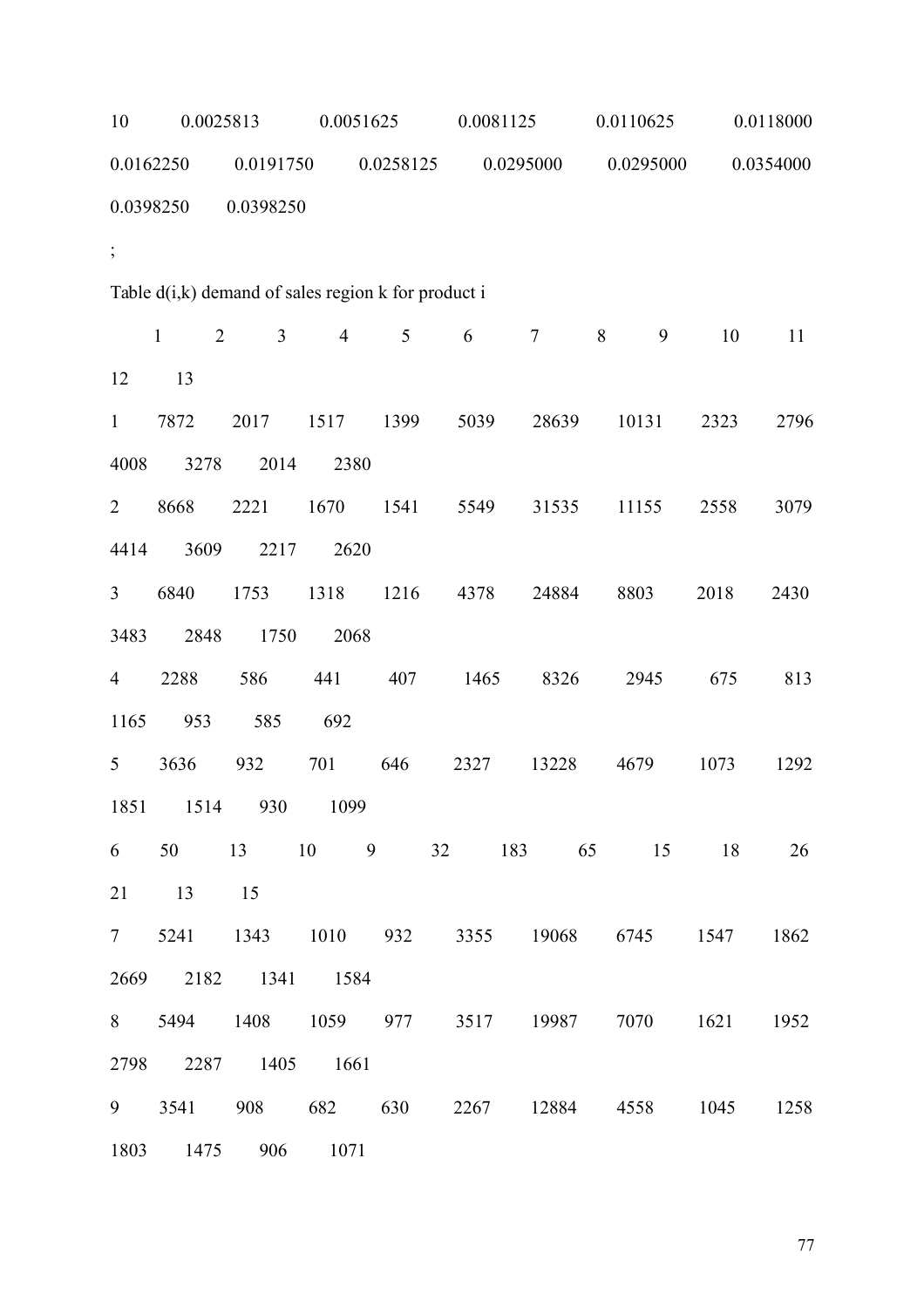10 2147 550 414 382 1375 7812 2764 634 763 1093 894 549 649

;

### Positive Variable

- x number of product i produced
- y number of product i shipped to sales region k

;

## Variable

z objective function

;

## Equations

```
obj maximize profit
```
c1 the amount of product i shipped cannot be more than produced

c2 the total amount of all products produced should be less than or equal to total oil available

c3 the amount of product i shipped to region k cannot be more than the demand of region k for product i

c4

 $\mathrm{^*c5}$ 

\*c6

;